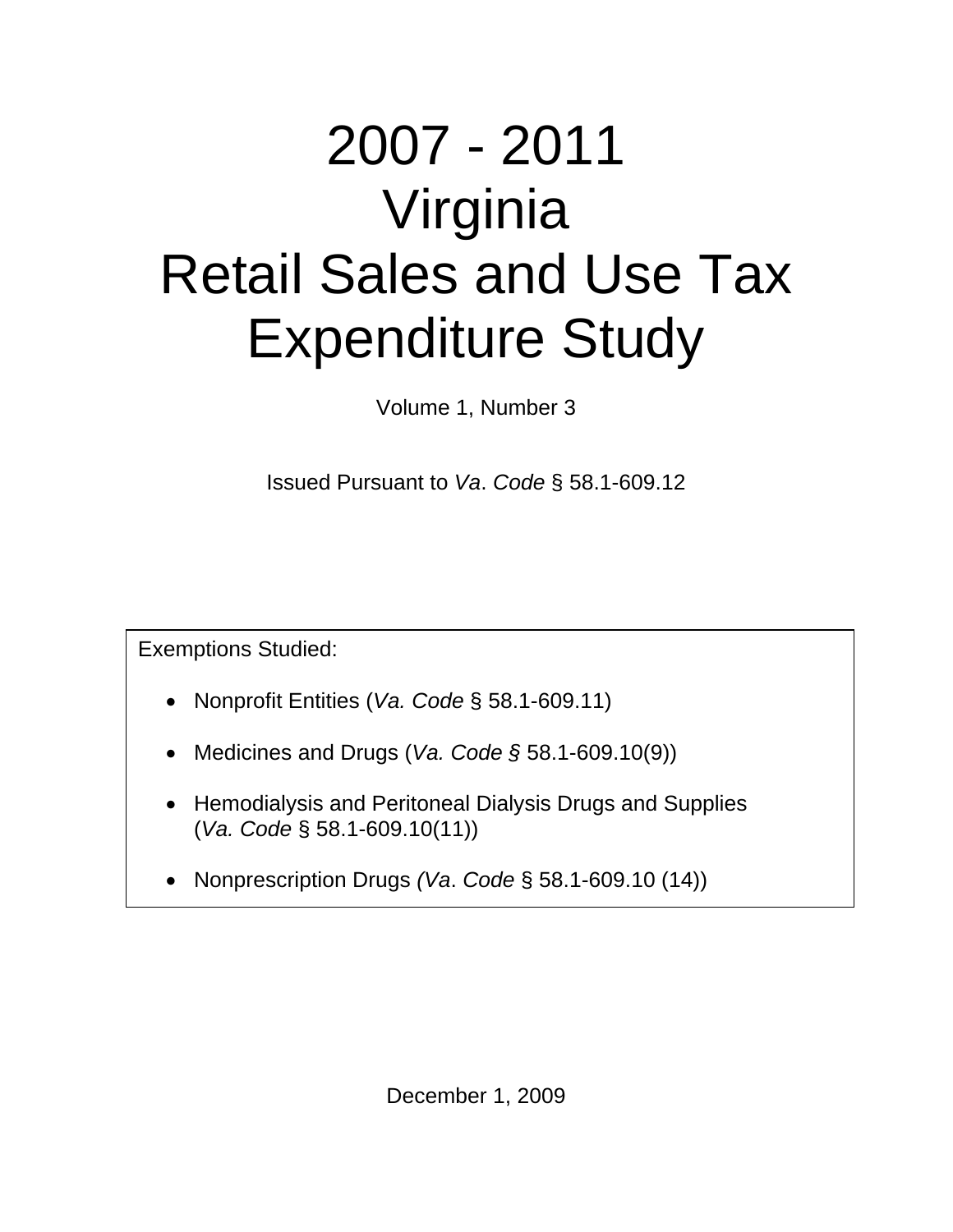

# COMMONWEALTH of VIRGINIA

Department of Taxation

December 1, 2009

The Honorable Harry R. Purkey General Assembly Building, Room 415 **Capitol Square** Richmond, Virginia 23219

The Honorable Charles J. Colgan General Assembly Building, Room 317 **Capitol Square** Richmond, Virginia 23219

Dear Delegate Purkey and Senator Colgan:

Enclosed is Report 3 of the 2007-2011 Virginia Retail Sales and Use Tax Expenditure Study prepared by the Department of Taxation ("TAX") pursuant to Va. Code § 58.1-609.12.

This is the third report in the series on the Miscellaneous Retail Sales and Use Tax exemptions provided by Va. Code § 58.1-609.10 and the Nonprofit Entity Retail Sales and Use Tax exemption provided by Va. Code § 58.1-609.11. There are nineteen exemption categories scheduled to be studied during the 2007-2011 period, and every five-year period thereafter.

The report includes a detailed analysis of exemptions that pertain to medicines, drugs, and medical supplies (Va. Code § 58.1-609.10). It also includes updated information concerning the cost of purchases of tangible personal property by nonprofit entities that have applied to TAX and received an exemption certificate. Va. Code § 58.1-609.11 previously required an annual report on entities seeking a nonprofit exemption. Legislation enacted during the 2009 General Assembly authorized TAX to combine its Nonprofit Exemption Report with its yearly Retail Sales and Use Tax Expenditure Study. This is the first year the two reports have been combined.

As you will see, the revenues foregone as the result of these exemptions are significant. However, our analysis of the exemptions is not limited solely to foregone revenues, but also includes detailed information on the policy and economic impacts of

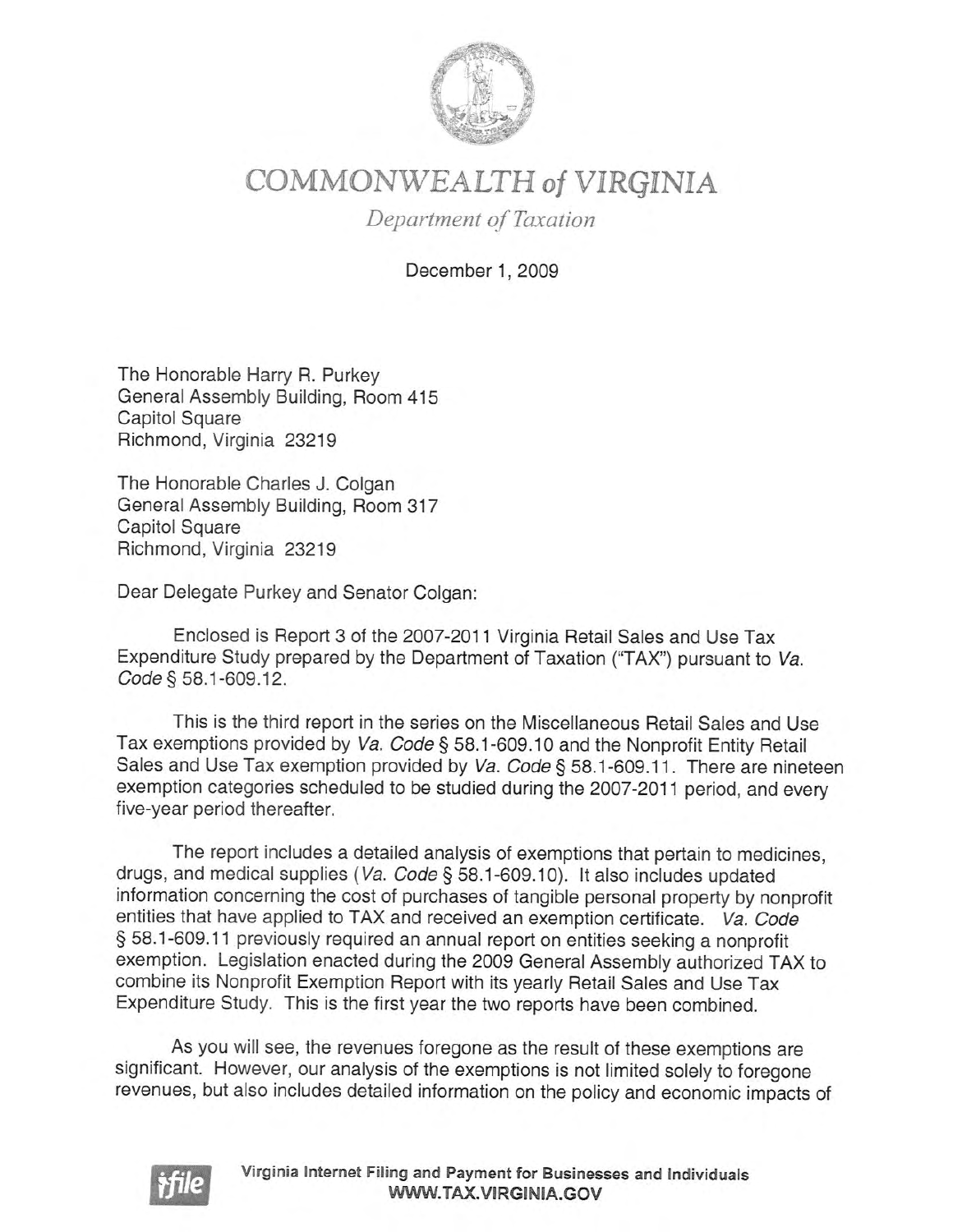Hon. Harry R. Purkey and Hon. Charles J. Colgan December 1, 2009 Page 2

each exemption. This includes a thorough analysis of the sales and use tax structures of other states, with particular emphasis on the tax structures of our neighboring states. As a result, this study will be unique among the numerous tax expenditure studies that have been conducted by other states, in that it will provide a complete and readily understandable analysis of the major issues surrounding each of these tax exemptions.

The Virginia Retail Sales and Use Tax Expenditure Study Report can be an important tool in the ongoing efforts to oversee the process by which tax exemptions and other tax preferences are granted. Over the past several years, both the executive and legislative branches have developed enhanced budget control and oversight tools to ensure the more effective use of state funds. However, during the same period, Retail Sales and Use Tax exemptions and other tax expenditures have received only limited scrutiny. Unlike expenditures under the budget process, Retail Sales and Use Tax exemptions and preferences tend to remain in effect indefinitely and rarely undergo review to ensure that they are accomplishing in an effective and cost-efficient manner the purpose for which they were enacted. This report will help remedy that situation by evaluating at least that portion of Retail Sales and Use Tax expenditures related to miscellaneous exemptions.

This report is being submitted to the Division of Legislative Automated Systems.

Sincerely, Janie E. Bowen Tax Commissioner

JEB/amm Enclosures

C: The Honorable Richard D. Brown, Secretary of Finance Division of Legislative Automated Systems The Honorable Robert D. Hull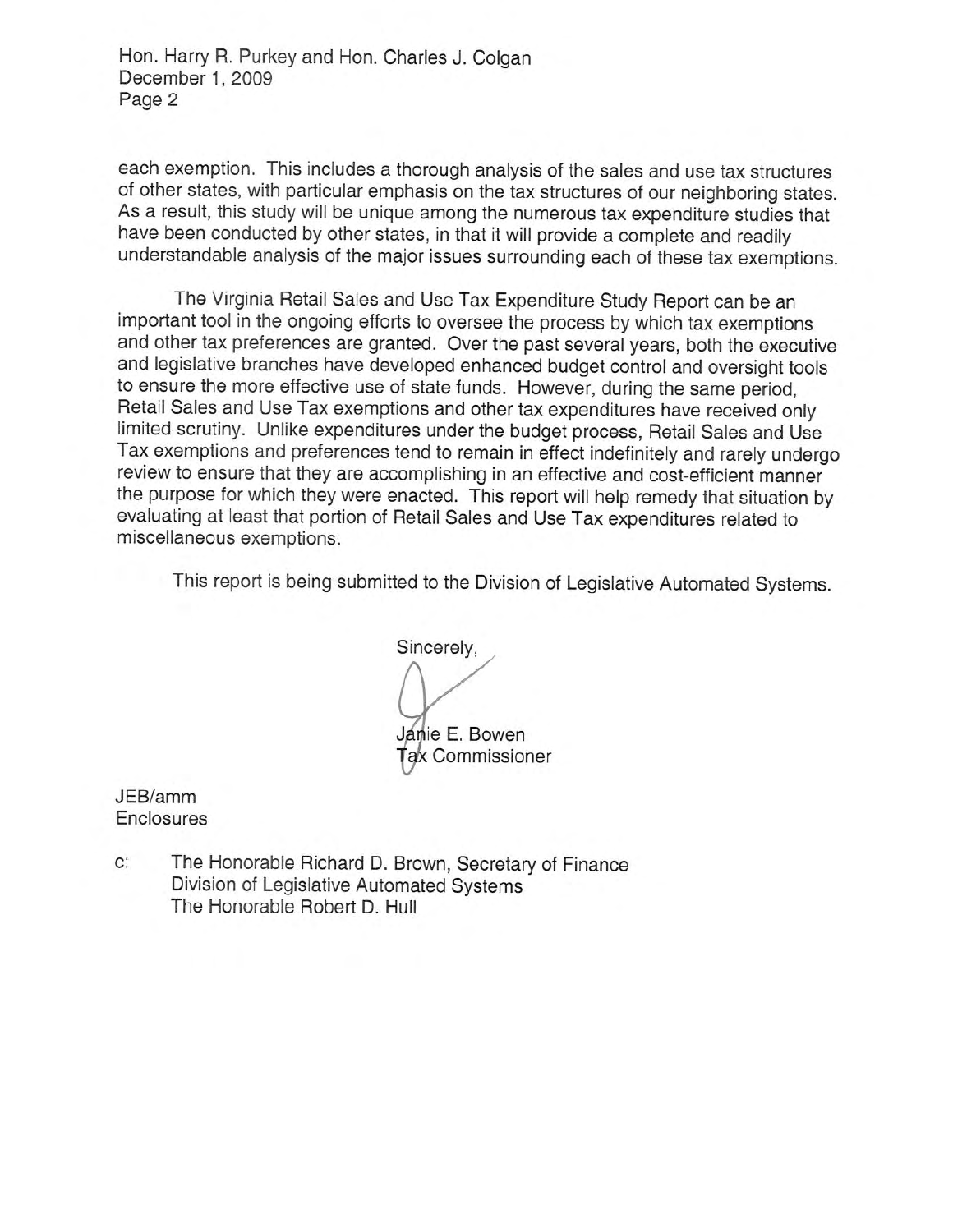# VIRGINIA RETAIL SALES AND USE TAX EXPENDITURE STUDY

 $\mathcal{L}_\mathcal{L} = \mathcal{L}_\mathcal{L} = \mathcal{L}_\mathcal{L} = \mathcal{L}_\mathcal{L} = \mathcal{L}_\mathcal{L} = \mathcal{L}_\mathcal{L} = \mathcal{L}_\mathcal{L} = \mathcal{L}_\mathcal{L} = \mathcal{L}_\mathcal{L} = \mathcal{L}_\mathcal{L} = \mathcal{L}_\mathcal{L} = \mathcal{L}_\mathcal{L} = \mathcal{L}_\mathcal{L} = \mathcal{L}_\mathcal{L} = \mathcal{L}_\mathcal{L} = \mathcal{L}_\mathcal{L} = \mathcal{L}_\mathcal{L}$ 

Volume 1, Number 3

Richard D. Brown Secretary of Finance

Janie E. Bowen Tax Commissioner

December 2009

This report provides a detailed analysis of the following Retail Sales and Use Tax exemptions:

- Nonprofit Entities (*Va. Code* § 58.1-609.11)
- Medicines and Drugs (*Va*. *Code* § 58.1-609.10 (9))
- Hemodialysis and Peritoneal Dialysis Drugs and Supplies (*Va*. *Code* § 58.1-609.10 (11))
- Nonprescription Drugs *(Va*. *Code* § 58.1-609.10 (14))

Future reports will cover other subgroups of the Retail Sales and Use Tax exemptions provided by *Va*. *Code* §§ 58.1-609.10 and 58.1-609.11.

 $\mathcal{L}_\text{max}$  and  $\mathcal{L}_\text{max}$  and  $\mathcal{L}_\text{max}$  and  $\mathcal{L}_\text{max}$  and  $\mathcal{L}_\text{max}$  and  $\mathcal{L}_\text{max}$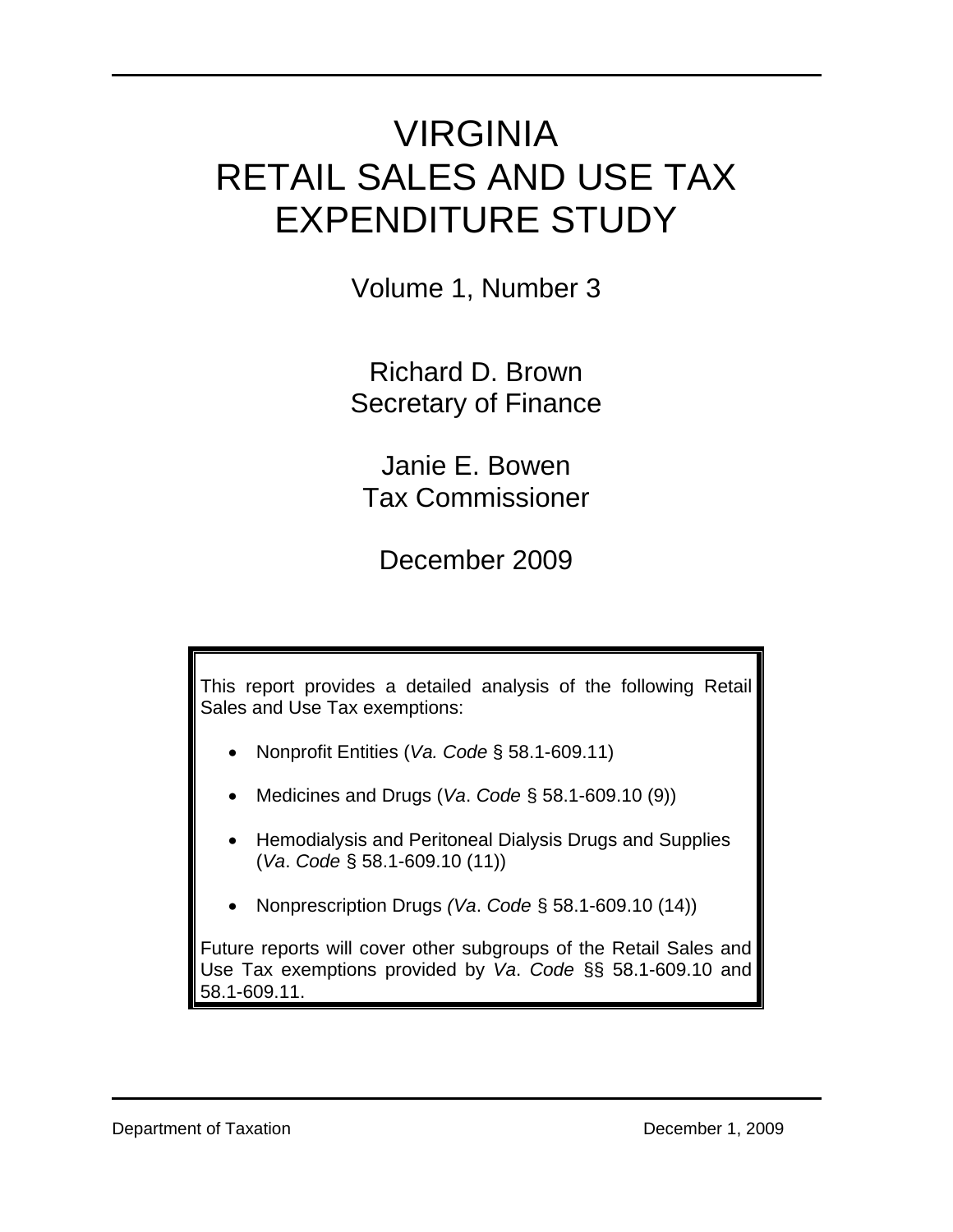# OFFICE OF TAX POLICY, POLICY DEVELOPMENT DIVISION

 $\mathcal{L}_\mathcal{L} = \mathcal{L}_\mathcal{L} = \mathcal{L}_\mathcal{L} = \mathcal{L}_\mathcal{L} = \mathcal{L}_\mathcal{L} = \mathcal{L}_\mathcal{L} = \mathcal{L}_\mathcal{L} = \mathcal{L}_\mathcal{L} = \mathcal{L}_\mathcal{L} = \mathcal{L}_\mathcal{L} = \mathcal{L}_\mathcal{L} = \mathcal{L}_\mathcal{L} = \mathcal{L}_\mathcal{L} = \mathcal{L}_\mathcal{L} = \mathcal{L}_\mathcal{L} = \mathcal{L}_\mathcal{L} = \mathcal{L}_\mathcal{L}$ 

William J. White Assistant Tax Commissioner

Mark C. Haskins Director of Policy Development

Joseph E. Mayer Lead Tax Policy Analyst

Andrea M. Muse Tax Policy Analyst Stuart S. Carter Chief Economist

Judith C. Waldron Senior Economist

Josh A. Silverman **Economist** 

Kristen D. Peterson Tax Policy Analyst

We appreciate the assistance provided by the numerous individuals who made it possible for us to complete this report. However, the study staff is responsible for devising the methodology used in calculating the revenue impacts and performing the analysis of the various exemptions. Thus, those who assisted us or provided information are not accountable for any of the results or analytical conclusions presented in this report.

We express a special thank you to all contributing dialysis centers, which provided answers to surveys, and IMS Health Academic Affairs, which provided data regarding the medicines and drugs exemptions addressed in this report.

We hope that the study will be a valuable tool to policymakers in formulating the Retail Sales and Use Tax policies of the Commonwealth of Virginia, as well as to policymakers in other states.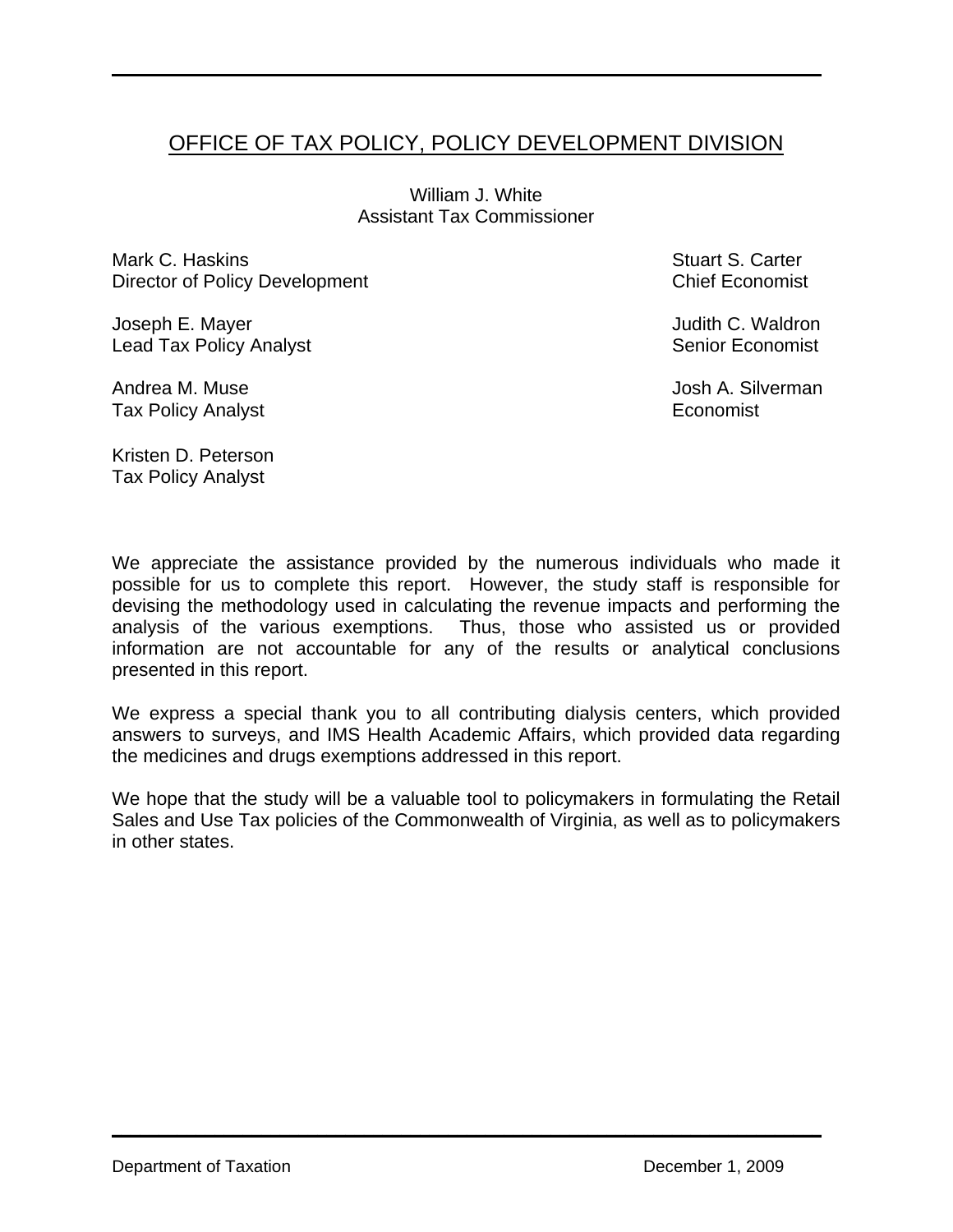# TABLE OF CONTENTS

 $\mathcal{L}_\mathcal{L} = \mathcal{L}_\mathcal{L} = \mathcal{L}_\mathcal{L} = \mathcal{L}_\mathcal{L} = \mathcal{L}_\mathcal{L} = \mathcal{L}_\mathcal{L} = \mathcal{L}_\mathcal{L} = \mathcal{L}_\mathcal{L} = \mathcal{L}_\mathcal{L} = \mathcal{L}_\mathcal{L} = \mathcal{L}_\mathcal{L} = \mathcal{L}_\mathcal{L} = \mathcal{L}_\mathcal{L} = \mathcal{L}_\mathcal{L} = \mathcal{L}_\mathcal{L} = \mathcal{L}_\mathcal{L} = \mathcal{L}_\mathcal{L}$ 

#### en de la provincia de la provincia de la provincia de la provincia de la provincia de la provincia de la provi

| <b>EXECUTIVE SUMMARY</b>                                       |    |
|----------------------------------------------------------------|----|
|                                                                |    |
| <b>INTRODUCTION</b>                                            |    |
| <b>NONPROFIT ENTITIES</b>                                      | 8  |
| <b>MEDICINES, DRUGS, AND MEDICAL SUPPLIES</b>                  | 13 |
| Appendix 1: Medicine and Drug Exemptions by State              | 33 |
| Appendix 2: Medical Equipment and Supplies Exemptions by State | 36 |

# ATTACHMENTS:

| Va. Code § 58.1-609.10 |    |
|------------------------|----|
| Survey Instruments     | 45 |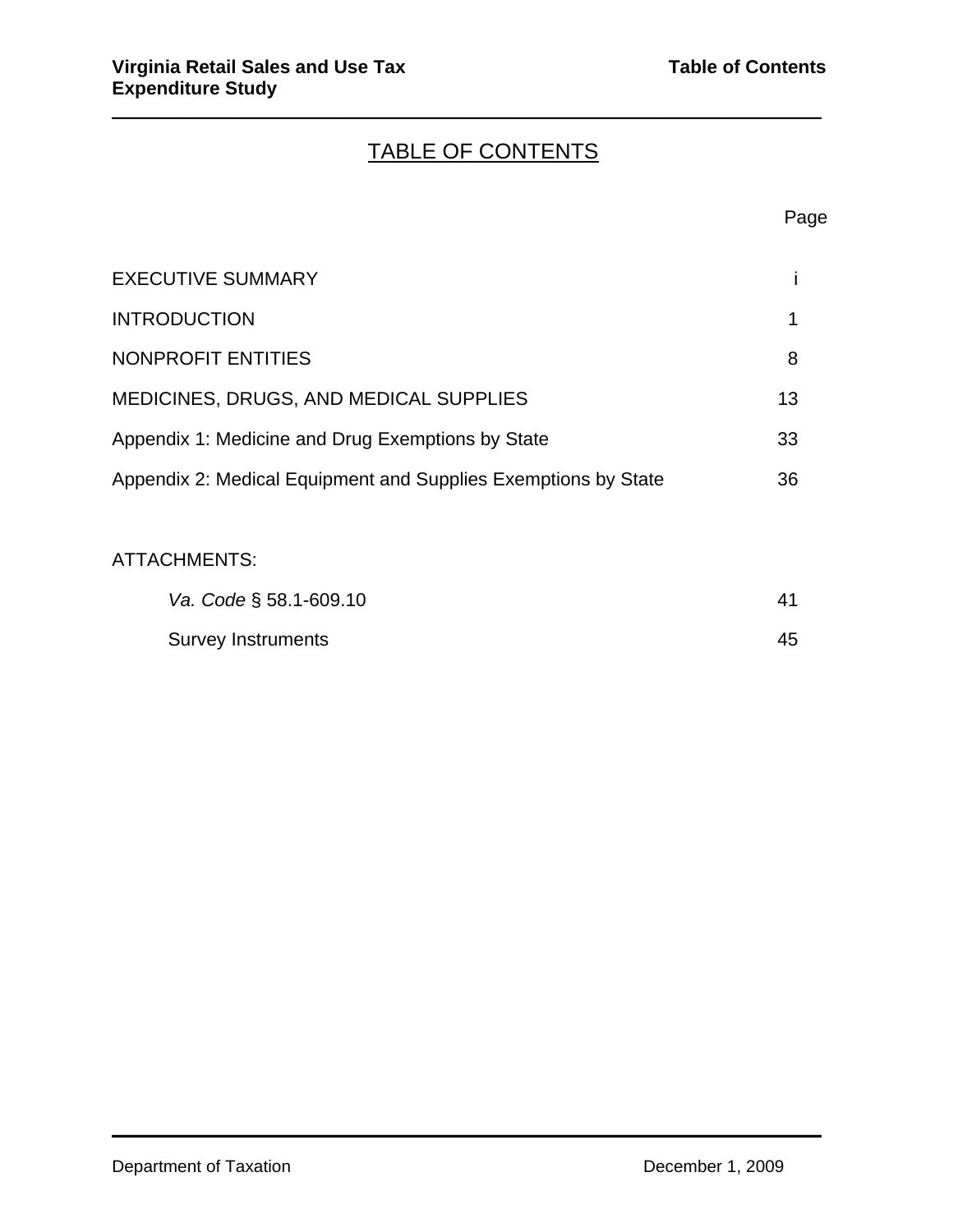# **EXECUTIVE SUMMARY**

# Authorization for Study

Pursuant to *Va*. *Code* § 58.1-609.12, the Department of Taxation ("TAX") is charged with the responsibility of determining the fiscal, economic and policy impact of each of the Retail Sales and Use Tax exemptions provided for by *Va*. *Code* §§ 58.1-609.10 and 58.1-609.11 and reporting such findings to the chairmen of the House and Senate Finance Committees no later than December 1 of each year.

Subgroups of these exemptions are to be reviewed in periodic cycles and reports issued on a rotating basis in accordance with a schedule determined by the Tax Commissioner. When the reports have been completed for all of the subgroups, TAX is required to repeat the process beginning with the subgroup of exemptions for which a report was made in 2007. With the exception of the nonprofit exemption granted pursuant to *Va. Code* § 58.1-609.11, no exemption shall be analyzed more frequently than once every five years. Legislation enacted in 2009 (*Acts of Assembly* 2009, Chapter 24) authorized TAX to combine its yearly Sales and Use Tax Expenditure Study ("SUTES Study") with its yearly report on the fiscal impact of the Sales and Use Tax exemption for nonprofit entities ("the Nonprofit Exemption Report"), previously required under *Va. Code* § 58.1-609.11. Thus, the fiscal impact of the nonprofit exemption is included in each SUTES Study going forward.

There are nineteen exemption categories scheduled to be studied during the 2007-2011 period, and every five-year period thereafter. This is the third report of the 2007-2011 series and, in addition to the yearly update on the nonprofit exemption, includes a detailed analysis of exemptions that pertain to:

• *Va. Code* § 58.1-609.10(9) - Medicines, drugs, hypodermic syringes, artificial eyes, contact lenses, eyeglasses, eyeglass cases, and contact lens storage containers when distributed free of charge, all solutions or sterilization kits or other devices applicable to the wearing or maintenance of contact lenses or eyeglasses when distributed free of charge, and hearing aids dispensed by or sold on prescriptions or work orders of licensed physicians, dentists, optometrists, ophthalmologists, opticians, audiologists, hearing aid dealers and fitters, nurse practitioners, physician assistants, and veterinarians; controlled drugs purchased for use by a licensed physician, optometrist, licensed nurse practitioner, or licensed physician assistant in his professional practice, regardless of whether such practice is organized as a sole proprietorship partnership, or professional corporation, or any other type of corporation in which the shareholders and operators are all licensed physicians, optometrists, licensed nurse practitioners, or licensed physician assistants engaged in the practice of medicine, optometry, or nursing; medicines and drugs purchased for use or consumption by a licensed hospital, nursing home, clinic, or similar corporation; and samples of prescription drugs and medicines and their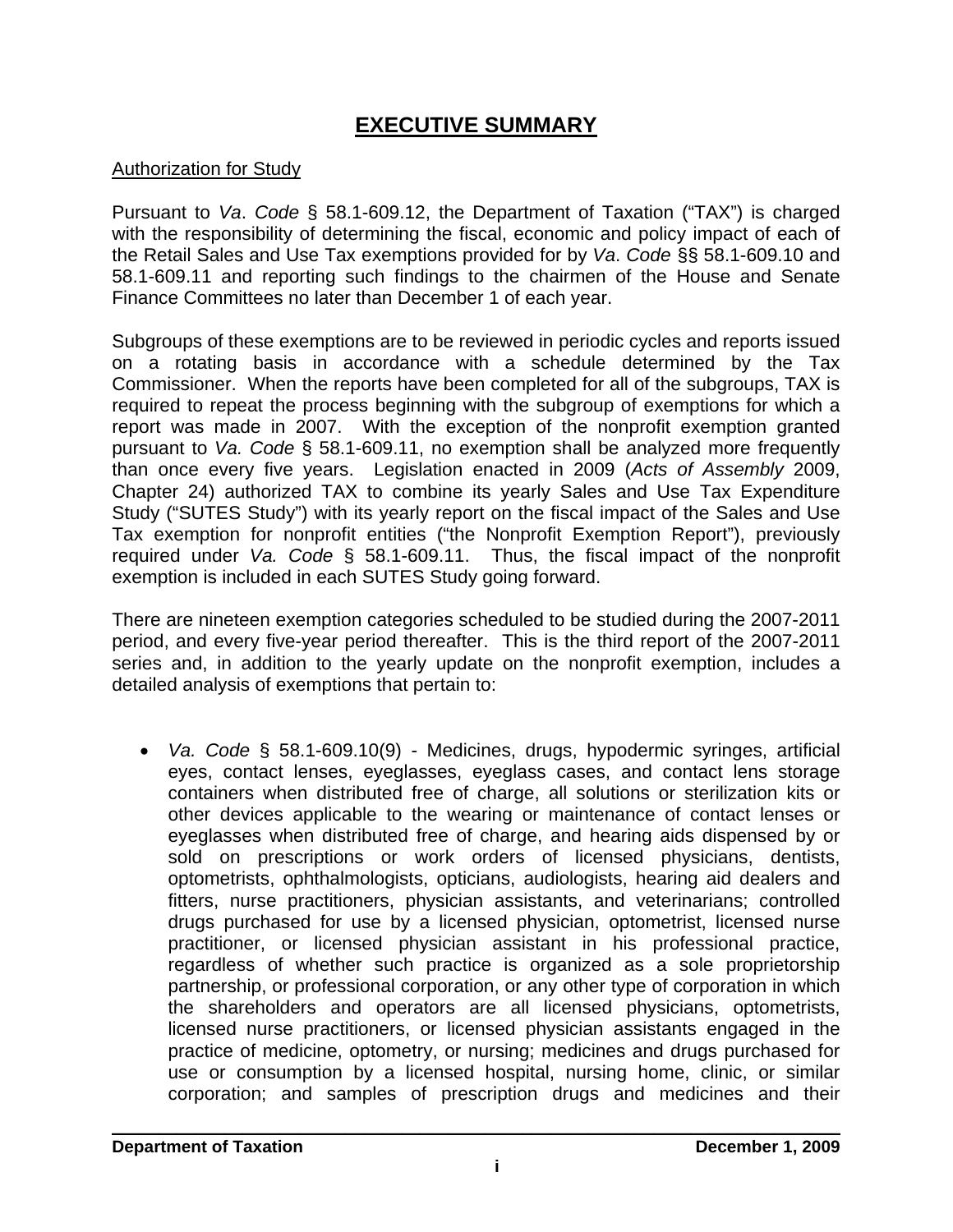packaging distributed free of charge to authorized recipients in accordance with the federal Food, Drug and Cosmetic Act (21 U.S.C.A. § 301 et seq., as amended). With the exceptions of those medicines and drugs used for agricultural production animals that are exempt to veterinarians under subdivision 1 of § 58.1-609.2, any veterinarian dispensing or selling medicines or drugs on prescription shall be deemed to be the user or consumer of all such medicines and drugs.

- *Va. Code* § 58.1-609.10(11) Drugs and supplies used in hemodialysis and peritoneal dialysis.
- *Va. Code* § 58.1-609.10(14) Nonprescription drugs and proprietary medicines purchased for the cure, mitigation, treatment, or prevention of disease in human beings; and any samples of nonprescription drugs and proprietary medicines distributed free of charge by the manufacturer, including packaging materials and constituent elements and ingredients.

This report includes detailed information on the policy and fiscal impacts of these three exemptions, as well as the apparent rationale for these exemptions and their legislative history. This report also includes a comparison of the Virginia exemptions with the sales tax structures of other states, with particular emphasis placed on a comparison with the exemptions provided in contiguous states.

# Retail Sales and Use Tax Exemption for Medicines and Drugs

The exemption for medicines and drugs available pursuant to written prescriptions has been in existence since the inception of the Retail Sales and Use Tax in 1966. In addition to exempting medicines and drugs, the original exemption applied to various items, such as crutches, braces, prosthetic devices, and eyeglasses. In 1972, the exemption was expanded to include controlled drugs purchased by a physician for his practice. Several more times between 1973 and 2005, the exemption was revised to clarify the category of individuals from whom exempt items could be purchased and to add items, such as eyeglass cases and contact lenses, to which the exemption would apply.

The original exemption for hemodialysis and peritoneal drugs and supplies was available only when purchased by an individual for his own use. The exemption was revised in 1984 to include purchases of hemodialysis and peritoneal drugs and supplies made by physicians and other medical professionals.

Prior to July 1, 1998, only medicines and drugs dispensed on prescription could be purchased exempt of the Retail Sales and Use Tax. Effective July 1, 1998, nonprescription drugs and proprietary medicines became exempt of the Retail Sales and Use Tax. Cosmetics and toiletry items, as well as vitamins and mineral concentrates sold as dietary supplements or adjuncts do not qualify as nonprescription drugs, and therefore, are not eligible for this exemption.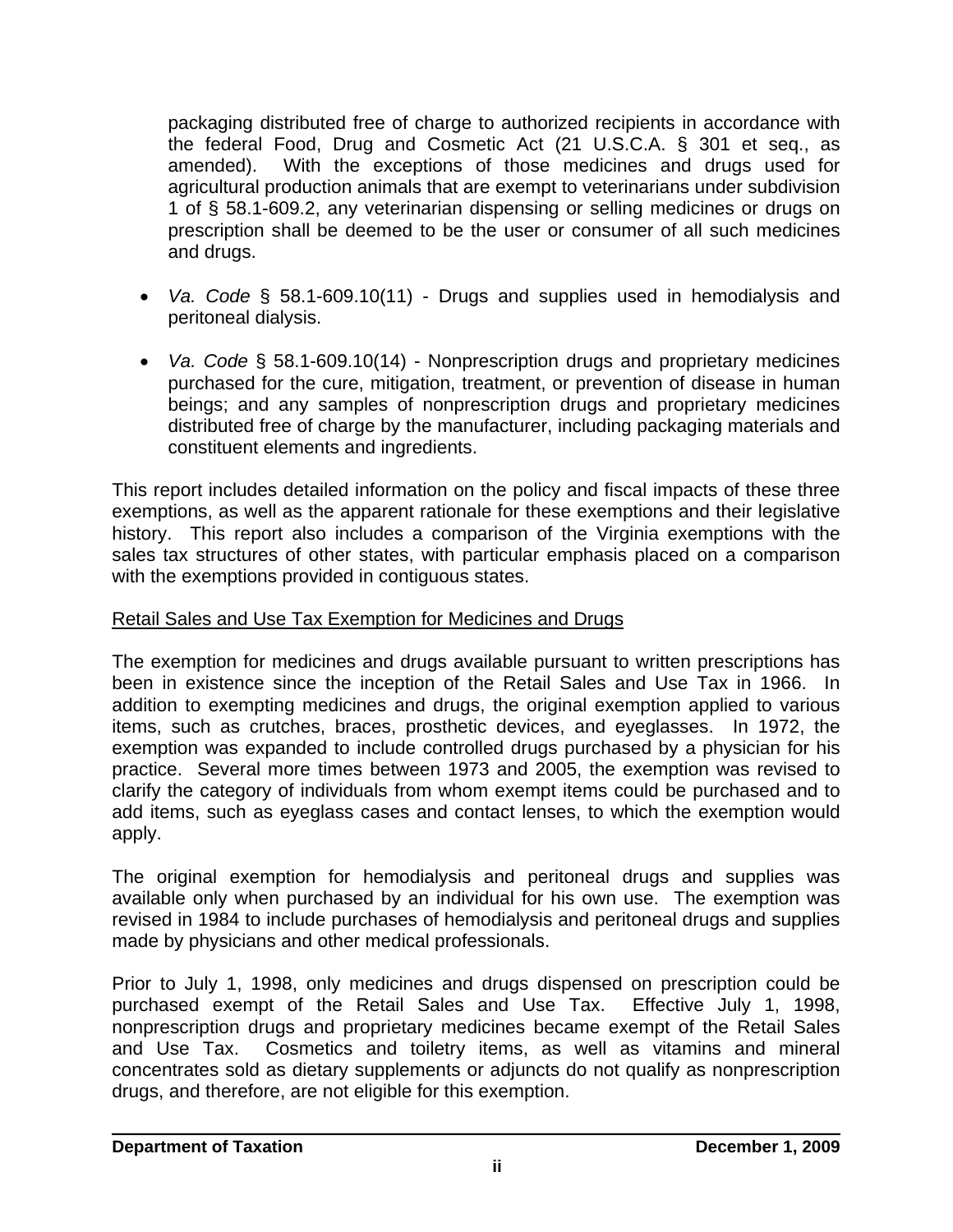# Evaluation of Retail Sales and Use Tax Exemption Expenditures

Unlike expenditures under the budget process, sales tax exemptions tend to remain in effect indefinitely. These tax exemptions raise profound questions of public policy. Because these exemptions are the equivalent of a subsidy, it is vital to determine to which endeavors limited government resources should be allocated.

Expenditures are provisions such as exclusions, exemptions, preferential tax rates, deductions, deferrals or credits that are designed to provide an economic incentive for a certain activity or provide financial assistance in the form of tax relief to taxpayers in certain situations. The impact of exemption expenditures produces fiscal impacts that constitute foregone tax revenue. For purposes of this study, exemption expenditures are measured by the reduced tax collections, instead of the normal expenditure authorized through the legislative appropriation process.

Below is a summary of the revenue impact of the sales and use tax exemptions for the exemptions that are the subject of Report 3 of the 2007-2011 Virginia Retail Sales and Use Tax Expenditure Study.

# Medicines and Drugs Exemption

Table 1 reflects the total state and local Retail Sales and Use Tax expenditure resulting from the exemption for Medicines and Drugs, which includes prescription drugs (with controlled substances as a subset), hearing aids, and eyeglasses and related items. Table 2 reflects the total state and local Retail Sales and Use Tax expenditure resulting from the exemption for Hemodialysis and Peritoneal Dialysis Drugs and Supplies. Table 3 reflects the total state and local Retail Sales and Use Tax expenditure resulting from the exemption for nonprescription drugs.

# **Table 1: Total State and Local Sales Tax Expenditure Resulting from Medicines and Drugs Exemption**

|                    | <b>Prescription</b> | <b>Controlled</b> | <b>Hearing</b> | Eyeglasses,    |               |
|--------------------|---------------------|-------------------|----------------|----------------|---------------|
| <b>Fiscal Year</b> | Drugs*              | Substances*       | <b>Aids</b>    | Etc.           | <b>Total</b>  |
| 2005               | \$307,574,649       |                   | \$3,227,798    |                | \$310,802,447 |
| 2006               | \$330,808,318       | \$20,138,441      | \$3,533,672    | \$23,290,926   | \$357,632,916 |
| 2007               | \$351,625,144       | \$22,959,098      | \$3,772,980    | \$23,741,834   | \$379,139,958 |
| 2008               | \$360,954,247       | \$24,638,614      | \$3,951,736    | \$23,778,165   | \$388,684,148 |
| 2009               | \$384,490,134**     | \$27,714,285**    | \$4,123,028**  | \$24,100,052** | \$412,713,214 |
| 2010               | \$403,762,636**     | \$29,930,142**    | \$4,286,986**  | \$24,350,730** | \$432,400,352 |
| 2011               | \$423,035,137**     | \$32,113,024**    | \$4,444,007**  | \$24,601,284** | \$452,080,428 |

\* Controlled Substances are a subset of Prescription Drugs and that expenditure is included in the Prescription Drug expenditure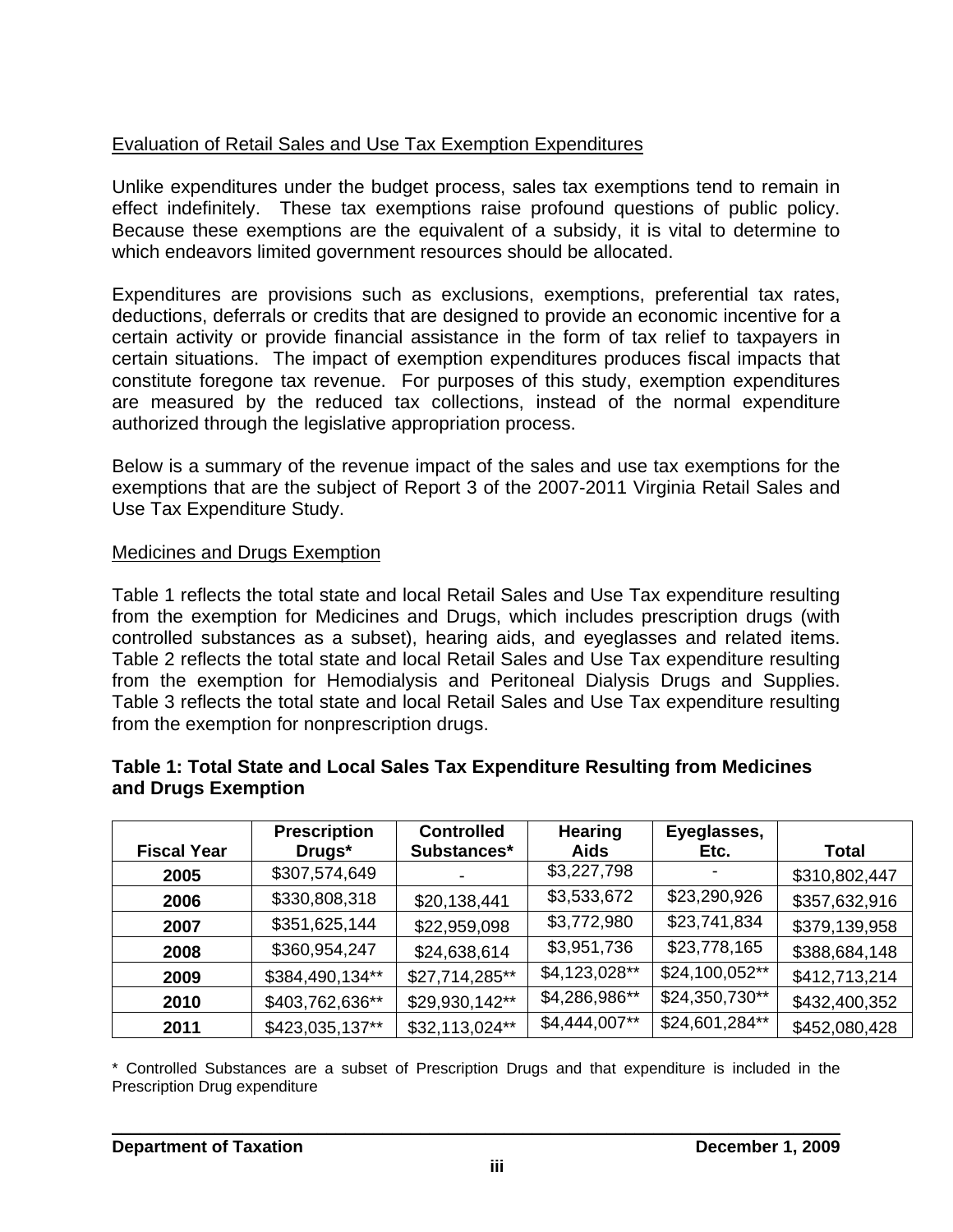\*\* Projected using the Linear/Holt Exponential Smoothing Model (from SAS Time Series Forecasting System) and the Excel Forecasting System

| Table 2: Total State and Local Sales Tax Expenditure Resulting from Dialysis |  |
|------------------------------------------------------------------------------|--|
| <b>Drugs and Supplies Exemption</b>                                          |  |

| <b>Fiscal</b><br>Year | <b>Purchases of Dialysis</b><br><b>Drugs</b> | <b>Purchases of Dialysis</b><br><b>Supplies</b> | <b>Total Revenue</b><br><b>Estimate</b> |
|-----------------------|----------------------------------------------|-------------------------------------------------|-----------------------------------------|
| 2006                  | \$5,667,538                                  | \$2,253,675                                     | \$7,921,213                             |
| 2007                  | \$6,081,470                                  | \$2,102,490                                     | \$8,183,960                             |
| 2008                  | \$6,035,109                                  | \$2,143,852                                     | \$8,178,962                             |
| 2009                  | \$6,232,494*                                 | \$2,093,887*                                    | \$8,326,381                             |
| 2010                  | \$6,436,335*                                 | \$2,045,086*                                    | \$8,481,421                             |
| 2011                  | \$6,646,843*                                 | $$1,997,422*$                                   | \$8,644,265                             |

\*Projected using the Average Growth Rate

### **Table 3: Total State and Local Sales Tax Expenditure Resulting from Nonprescription Drugs Exemption**

| \$22,909,080  |  |  |  |
|---------------|--|--|--|
| \$22,123,761  |  |  |  |
| \$21,574,315  |  |  |  |
| \$22,031,379  |  |  |  |
| \$22,726,812  |  |  |  |
| \$23,695,267  |  |  |  |
| \$24,541,412  |  |  |  |
| \$25,712,279  |  |  |  |
| \$26,824,857* |  |  |  |
| \$27,884,739* |  |  |  |
| \$28,893,445* |  |  |  |
|               |  |  |  |

\*Projected using the Damped Trend Exponential Smoothing (from SAS Time Series Forecasting System)

#### **Nonprofit Entities**

Under the authority requiring this study, TAX is restricted from studying any exemption provided by *Va. Code* § 58.1-609.10 more frequently than once every five years. However, *Va. Code* § 58.1-609.11 previously required an annual report on entities seeking a nonprofit exemption. Legislation enacted during the 2009 General Assembly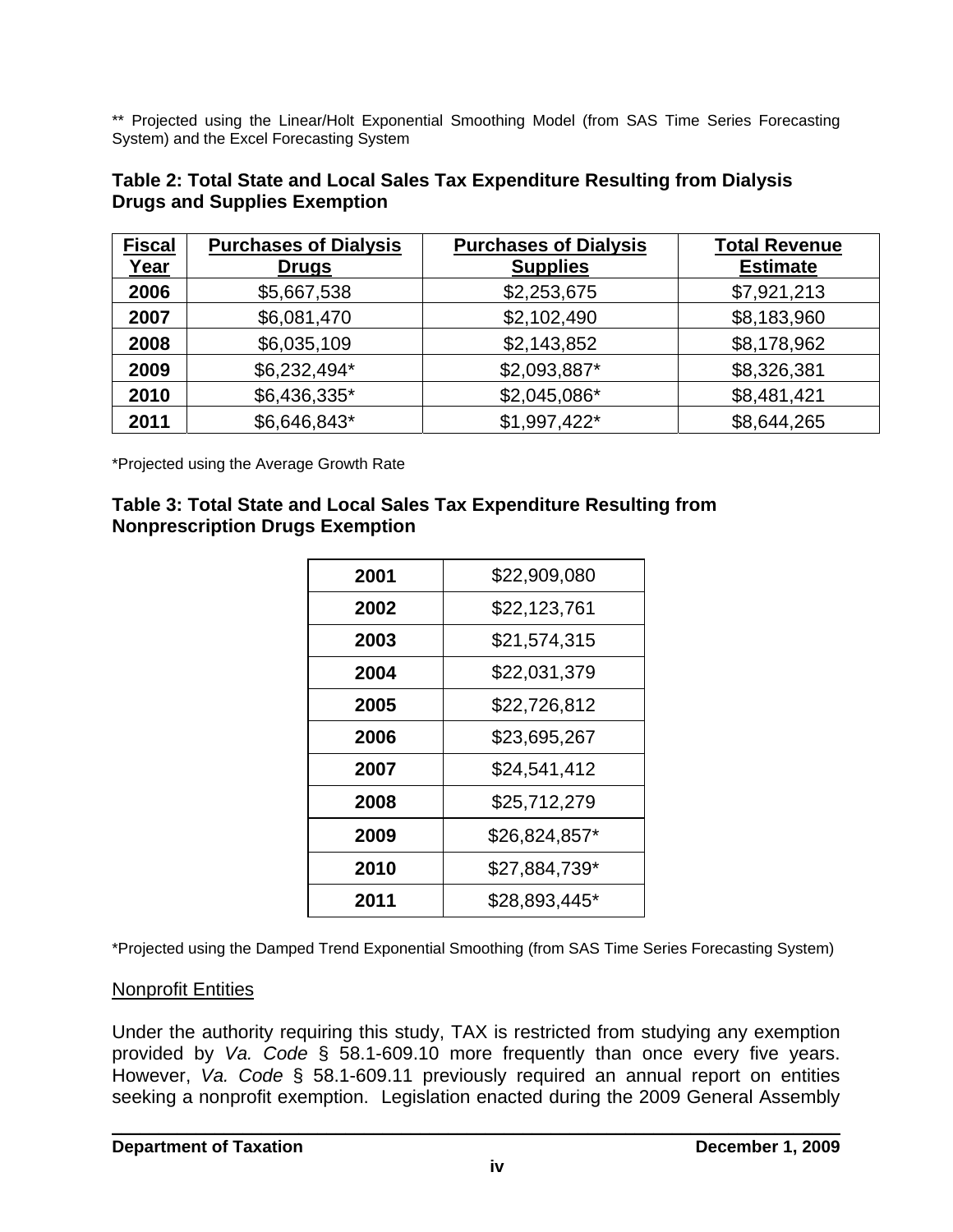authorized TAX to combine its Nonprofit Exemption Report with its yearly Retail Sales and Use Tax Expenditure Study. Given the importance of this exemption for nonprofit entities provided by *Va. Code* § 58.1-609.11, TAX will include in each volume of the Retail Sales and Use Tax Expenditure Study an estimate of the foregone revenue attributable to the nonprofit entity exemption. This estimate is based on information reported to TAX by nonprofit entities seeking to obtain a new or renewed exemption under *Va. Code* § 58.1-609.11. No nonprofit entities were surveyed to obtain this data.

Table 4 sets forth TAX's estimate of the total annual state and local Retail Sales and Use Tax revenue impact of the Nonprofit Entity Exemption.

# **Table 4: State and Local Retail Sales and Use Tax Expenditure Resulting from Purchases Made by Nonprofit Organizations.**

| 2008 | \$175,364,334   |
|------|-----------------|
| 2009 | \$176,586,624*  |
| 2010 | $$179,450,859*$ |

**\*** Projected using the Consumer Pricing Index for All Urban Consumers (CPI-U).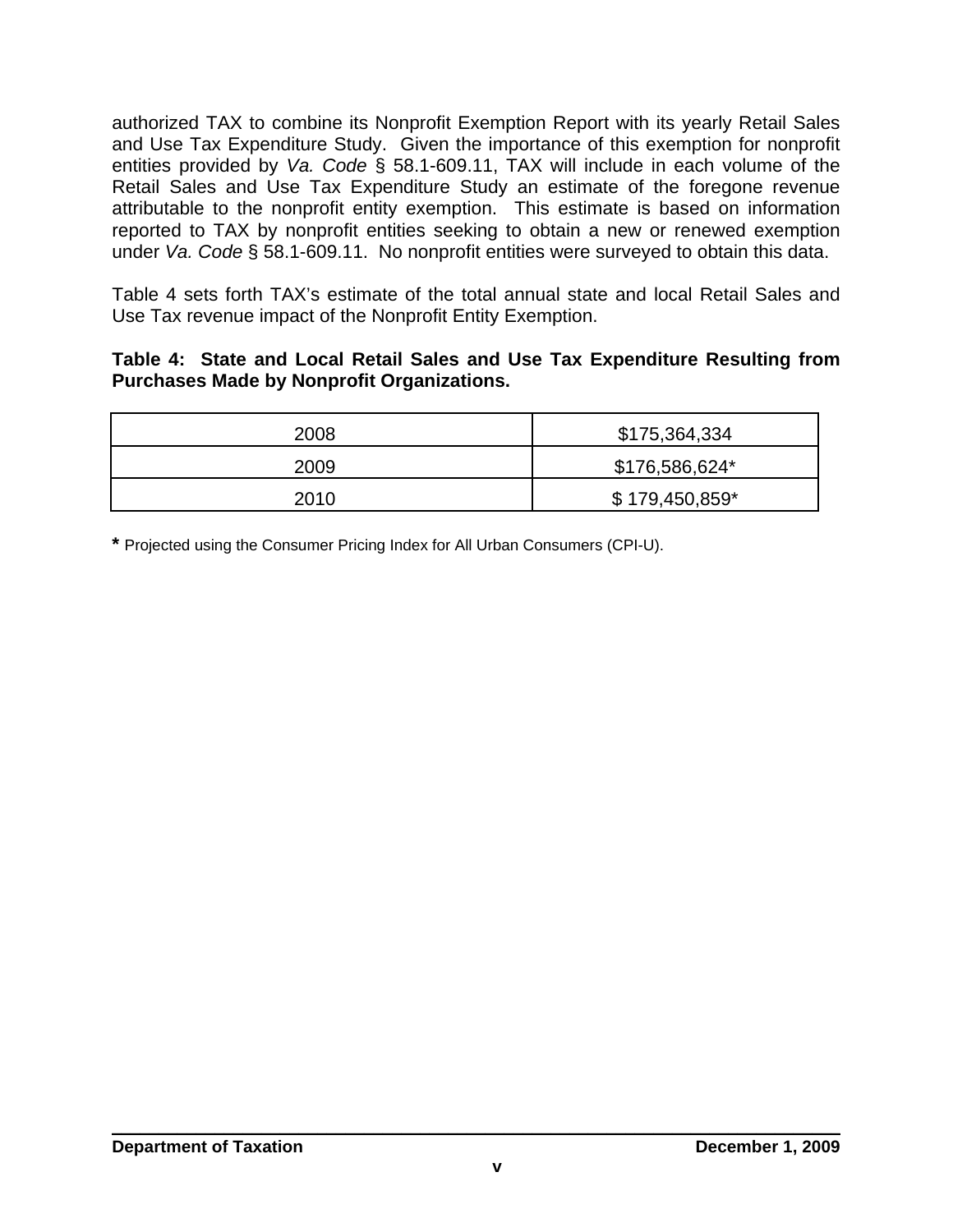# **INTRODUCTION**

 $\mathcal{L}_\mathcal{L} = \mathcal{L}_\mathcal{L} = \mathcal{L}_\mathcal{L} = \mathcal{L}_\mathcal{L} = \mathcal{L}_\mathcal{L} = \mathcal{L}_\mathcal{L} = \mathcal{L}_\mathcal{L} = \mathcal{L}_\mathcal{L} = \mathcal{L}_\mathcal{L} = \mathcal{L}_\mathcal{L} = \mathcal{L}_\mathcal{L} = \mathcal{L}_\mathcal{L} = \mathcal{L}_\mathcal{L} = \mathcal{L}_\mathcal{L} = \mathcal{L}_\mathcal{L} = \mathcal{L}_\mathcal{L} = \mathcal{L}_\mathcal{L}$ 

#### Study Mandate

Pursuant to *Va*. *Code* § 58.1-609.12, enacted by House Bill 2852 (*Acts of Assembly* 2005, Chapter 853) and amended by House Bill 1370 (*Acts of Assembly* 2006, Chapter 559), the Department of Taxation ("TAX") is charged with the responsibility of determining the fiscal, economic and policy impact of each of the Retail Sales and Use Tax exemptions provided for by *Va*. *Code* §§ 58.1-609.10 and 58.1-609.11 and report such findings to the chairmen of the House and Senate Finance Committees no later than December 1 of each year.

Subgroups of these exemptions are to be reviewed in periodic cycles and reports issued on a rotating basis in accordance with a schedule determined by the Tax Commissioner. When the reports have been completed for each subgroup, TAX is required to repeat the process beginning with the subgroup of exemptions for which a report was made in 2007. With the exception of the nonprofit exemption granted pursuant to *Va. Code* § 58.1-609.11, no exemption shall be analyzed more frequently than once every five years. Legislation enacted in 2009 (*Acts of Assembly 2009*, Chapter 24) authorized TAX to combine its yearly Retail Sales and Use Tax Expenditure Study ("SUTES study") with its yearly report on the fiscal impact of the Sales and Use Tax exemption for nonprofit entities ("the Nonprofit Exemption Report"), previously mandated by *Va. Code* § 58.1-609.11. Thus, the fiscal impact of the nonprofit exemption is included in each Sales and Use Tax Expenditure Study going forward.

There are nineteen exemption categories scheduled to be studied during the 2007-2011 period, and every five-year period thereafter.

| <b>Citation</b>                  | <b>Volume</b> | Year | <b>Exemption</b>                   |
|----------------------------------|---------------|------|------------------------------------|
| Code of Va. § 58.1-609.11        |               | 2007 | <b>Nonprofit Entities</b>          |
| Code of Va. § 58.1-609.10(15)    |               | 2007 | Donations Withdrawn from Inventory |
| Code of Va. $\S$ 58.1-609.10(16) |               | 2007 | Nonprofit churches                 |
| Code of Va. § 58.1-609.10(5)     | 2             | 2008 | Food Stamp and WIC Purchases       |
| Code of Va. § 58.1-609.10(8)     | $\mathcal{P}$ | 2008 | School Lunches and Textbooks       |
| Code of Va. § 58.1-609.10(9)     | 3             | 2009 | Medicines and Drugs                |
| Code of Va. § 58.1-609.10(11)    | 3             | 2009 | Dialysis Drugs and Supplies        |

TAX plans to study these exemptions as follows: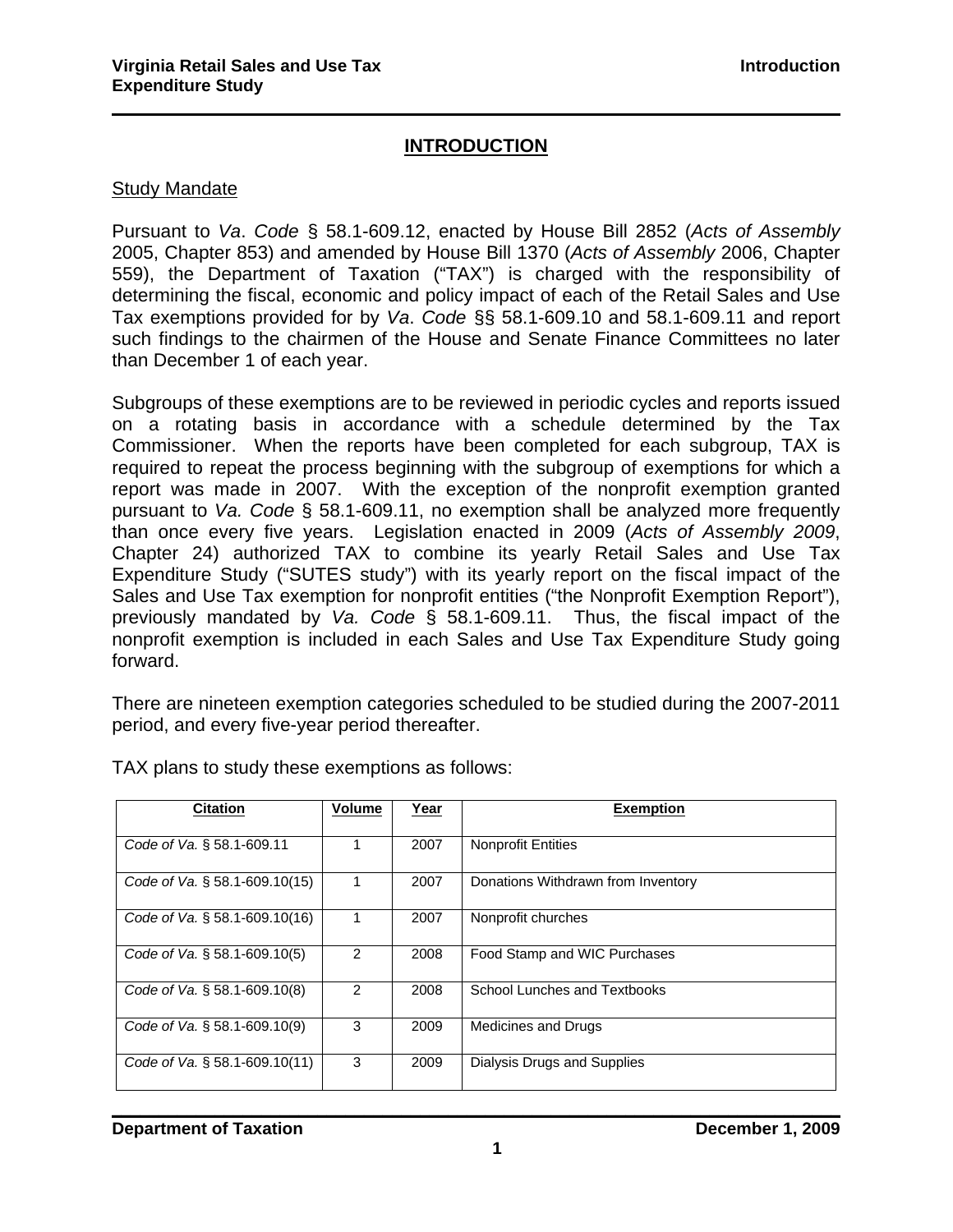| Code of Va. $\S$ 58.1-609.10(14) | 3              | 2009 | Nonprescription Drugs and Nonprescription Drug<br>Samples                |
|----------------------------------|----------------|------|--------------------------------------------------------------------------|
| Code of Va. § 58.1-609.10(17)    | 4              | 2010 | Medical Products and Supplies Purchased by Medicaid<br>Recipients        |
| Code of Va. $\S$ 58.1-609.10(10) | 4              | 2010 | Durable Medical Equipment                                                |
| Code of Va. § 58.1-609.10(12)    | $\overline{4}$ | 2010 | Motor Vehicle Equipment for Handicapped Persons                          |
| Code of Va. $\S$ 58.1-609.10(13) | 4              | 2010 | Communication Equipment for Handicapped Persons                          |
| Code of Va. $\S$ 58.1-609.10(1)  | 5              | 2011 | Domestic Consumption of Heating Fuels                                    |
| Code of Va. $\S$ 58.1-609.10(2)  | 5              | 2011 | <b>Occasional Sales</b>                                                  |
| Code of Va. § 58.1-609.10(3)     | 5              | 2011 | Purchases for Taxable Lease                                              |
| Code of Va. § 58.1-609.10(4)     | 5              | 2011 | Delivery of Property outside VA                                          |
| Code of Va. § 58.1-609.10(6)     | 5              | 2011 | Property Purchased for Maintenance of Nuclear Power<br>Plants outside VA |

 $\mathcal{L}_\mathcal{L} = \mathcal{L}_\mathcal{L} = \mathcal{L}_\mathcal{L} = \mathcal{L}_\mathcal{L} = \mathcal{L}_\mathcal{L} = \mathcal{L}_\mathcal{L} = \mathcal{L}_\mathcal{L} = \mathcal{L}_\mathcal{L} = \mathcal{L}_\mathcal{L} = \mathcal{L}_\mathcal{L} = \mathcal{L}_\mathcal{L} = \mathcal{L}_\mathcal{L} = \mathcal{L}_\mathcal{L} = \mathcal{L}_\mathcal{L} = \mathcal{L}_\mathcal{L} = \mathcal{L}_\mathcal{L} = \mathcal{L}_\mathcal{L}$ 

This is the third report of the 2007-2011 Retail Sales and Use Tax Expenditure Study and includes a detailed analysis of exemptions that pertain to:

- *Va. Code* § 58.1-609.10(9) Certain medicines, drugs, and related supplies dispensed on written prescriptions by certain specified medical professionals; controlled drugs purchased for use by certain specified medical professionals; medicines and drugs purchased for use by licensed hospitals, nursing homes, clinics, and similar entities; and certain samples of prescription drugs.
- *Va. Code* § 58.1-609.10(11) Drugs and supplies used in hemodialysis and peritoneal dialysis.
- *Va. Code* § 58.1-609.10(14) Nonprescription drugs and proprietary medicines purchased for the cure, mitigation, treatment, or prevention of disease in human beings; and any samples of nonprescription drugs and proprietary medicines distributed free of charge by the manufacturer, including packaging materials and constituent elements and ingredients.

This report includes detailed information on the policy and fiscal impacts of these three exemptions, as well as the apparent rationale for the exemptions and their legislative history. This report also includes a comparison of the Virginia exemptions with the sales tax structures of other states, with particular emphasis placed on a comparison with the exemptions provided in contiguous states.

The goal of the SUTES Study is to provide a more complete picture of the revenue impact and policy issues surrounding each of the exemptions contained in the Retail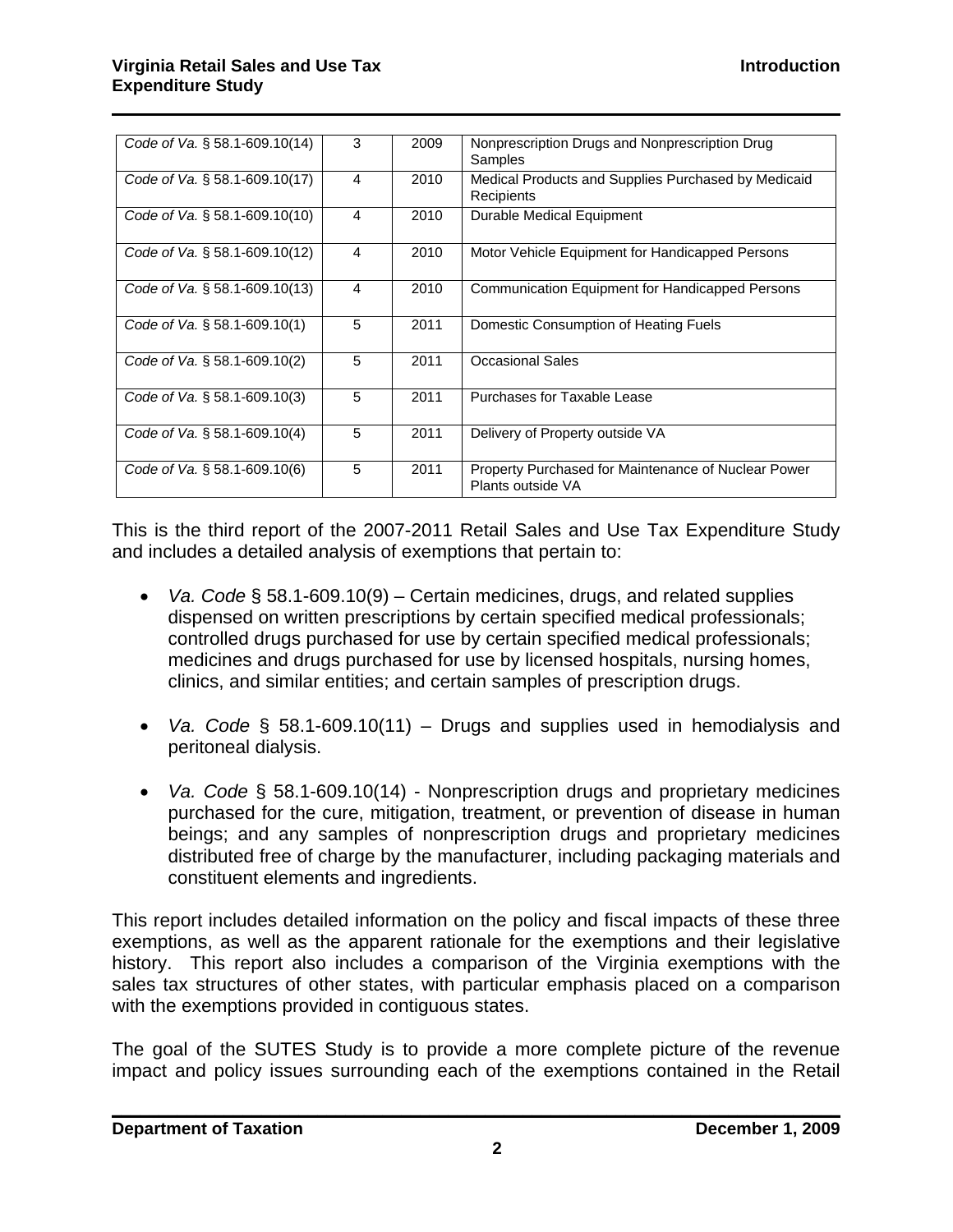Sales and Use Tax Act. Great care has been taken to provide the most accurate and comprehensive analysis possible. It is our hope that legislators, government officials, and other decision makers will find this report a useful tool in the formulation of public policy decisions on the goals to be furthered by the use of the Commonwealth's revenue resources.

 $\mathcal{L}_\mathcal{L} = \mathcal{L}_\mathcal{L} = \mathcal{L}_\mathcal{L} = \mathcal{L}_\mathcal{L} = \mathcal{L}_\mathcal{L} = \mathcal{L}_\mathcal{L} = \mathcal{L}_\mathcal{L} = \mathcal{L}_\mathcal{L} = \mathcal{L}_\mathcal{L} = \mathcal{L}_\mathcal{L} = \mathcal{L}_\mathcal{L} = \mathcal{L}_\mathcal{L} = \mathcal{L}_\mathcal{L} = \mathcal{L}_\mathcal{L} = \mathcal{L}_\mathcal{L} = \mathcal{L}_\mathcal{L} = \mathcal{L}_\mathcal{L}$ 

#### Tax Expenditures Defined

Tax expenditures are provisions in the tax code, such as exclusions, exemptions, preferential tax rates, deductions, deferrals or credits that are designed to provide an economic incentive for a certain activity or provide financial assistance in the form of tax relief to taxpayers in certain situations. The tax expenditure concept recognizes that the fiscal impact of a tax provision is similar to the outlay of a direct expenditure. One of the major differences between a tax expenditure and a direct expenditure is that the "cost" is measured by reduced tax collections, instead of by the level of expenditure authorized through the normal legislative appropriation process.

Tax expenditure studies are used more and more frequently as a method of ensuring that tax expenditures are subject to periodic review in a manner similar to direct budget expenditures. Because tax expenditures may escape periodic review, they generally remain in effect indefinitely, with only limited review as to whether they are accomplishing a worthwhile public purpose in a cost-effective manner. However, since tax expenditures are designed to accomplish certain public goals that otherwise might be met through direct expenditures, it is only reasonable to apply to tax expenditures a review and analysis similar to that provided for direct expenditures.

The Virginia Retail Sales and Use Tax incorporates numerous tax expenditures, which, taken together, substantially reduce the revenues that could potentially be generated by the tax. This study focuses on one type of tax expenditure, the Miscellaneous Retail Sales and Use Tax exemptions. The periodic review of such exemptions that will be undertaken in the Retail Sales and Use Tax Expenditure Study provides a comprehensive tool for evaluating the revenue, economic and policy impact of each exemption. This type of review is particularly relevant considering the number of entities that have obtained sales and use tax exemptions since the enactment of the tax in 1966.

#### Exemption Analysis Criteria

As mandated by *Va. Code* § 58.1-609.12, eight criteria are used to analyze the fiscal, economic and policy impact of each exemption:

• Revenue Impact – Estimate the state and local retail sales and use tax foregone as a direct result of the exemption.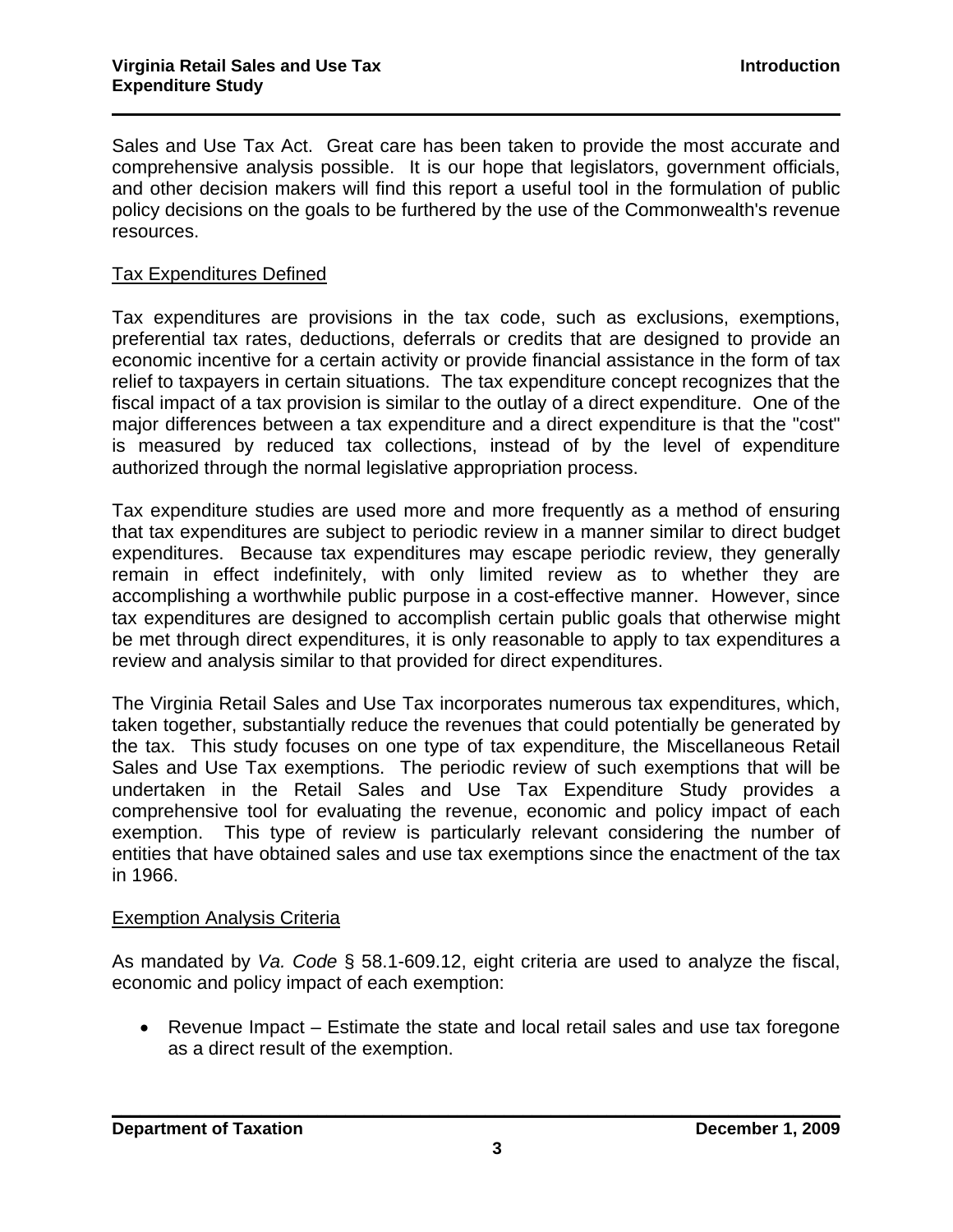• Beneficiaries of the Exemption – Identify taxpayers or industries that actually benefit from the exemption. This includes identifying those persons who benefit directly from an exemption. It will also entail identifying the extent to which the benefit is passed on to others, such as customers or suppliers, who are considered to benefit indirectly from the exemption.

 $\mathcal{L}_\mathcal{L} = \mathcal{L}_\mathcal{L} = \mathcal{L}_\mathcal{L} = \mathcal{L}_\mathcal{L} = \mathcal{L}_\mathcal{L} = \mathcal{L}_\mathcal{L} = \mathcal{L}_\mathcal{L} = \mathcal{L}_\mathcal{L} = \mathcal{L}_\mathcal{L} = \mathcal{L}_\mathcal{L} = \mathcal{L}_\mathcal{L} = \mathcal{L}_\mathcal{L} = \mathcal{L}_\mathcal{L} = \mathcal{L}_\mathcal{L} = \mathcal{L}_\mathcal{L} = \mathcal{L}_\mathcal{L} = \mathcal{L}_\mathcal{L}$ 

- Direct or Indirect Government AssistanceIdentify the direct or indirect state budgetary assistance received by taxpayers or industries. Where possible, the federal budgetary assistance received by these groups will also be identified.
- Other States Compare Virginia exemptions to the tax systems of other states and the District of Columbia which impose a sales, use or receipts tax. This will include determining whether the other taxing jurisdictions have exemptions or other tax expenditures analogous to the Virginia exemption. Particular attention will be given to the tax preferences in the states bordering Virginia, which include the District of Columbia, Kentucky, Maryland, North Carolina, Tennessee, and West Virginia.
- External MandatesIdentify whether the exemption is required as the result of constitutional, judicial, or statutory mandates, either federal or state.
- Other State and Local Tax BurdensAscertain whether the taxpayer, industry, property, or service, is subject to other Virginia state taxes.
- Similar TaxpayersIdentify taxpayers or industries that do not enjoy the exemption, even though they are similar in nature to taxpayers or industries that do enjoy the exemption.
- Other CriteriaFocuses on other relevant issues that are unrelated to the first seven criteria. Such issues might include the impact of state regulation, state or local license fees, or local taxes upon exempt taxpayers and industries, and the special impact that an exemption or the lack thereof may have upon a particular locality or region of the state.

#### Revenue Analysis Methodology

Since tax expenditures are not funded by direct appropriations, but rather by uncollected revenues, their costs are difficult to determine and often not directly recorded. The goal of the revenue estimating process is to quantify (as accurately as possible) the costs of each sales and use tax exemption in terms of foregone state and local revenues. What follows is a general outline of the methodology used to determine the estimates and the inherent limitations placed upon those estimates.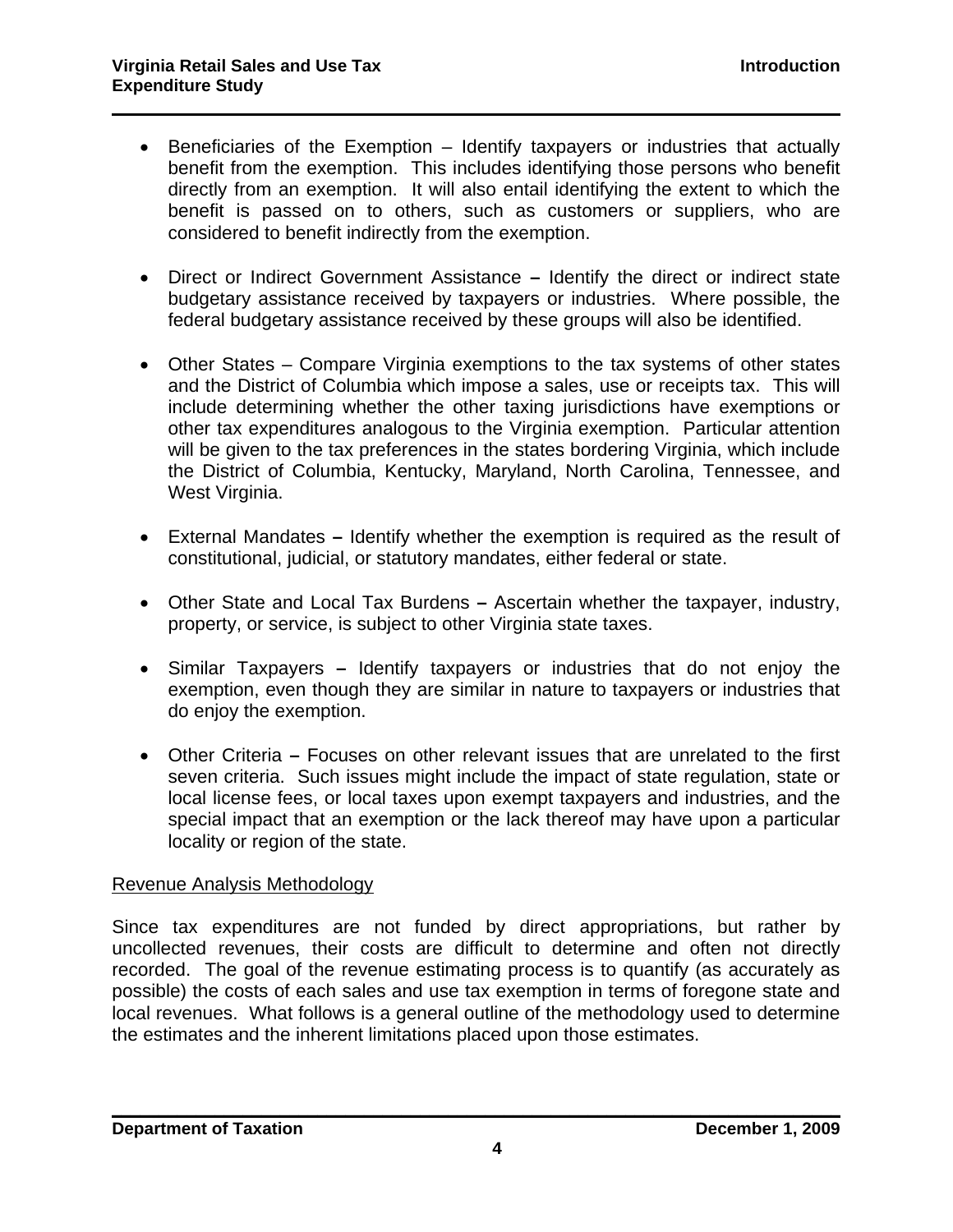In each case, the most accurate and complete sources of data were utilized. Forecasts and changes in taxpayer behavior were taken into account when appropriate and feasible. The revenue analysis in this study considers only the immediate and direct impact that elimination of an exemption would have on sales and use tax revenue. Not included is an examination of possible subsequent indirect effects on, for example, location decisions and employment in the affected industry due to imposition of the tax. An analysis of such secondary effects is beyond the scope of this study.

 $\mathcal{L}_\mathcal{L} = \mathcal{L}_\mathcal{L} = \mathcal{L}_\mathcal{L} = \mathcal{L}_\mathcal{L} = \mathcal{L}_\mathcal{L} = \mathcal{L}_\mathcal{L} = \mathcal{L}_\mathcal{L} = \mathcal{L}_\mathcal{L} = \mathcal{L}_\mathcal{L} = \mathcal{L}_\mathcal{L} = \mathcal{L}_\mathcal{L} = \mathcal{L}_\mathcal{L} = \mathcal{L}_\mathcal{L} = \mathcal{L}_\mathcal{L} = \mathcal{L}_\mathcal{L} = \mathcal{L}_\mathcal{L} = \mathcal{L}_\mathcal{L}$ 

The information for this study was received from a number of sources.

A few general guidelines were used in devising and conducting the surveys:

- Surveys were used only when no acceptable alternative sources of the information existed.
- Survey forms were made as simple as possible to minimize the time and effort required for completion.
- Attempts were made to identify and notify an industry representative before devising a survey to get input and cooperation.

#### Study Limitations

For several reasons, the reader should exercise caution in interpreting the estimates of fiscal impacts found in this report. Some of the major limitations of the estimating methodologies are discussed below.

The goal of the revenue estimating process is to quantify the costs of each sales tax exemption in terms of foregone state and local revenues. Because tax expenditures are funded not by direct appropriations, but rather by uncollected revenues, their costs normally are not directly recorded. Thus, it is important to understand the methodology used to determine the estimates and the inherent limitations placed upon those estimates.

#### Report Organization

This report contains a detailed analysis of the exemptions pertaining to:

• *Va. Code* § 58.1-609.10(9) – Certain medicines, drugs, and related supplies dispensed on written prescriptions by certain specified medical professionals; controlled drugs purchased for use by certain specified medical professionals; medicines and drugs purchased for use by licensed hospitals, nursing homes, clinics, and similar entities; and certain samples of prescription drugs.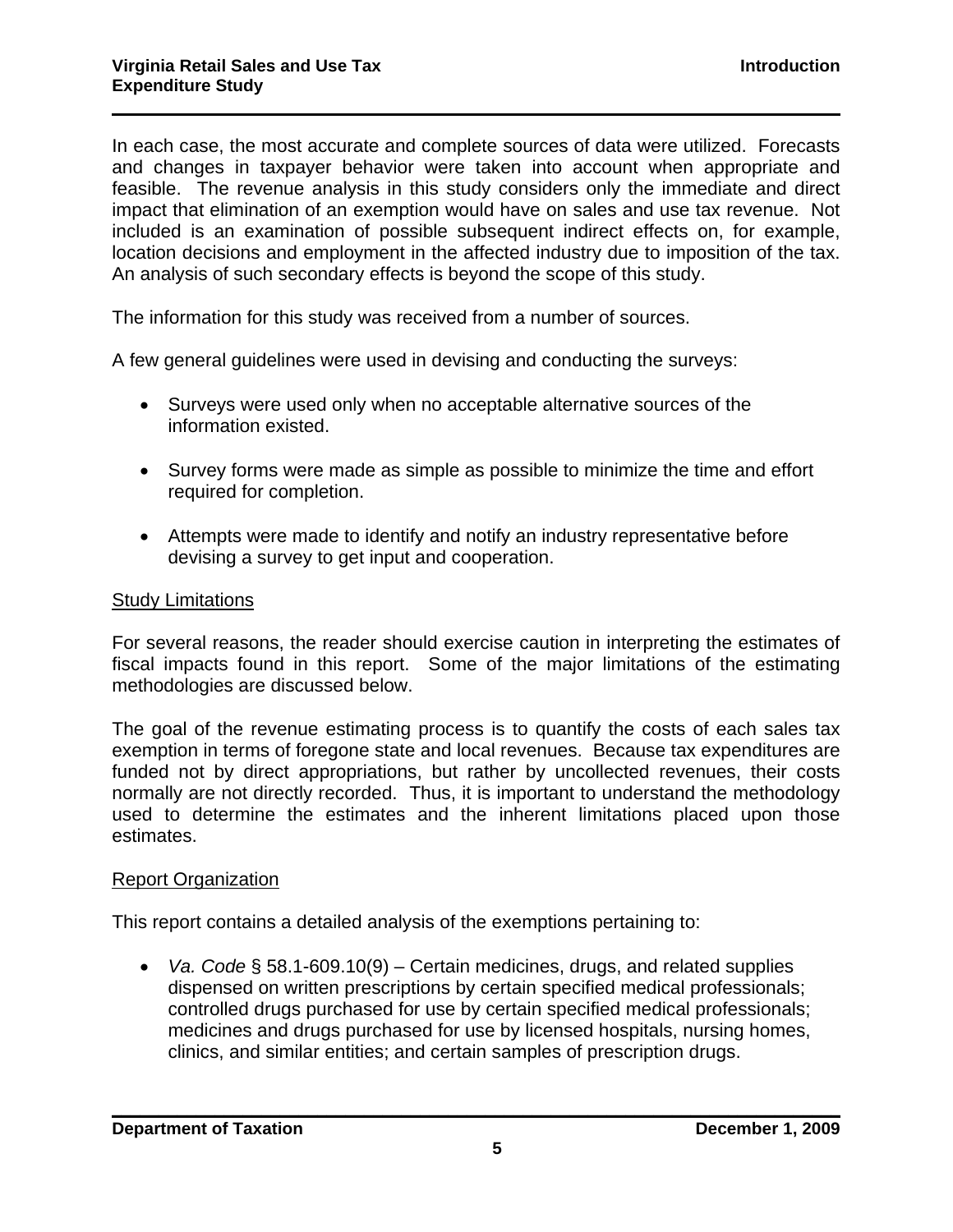- *Va. Code* § 58.1-609.10(11) Drugs and supplies used in hemodialysis and peritoneal dialysis.
- *Va. Code* § 58.1-609.10(14) Nonprescription drugs and proprietary medicines purchased for the cure, mitigation, treatment, or prevention of disease in human beings; and any samples of nonprescription drugs and proprietary medicines distributed free of charge by the manufacturer, including packaging materials and constituent elements and ingredients.

A summary of each exemption is provided. For each exemption, the following information is provided:

- Authorization: The legal authorization for the exemptions, including the text of the statute.
- Exemption Summary: A description of the exemption.
- Rationale: The background of the enactment of the exemptions, including the legislative history and information on any revisions, in addition to the rationale for the exemption.
- Methodology: A description of how TAX studied the exemptions, including sampling methods, and survey techniques.
- Revenue Analysis: A summary of the estimated foregone state and local revenues as a result of the exemptions.
- Beneficiaries: A description of taxpayers and entities which benefit from the exemptions.
- Direct or Indirect Government Assistance: Explanation of any direct or indirect government assistance that inures to the beneficiaries of the exemptions.
- State Comparisons: A comparison of the Virginia exemptions with those in other states, particularly contiguous states.
- External Mandates: A description of any statutory, constitutional, or judicial mandates that are related to, or impacted by, the exemptions.
- Other State and Local Tax Burdens: Identification of any other state and local tax burdens on the beneficiaries of these exemptions.
- Similar Taxpayers: A discussion of those taxpayers and entities which are similar, but do not benefit from the exemptions.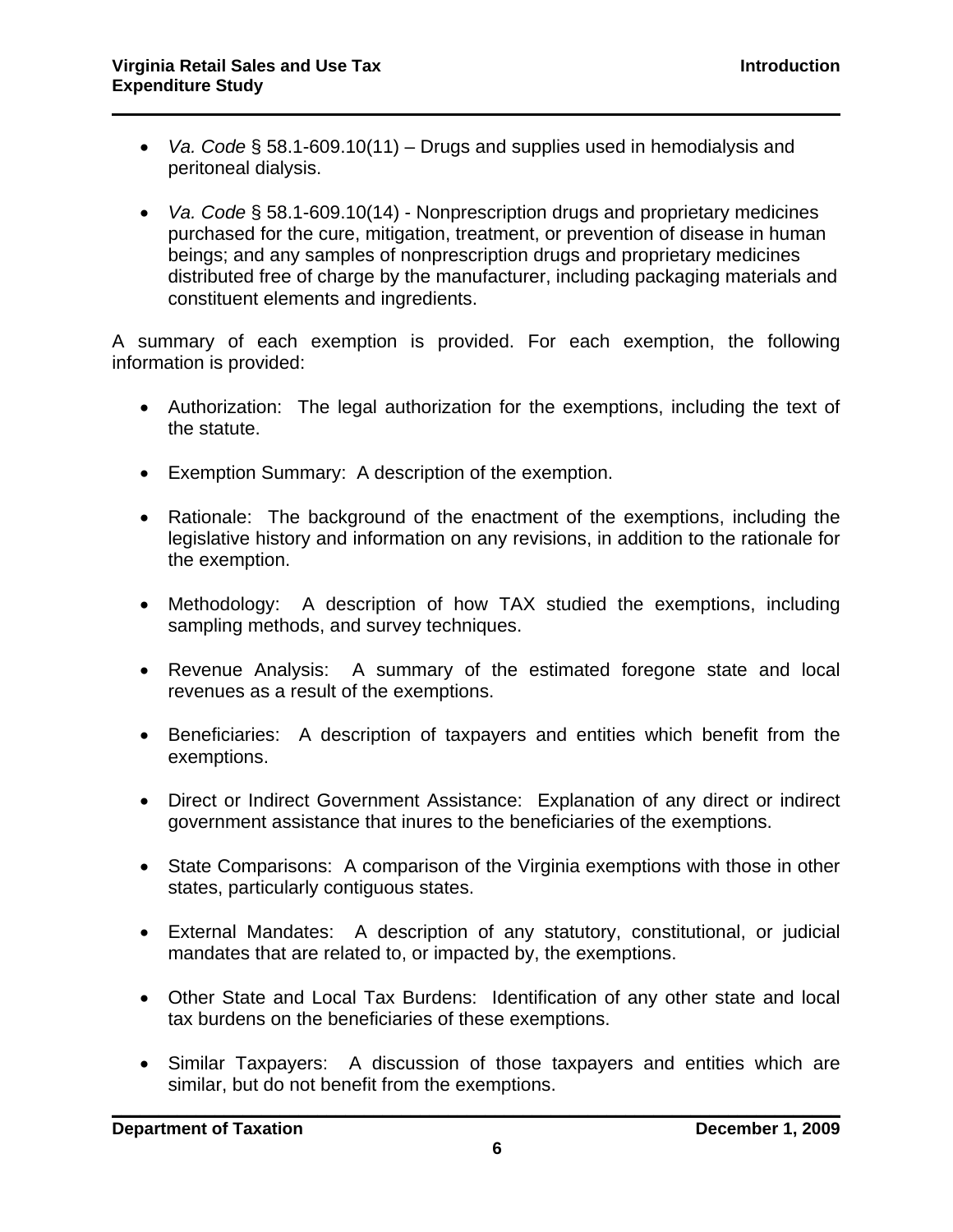• Other Criteria: If available, any other issues relevant to the exemptions. This category may be excluded if there is no added information.

 $\mathcal{L}_\mathcal{L} = \mathcal{L}_\mathcal{L} = \mathcal{L}_\mathcal{L} = \mathcal{L}_\mathcal{L} = \mathcal{L}_\mathcal{L} = \mathcal{L}_\mathcal{L} = \mathcal{L}_\mathcal{L} = \mathcal{L}_\mathcal{L} = \mathcal{L}_\mathcal{L} = \mathcal{L}_\mathcal{L} = \mathcal{L}_\mathcal{L} = \mathcal{L}_\mathcal{L} = \mathcal{L}_\mathcal{L} = \mathcal{L}_\mathcal{L} = \mathcal{L}_\mathcal{L} = \mathcal{L}_\mathcal{L} = \mathcal{L}_\mathcal{L}$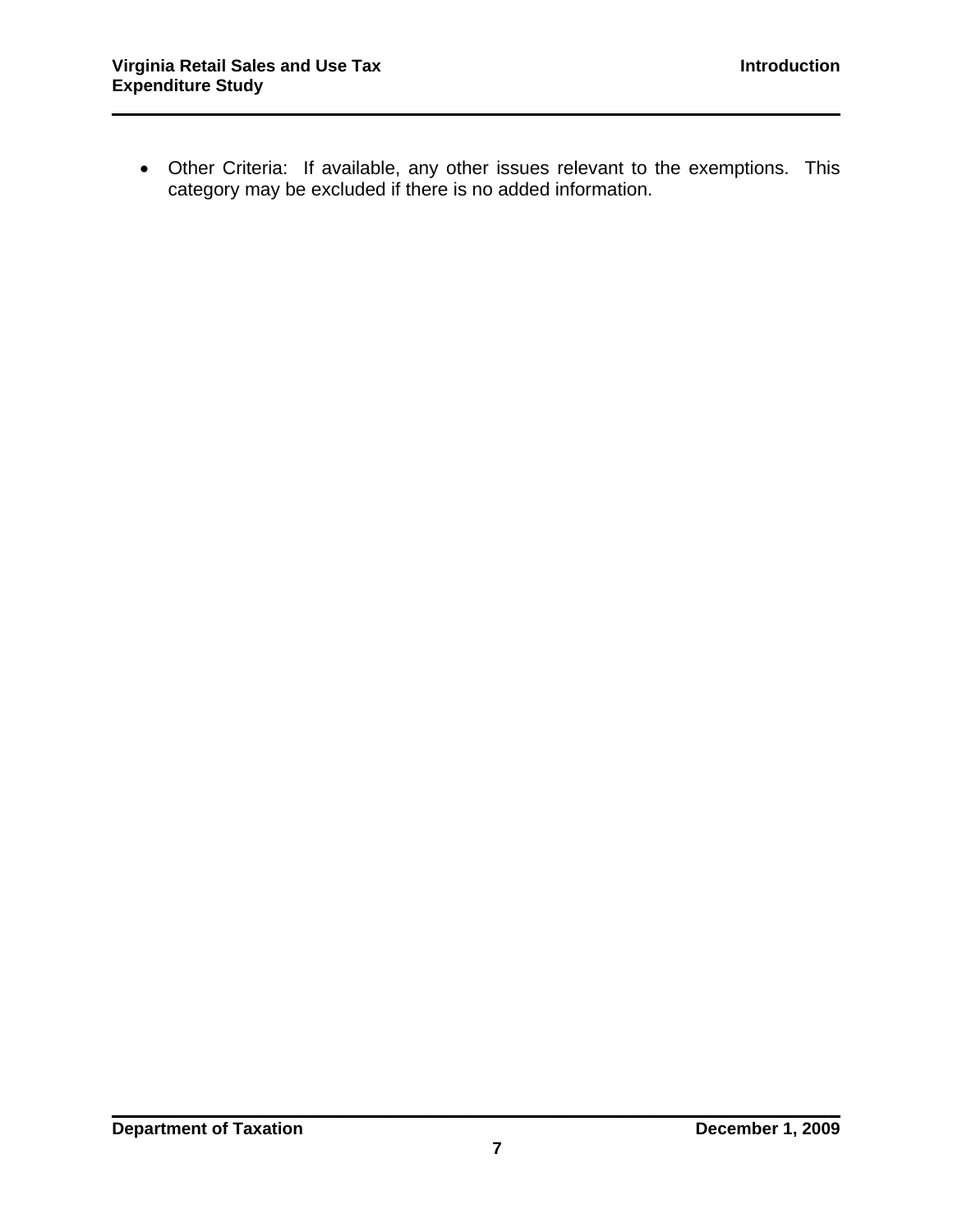# **NONPROFIT ENTITY EXEMPTION**

#### **SUMMARY**

The 2003 General Assembly enacted Chapters 757 and 758, 2003 *Acts of Assembly* (House Bill 2525 and Senate Bill 743) to simplify the process of qualifying nonprofit organizations for sales and use tax exemptions. As part of this legislation, TAX is required to file an annual report by December 1 of each year disclosing the annual fiscal impact of the sales and use tax exemptions for nonprofit entities.

# **BACKGROUND**

Prior to the 2003 General Assembly, there was no general exemption from Virginia's Retail Sales and Use Tax for nonprofit organizations. Virginia's Retail Sales and Use Tax exemptions were generally tailored for specific nonprofit organizations, although any organization meeting the exemption criteria would qualify for the exemption. When the Sales and Use Tax first took effect in 1966 there were 22 exemptions. By 2003 this number had increased to 1,702. In general, Sales and Use Tax exemptions were granted through legislative action by the General Assembly. An organization seeking an exemption could acquire one in two ways. If the organization met the statutory language of an existing exemption by classification, it could apply directly to TAX for an exemption by providing evidence that it met the statutory classification. If the organization did not meet the criteria of an existing classification, the organization had to acquire one by designation through the enactment of a new exemption or the amendment of an existing exemption.

With the exception of certain Sales and Use Tax exemptions that applied to broad classes of businesses, most exemptions were enacted with a sunset date. Virginia law required that nonprofit organizations periodically update information about the organization with TAX in order to renew their exemption. This information was identical to the information required when an organization requested a new exemption. TAX reviewed the information and certified that the organization met the requirements. This information was then given to the Division of Legislative Services for drafting legislation to extend the individual exemptions.

#### **NEW EXEMPTION PROCESS**

House Bill 2525 and Senate Bill 743 were based on recommendations made by the 2003 House Special Study Committee studying Retail Sales and Use Tax exemptions. With the passage of this legislation, the process was simplified and many nonprofit organizations may now apply to TAX to receive an exemption certificate provided they meet certain qualifications. The legislation also grandfathered the exemptions held by nonprofit organizations under the old exemption system for a limited time. This legislation grants to qualifying nonprofit organizations an exemption from paying Retail Sales and Use Tax on purchases of tangible personal property. Additionally, certain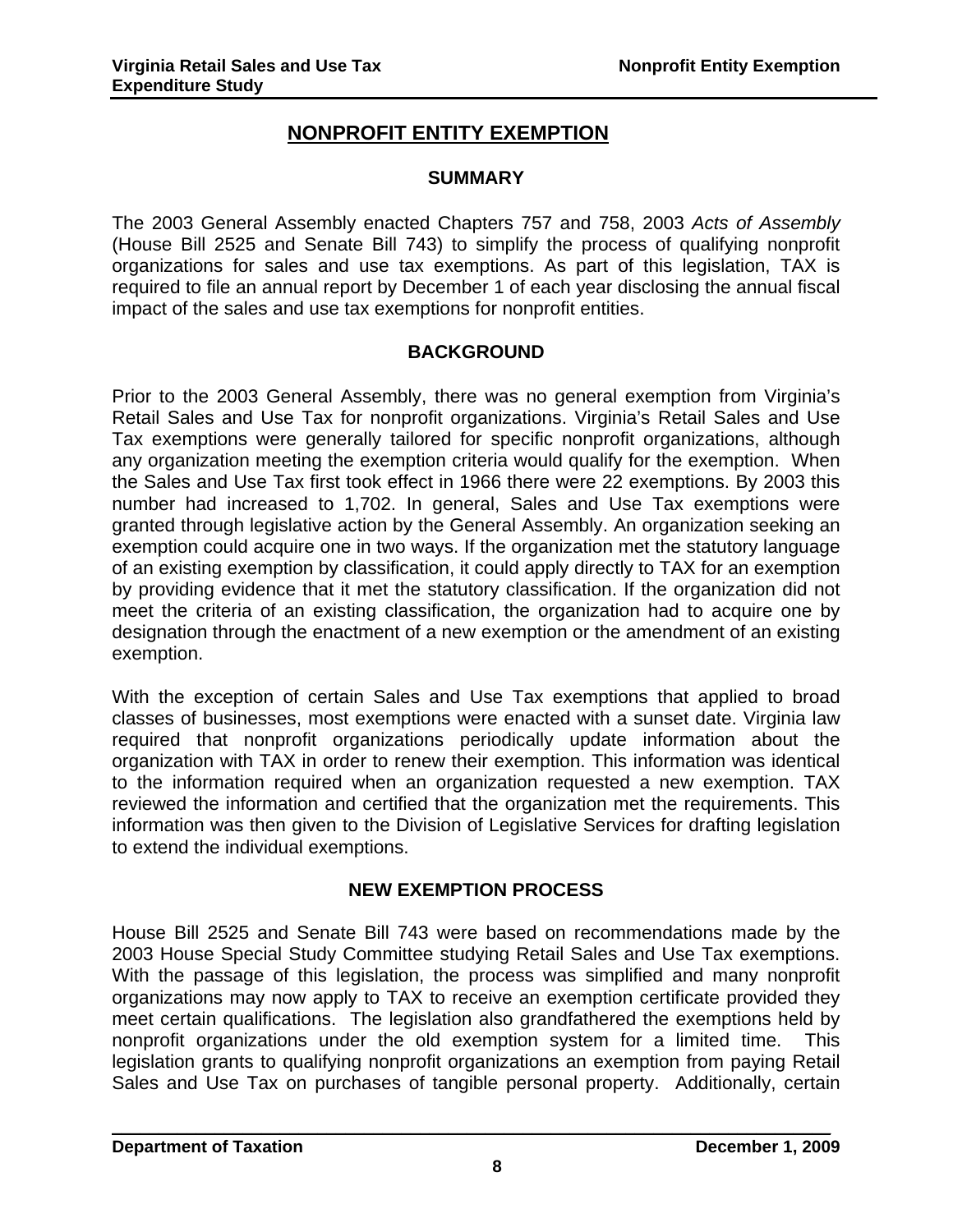grandfathered entities are allowed an exemption from the Retail Sales and Use Tax on services that are subject to the tax.

To be granted an exemption by TAX, an entity must meet all the applicable criteria:

- Exemption from federal income taxation under *Internal Revenue Code* ("*IRC*") §§ 501 (c) (3) or 501 (c) (4), or have annual gross receipts of less than \$5,000 and be organized for a charitable purpose.
- The entity must be in compliance with state solicitation laws, if applicable.
- The entity must have annual administrative costs that are 40% or less of annual gross receipts.
- If the entity's gross annual revenue was at least \$750,000 in the previous year, the entity must provide a financial review performed by an independent certified public accountant. If the entity's gross annual revenue was at least \$1 million in the previous year, the Department has the discretion to require the entity to provide a financial audit performed by an independent certified public accountant.
- The entity must provide TAX with a copy of its federal Forms 990 or 990 EZ or a list of its Board of Directors.
- The entity must provide TAX with an estimate of its total taxable purchases.

The process requires renewal on a five to seven-year cycle, but eliminates the need for legislative action. Nonprofit organizations that held a valid exemption certificate under the old system would enjoy their exemption status, but are required to file under the new process when their exemption sunsets. As shown below, all of the original exemption groups have expired and many have applied for an exemption using the new process.

# **ORIGINAL EXEMPTION SUNSET DATES**

Civic and community service (first half) (*Va. Code* § 58.1-609.8) July 1, 2004 Civic and community service (second half) (*Va. Code* § 58.1 -609.8) July 1, 2005 Cultural and Miscellaneous (*Va. Code* §§ 58.1 -609.9 and 58.1 -609.10) July 1, 2006 Educational (*Va. Code* § 58.1 -609.4) July 1, 2007 Medical-Related (*Va. Code* § 58.1 -609.7) July 1, 2008

# **TECHNICAL AMENDMENTS TO NEW EXEMPTION PROCESS**

There have been several technical amendments made to this process over the last four years. In 2004, Chapters 515 and 536, *Acts of Assembly* (House Bill 515 and Senate Bill 585), clarified that churches have two options. They may continue using the selfissued exemption certificate, which entitles them to the Retail Sales and Use Tax exemption available under the law as it existed on June 30, 2003, or they could apply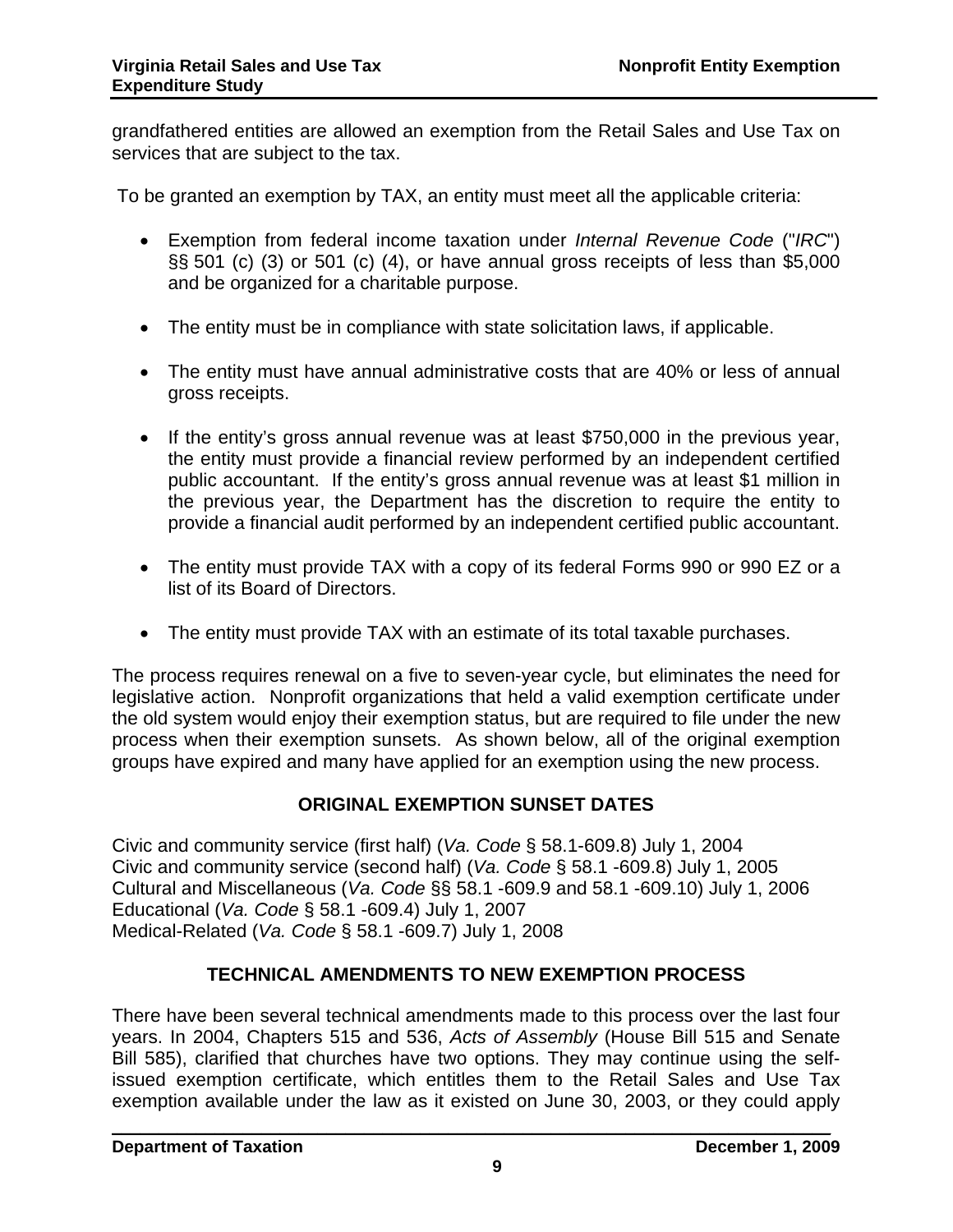for a general exemption certificate under the new process. An additional provision was added to ensure that nonprofit organizations that provide rescue or firefighting services but do not have IRC §§ 501 (c)(3) or 501 (c)(4) status may obtain an exemption via the new process from July 1, 2004 through June 30, 2006. This bill also grandfathered the exemption from collecting the tax on fundraiser sales that was enjoyed by certain organizations, and clarified that TAX is authorized to refuse to grant exemption certificates to applicants that fail to disclose their total taxable purchases for the preceding year.

In 2005, the General Assembly passed a technical amendment clarifying the law as it applies to taxable services for certain organizations. Under Chapters 42 and 89, 2005 *Acts of Assembly* (House Bill 2100 and Senate Bill 1105), organizations holding a valid exemption as of June 30, 2003, may continue to purchase taxable services exempt of the tax, provided they complied with certain procedures and met certain requirements. This legislation affected the exemption status of only twelve organizations, some of which actually renewed under the new process, and two of which did not qualify under the new process, as they have a federal designation of IRC § 501 (c)(19) and no longer qualified for an exemption.

The 2006 General Assembly expanded the Retail Sales and Use Tax exemption for nonprofit churches exempt from taxation under IRC § 501 (c) (3), or whose real property is exempt from local taxation pursuant to the provisions of *Va. Code* § 58.1 -3606. Under Chapter 338, Acts of Assembly (House Bill 576) the exemption was expanded to include tangible personal property used for recording and reproducing services. The exemption applies to a nonprofit church's purchase of video recording equipment, microphones, cassette players, and similar items that are used for recording and reproducing services.

The exemption for nonprofit churches was originally enacted in 1979 and was limited to tangible personal property used by a nonprofit church in its religious worship services or in a regular school of religious education. Since its enactment, the exemption has been expanded several times.

As a result of this change, a nonprofit church has two processes by which they can obtain an exemption for tangible personal property used for recording and reproducing services:

- They may use their self-issued exemption certificate (Form ST-13A) which has been expanded by this bill; or
- They may apply to TAX for a broader exemption under the new nonprofit entity exemption process, which was enacted during the 2003 Virginia General Assembly session.

Legislation passed in 2007 also expanded the Retail Sales and Use Tax exemption for nonprofit churches exempt from taxation under IRC § 501 (c)(3) or whose real property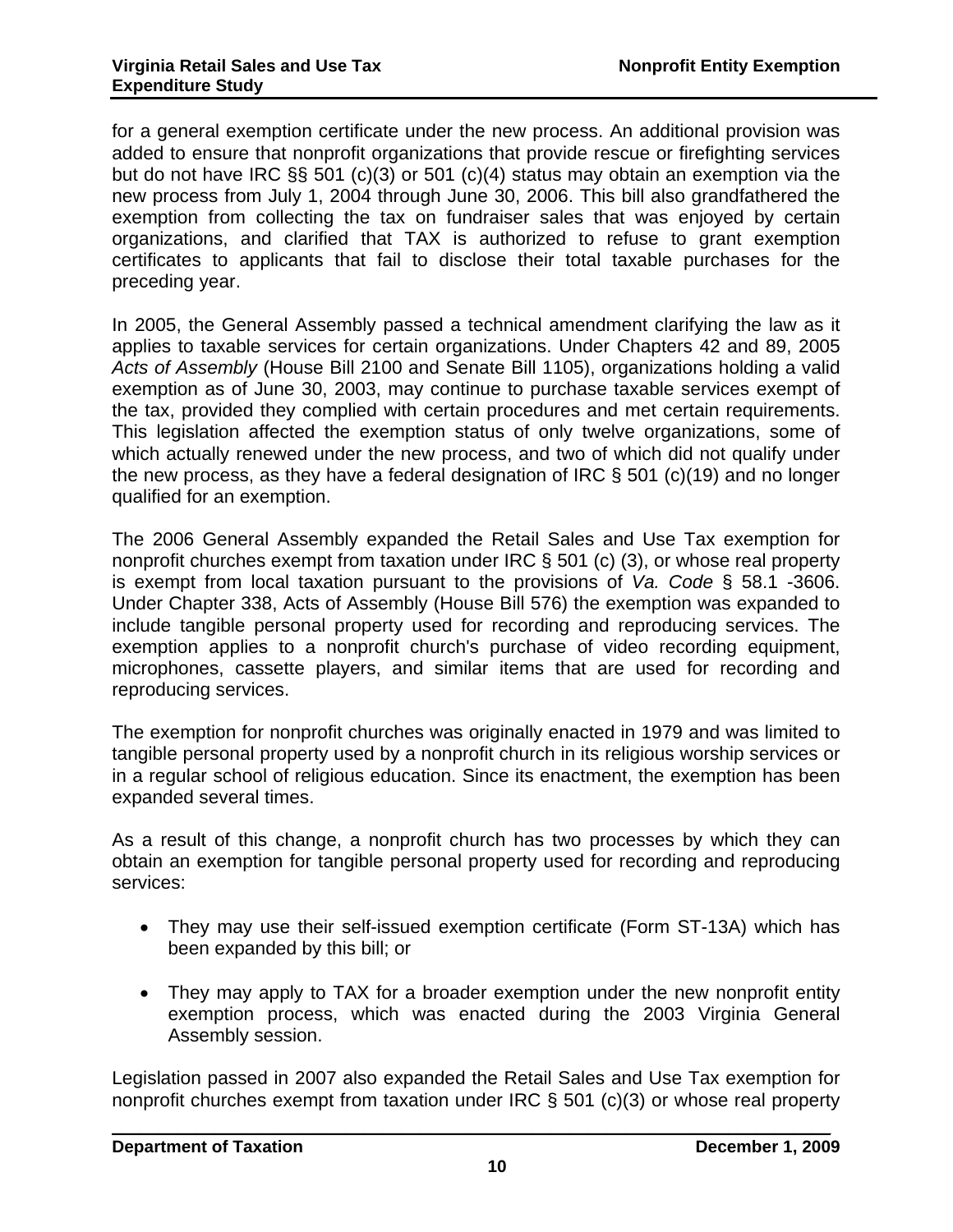is exempt from local taxation pursuant to the provisions of *Va. Code* § 58.1-3606. House Bill 2724 (Chapter 758) expanded the exemption to include tangible personal property used in the care or maintenance of any property owned by these churches. The exemption would include, but not be limited to, such items as mowing equipment and building materials that are installed by the church rather than through a contract. This report studies the cost of exempt purchases made by churches under the nonprofit entity exemption. The cost of the self-issued exemption certificate authorized under *Va. Code* § 58.1-609.10(16) was addressed in Report 1 of the 2007-2011 SUTES Study.

During the Special Session of the 2006 General Assembly, House Bill 5002 (Chapter 3, Special Session 1 of 2006) and House Bill 5012 (Chapter 2, Special Session 1 of 2006) modified the criteria that nonprofit entities were required to meet in order to qualify for a Retail Sales and Use Tax exemption. Previously, one of the criteria required organizations with gross annual revenues of \$250,000 or greater during the previous year to provide a financial audit performed by an independent certified public accountant to TAX. These bills changed this requirement to allow an entity with between \$250,000 and \$500,000 of gross annual revenue in the previous year to provide a review of its financial statements in lieu of a full audit. The review had to be performed by an independent certified public accountant. Entities with more than \$500,000 of gross annual revenue were still required to provide a full audit performed by an independent certified public accountant. Entities with less than \$250,000 of gross annual revenue continued to have no requirement to provide any type of financial audit or review.

The 2007 General Assembly passed legislation that modified the audit requirement for nonprofit organizations applying for a Retail Sales and Use Tax exemption. House Bill 2545 (Chapter 698), House Bill 3062 (Chapter 704) and Senate Bill 743 (Chapter 709) allowed nonprofit organizations with gross annual revenues between \$750,000 to \$1,000,000, the choice of providing a full "financial audit" or a "financial review" in lieu of a full financial audit, both of which had to be performed by an independent certified public accountant. Nonprofit organizations with gross annual revenues of \$1 million or greater were required to provide a full financial audit performed by an independent certified public accountant. Entities with less than \$750,000 of gross annual revenue had no requirement to provide any type of financial audit or review.

In 2009, legislation was enacted that modified these audit requirements again. House Bill 2330 (Chapter 106) and Senate Bill 1222 (Chapter 526) required that nonprofit organizations with \$750,000 in gross annual revenues in the previous year file a financial review performed by an independent certified public accountant. For nonprofit organizations with at least \$1 million in gross annual revenues in the previous year, TAX has the discretion to require that entity to provide a financial audit in lieu of a financial review.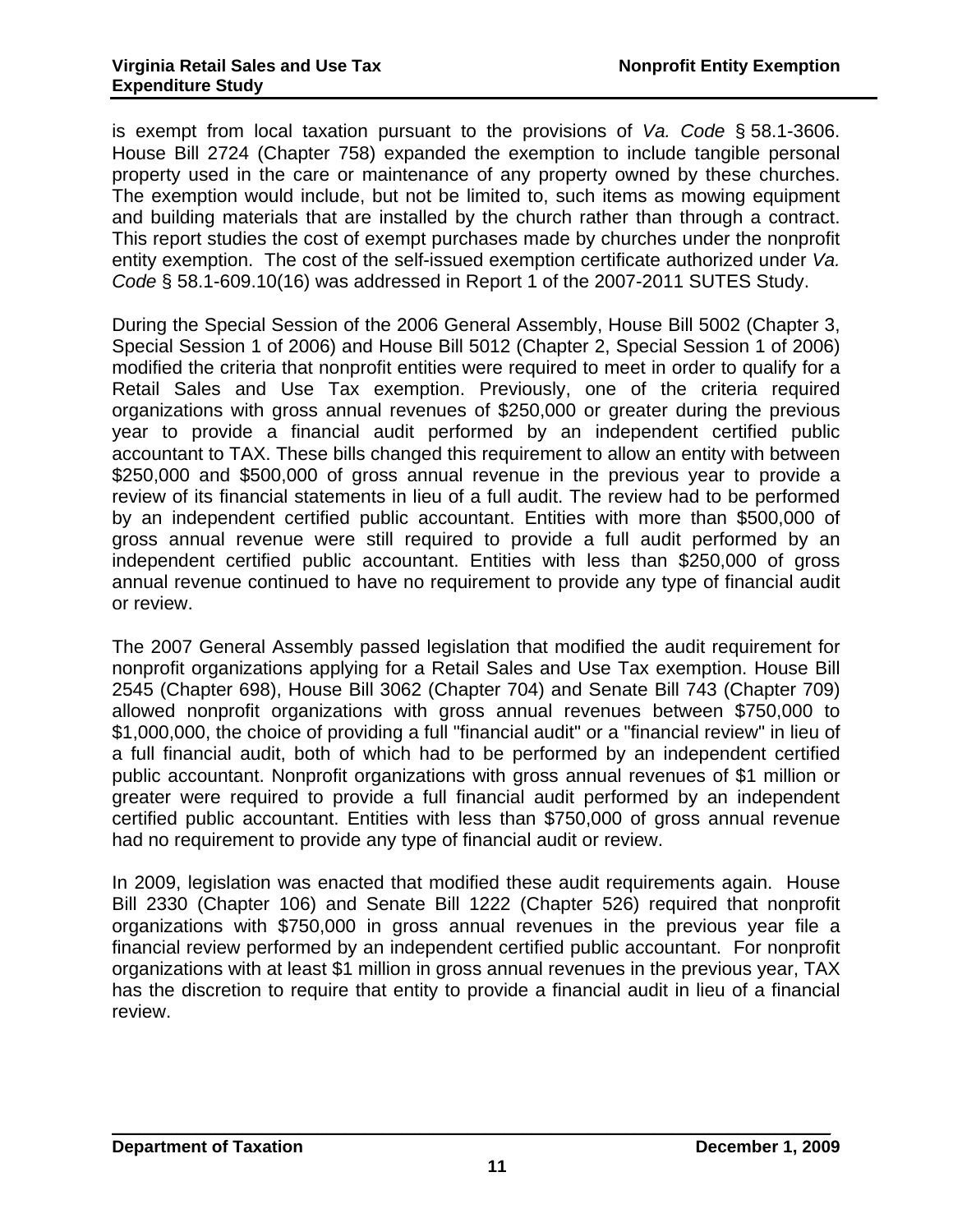# **ONLINE EXEMPTION PROCESS**

Since June 2003, over 12,000 nonprofit organizations have accessed Nonprofit Online. Nonprofit Online, ([https://www.npo.tax.virqinia.gov](https://www.npo.tax.virqinia.gov/)) is an online application that was developed to provide a quick, efficient and secure way for an organization to apply for a Virginia sales and use tax exemption for the first time or renew its exemption certificate. Customers accessing Nonprofit Online may print out a copy of their Virginia sales and use certificate, edit certain registration information as it changes, as well as reprint lost certificates without having to contact TAX. TAX continues to receive high marks for its online application from organizations that have submitted applications online.

# **REVENUE IMPACT**

Table 4 sets forth TAX's estimate of the total annual state and local Retail Sales and Use Tax revenue impact of the Nonprofit Entity Exemption. This estimate is based on information reported to TAX by nonprofit entities seeking to obtain a new or renewed exemption under *Va. Code* § 58.1-609.11. No nonprofit entities were surveyed to obtain this data.

Based on the original exemption sunset dates, the exemption categories are scheduled to renew on the following dates:

Civic and community service (first half) (*Va. Code* § 58.1-609.8) July 1, 2009 Civic and community service (second half) (*Va. Code* § 58.1 -609.8) July 1, 2010 Cultural and Miscellaneous (*Va. Code* §§ 58.1 -609.9 and 58.1 -609.10) July 1, 2011 Educational (*Va. Code* § 58.1 -609.4) July 1, 2012 Medical-Related (*Va. Code* § 58.1 -609.7) July 1, 2013

Exemption certificates issued for nonprofit entities in Fiscal Year 2009 totaled 1,292. This included 282 renewed exemption certificates and 1,010 new exemptions. Each organization granted a new exemption retains that exemption for a five-year period, after which time, they must renew their exemption.

#### **Table 4: State and Local Retail Sales and Use Tax Expenditure Resulting from Purchases Made by Nonprofit Organizations.**

| 2008 | \$175,364,334  |
|------|----------------|
| 2009 | \$176,586,624* |
| 2010 | \$179,450,859* |

**\*** Projected using the Consumer Pricing Index for All Urban Consumers (CPI-U).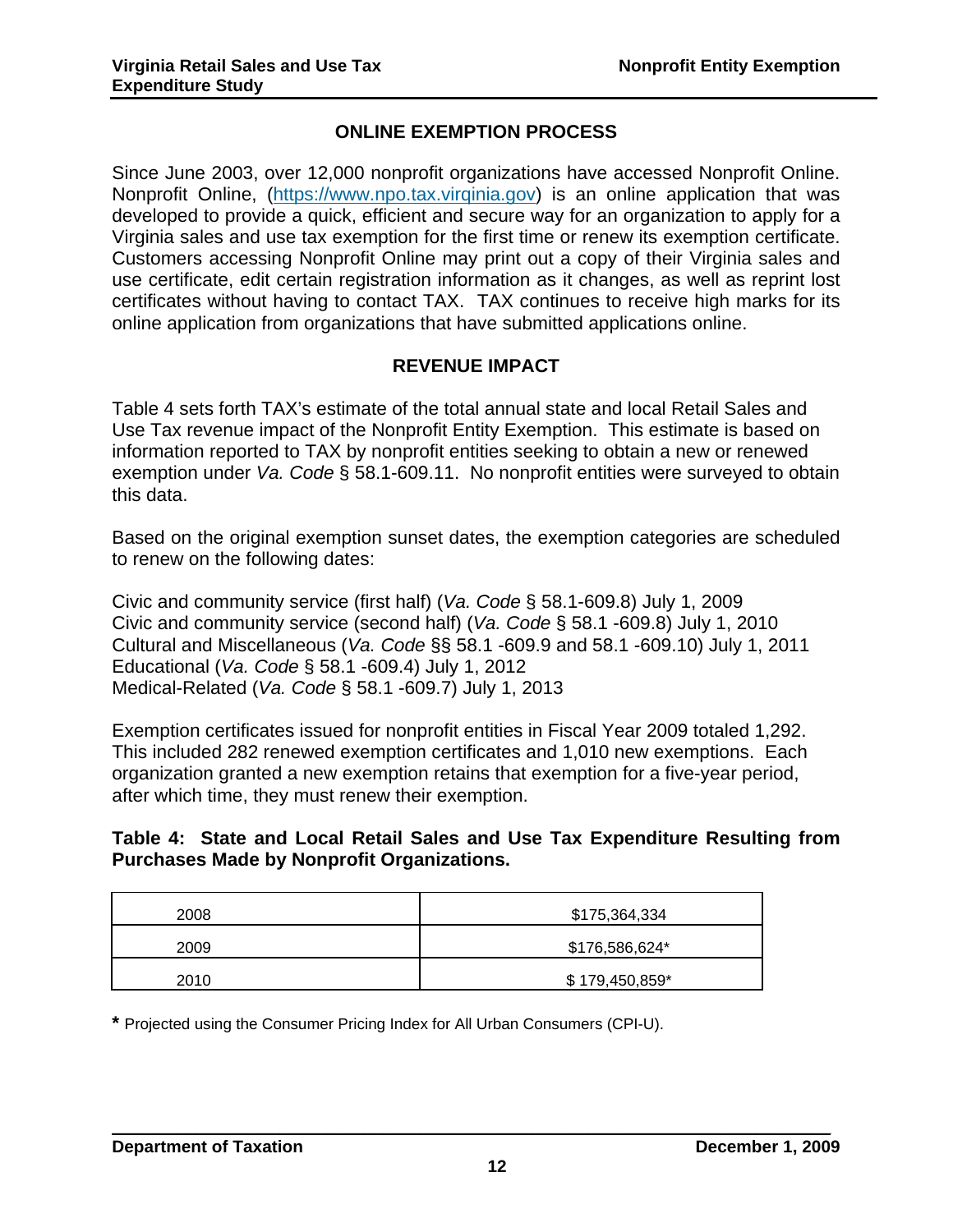# **EXEMPTIONS FOR MEDICINES, DRUGS, AND MEDICAL SUPPLIES**

#### **AUTHORIZATION**

*Va. Code* § 58.1-609.10(9) - *Medicines, drugs, hypodermic syringes, artificial eyes, contact lenses, eyeglasses, eyeglass cases, and contact lens storage containers when distributed free of charge, all solutions or sterilization kits or other devices applicable to the wearing or maintenance of contact lenses or eyeglasses when distributed free of charge, and hearing aids dispensed by or sold on prescriptions or work orders of licensed physicians, dentists, optometrists, ophthalmologists, opticians, audiologists, hearing aid dealers and fitters, nurse practitioners, physician assistants, and veterinarians; controlled drugs purchased for use by a licensed physician, optometrist, licensed nurse practitioner, or licensed physician assistant in his professional practice, regardless of whether such practice is organized as a sole proprietorship partnership, or professional corporation, or any other type of corporation in which the shareholders and operators are all licensed physicians, optometrists, licensed nurse practitioners, or licensed physician assistants engaged in the practice of medicine, optometry, or nursing; medicines and drugs purchased for use or consumption by a licensed hospital, nursing home, clinic, or similar corporation not otherwise exempt under this section; and samples of prescription drugs and medicines and their packaging distributed free of charge to authorized recipients in accordance with the federal Food, Drug and Cosmetic Act (21 U.S.C.A. § 301 et seq., as amended). With the exceptions of those medicines and drugs used for agricultural production animals that are exempt to veterinarians under subdivision 1 of § 58.1-609.2, any veterinarian dispensing or selling medicines or drugs on prescription shall be deemed to be the user or consumer of all such medicines and drugs.* (Enacted 1966; Amended 1978, 1979, 1980, 1987, 1992, 1993, 1995, 1996, 1999, 2000, and 2006)

*Va. Code § 58.1-609.10(11) - Drugs and supplies used in hemodialysis and peritoneal dialysis. (Enacted 1966; Amended 1984)* 

*Va. Code* § 58.1-609.10(14) - *Any nonprescription drugs and proprietary medicines purchased for the cure, mitigation, treatment, or prevention of disease in human beings; and any samples of nonprescription drugs and proprietary medicines distributed free of charge by the manufacturer, including packaging materials and constituent elements and ingredients. The terms "nonprescription drugs" and "proprietary medicines" shall be defined pursuant to regulations promulgated by the Department of Taxation. The exemption authorized in this subdivision shall not apply to cosmetics.* (Enacted 1990 effective July 1, 1992; Amended 1992 - effective July 1, 1994; Amended 1996 – effective July 1, 1998; Amended 1997)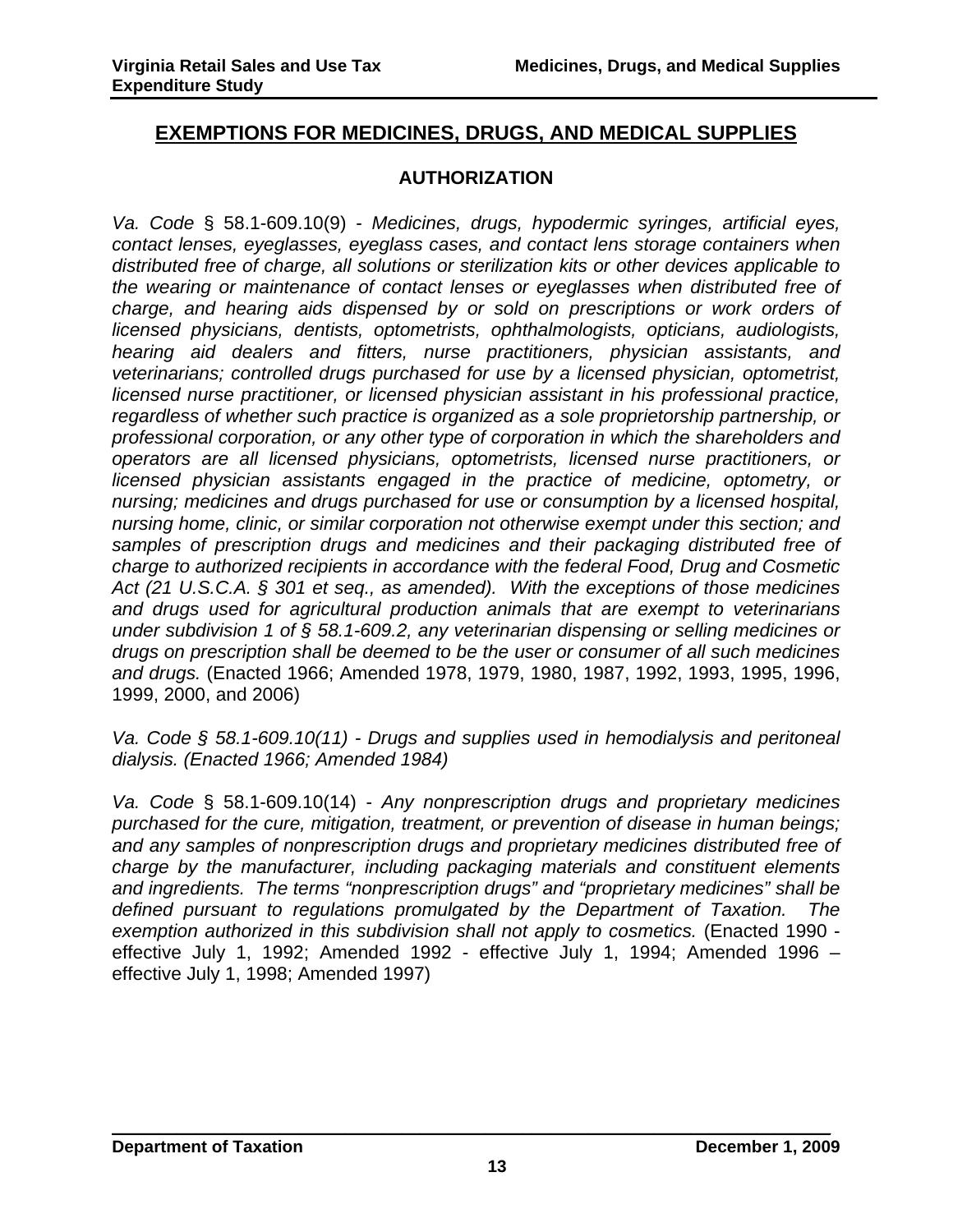# **EXEMPTION SUMMARY**

These exemptions effectively exempt all medicines and drugs, whether on a prescription or physician's work order or available over the counter. Specifically, the above provisions provide exemptions for:

- medicines, hypodermic syringes, artificial eyes, eyeglasses and related items, contact lenses, etc., when sold on prescription by a licensed physician, dentist, optometrist, ophthalmologist, optician, audiologist, hearing aid dealer or fitter, nurse practitioner, physician assistant, and veterinarian;
- controlled drugs purchased for use by a licensed physician, optometrist, licensed nurse practitioner, or licensed physician assistant in his professional practice despite the legal structure of the practice;
- hemodialysis and peritoneal dialysis equipment;
- medicines purchased for use or consumption by a licensed hospital nursing home, clinic, or similar corporation;
- nonprescription or "over the counter" drugs and medicines when purchased for the cure, mitigation, treatment or prevention of disease in human beings; and
- samples of prescription and nonprescription drugs, distributed free of charge in certain instances.

Prior to 1993, the controlled drug exemption was limited to those drugs purchased for use by a licensed physician in his professional practice when the practice was organized as a sole proprietorship, partnership or professional corporation. Other entities, such as corporations, were not entitled to this exemption. In 1993, the General Assembly enacted legislation (*Acts of Assembly* 1993, Chapter 154) to include purchases of controlled drugs for use by physicians when organized as a corporation in which shareholders and operators are all licensed physicians practicing medicine.

The provision related to dialysis equipment and supplies exempts from the tax hemodialysis and peritoneal dialysis equipment, and supplies and drugs used in dialysis and is applicable regardless of the nature of the purchaser.

Only those nonprescription drugs and proprietary medicines purchased for the cure, mitigation, treatment or prevention of disease in human beings qualify for the nonprescription drugs exemption. Cosmetics and toiletry items, except those which contain medicinal ingredients and which are principally used for medical purposes, however, are taxable. This exemption is applicable regardless of the nature of the purchaser.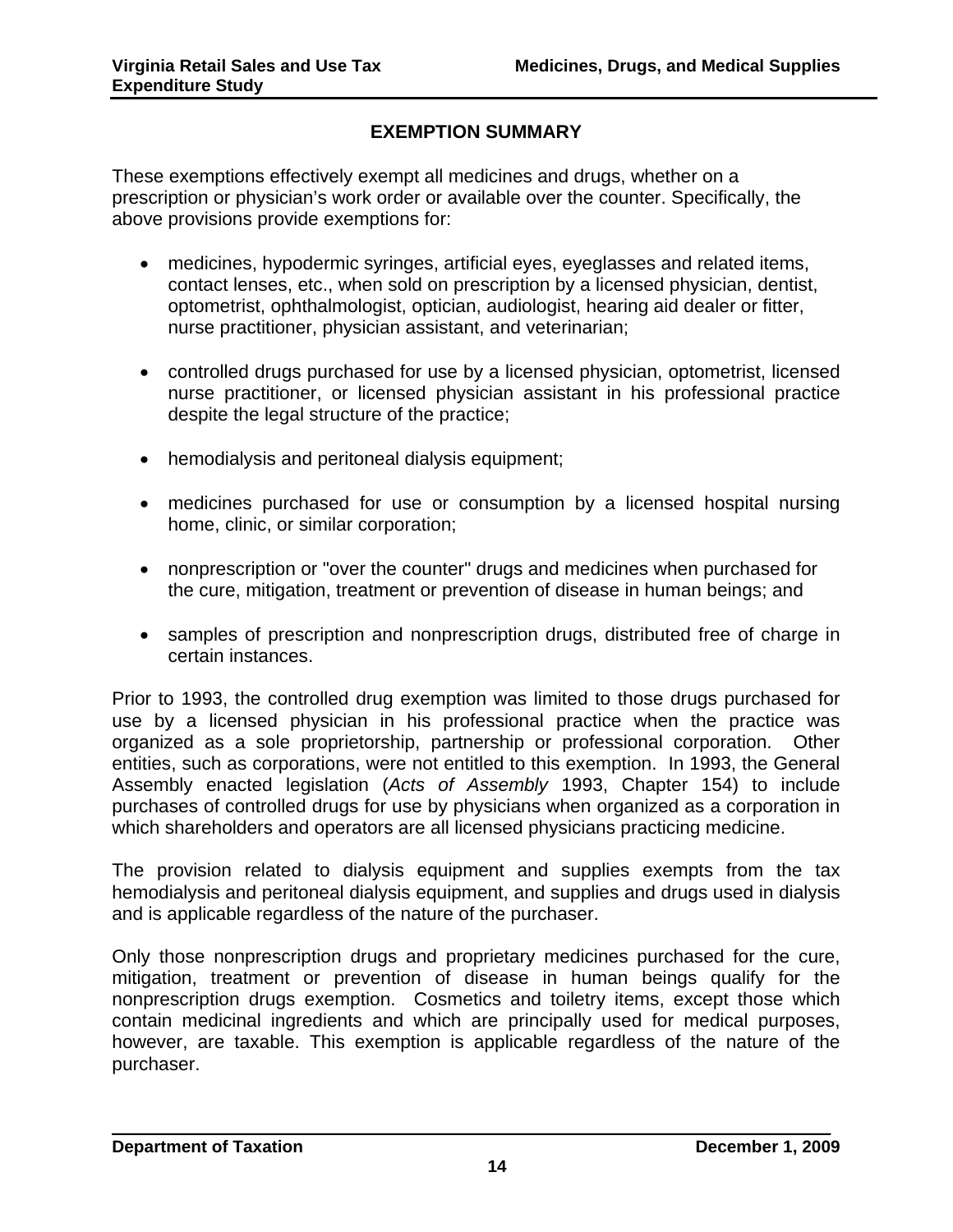# **RATIONALE AND BACKGROUND**

#### **RATIONALE**

The exemption from the Retail Sales and Use Tax for medicines and drugs has been in existence since the inception of the Retail Sales and Use Tax in 1966. Exemptions for controlled drugs, hemodialysis and peritoneal dialysis supplies and nonprescription drugs were later enacted. These medical-related exemptions were introduced not only to reduce the tax burden on the poor, but also to minimize the burden on those who may require large expenditures for medicines. In addition, the nonprescription drug exemption was enacted partly due to the change in classification and regulation of many drugs, formerly classified as prescription drugs. These drugs no longer are covered by or qualify for co-payments under numerous health insurance plans.

Historically, Virginia has opted to exempt various consumer necessities from its Retail Sales and Use Tax in order to reduce the regressivity of the tax. Sales and use taxes are inherently regressive in nature in that the relative burden of the tax falls most heavily upon those at the lowest income levels. Effectively, the proportion of income which must be expended on essential consumables such as food, clothing, medicine, and utilities is greater for low income persons. Thus, the sales tax exemptions for prescription and nonprescription medicines and drugs tend to make Virginia's sales tax less regressive.

#### **LEGISLATIVE HISTORY**

**Medicines and Drugs:** The original exemption for medicines and drugs included various items, such as crutches, braces, prosthetic devices, and eyeglasses. This exemption has undergone several changes through the years. The following briefly outlines how this exemption has evolved since its inception:

1966 – The original exemption for medicines and drugs was enacted. The exemption applied to medicines, drugs, crutches, braces, artificial eyes, contact lenses, eyeglasses, hearing aids, prosthetic devices and orthopedic appliances dispensed by or sold on prescriptions or work orders of licensed physicians, dentists, optometrists, ophthalmologists or opticians.

1972 – The exemption was expanded to include controlled drugs purchased by a physician for use in his practice.

1978 –The exemption was further expanded to include medicines, drugs, prosthetic devices, and orthopedic appliances sold on prescriptions of hearing aid dealers and fitters. In addition, wheelchairs sold on prescriptions or work orders of licensed physicians were included among the exempt items.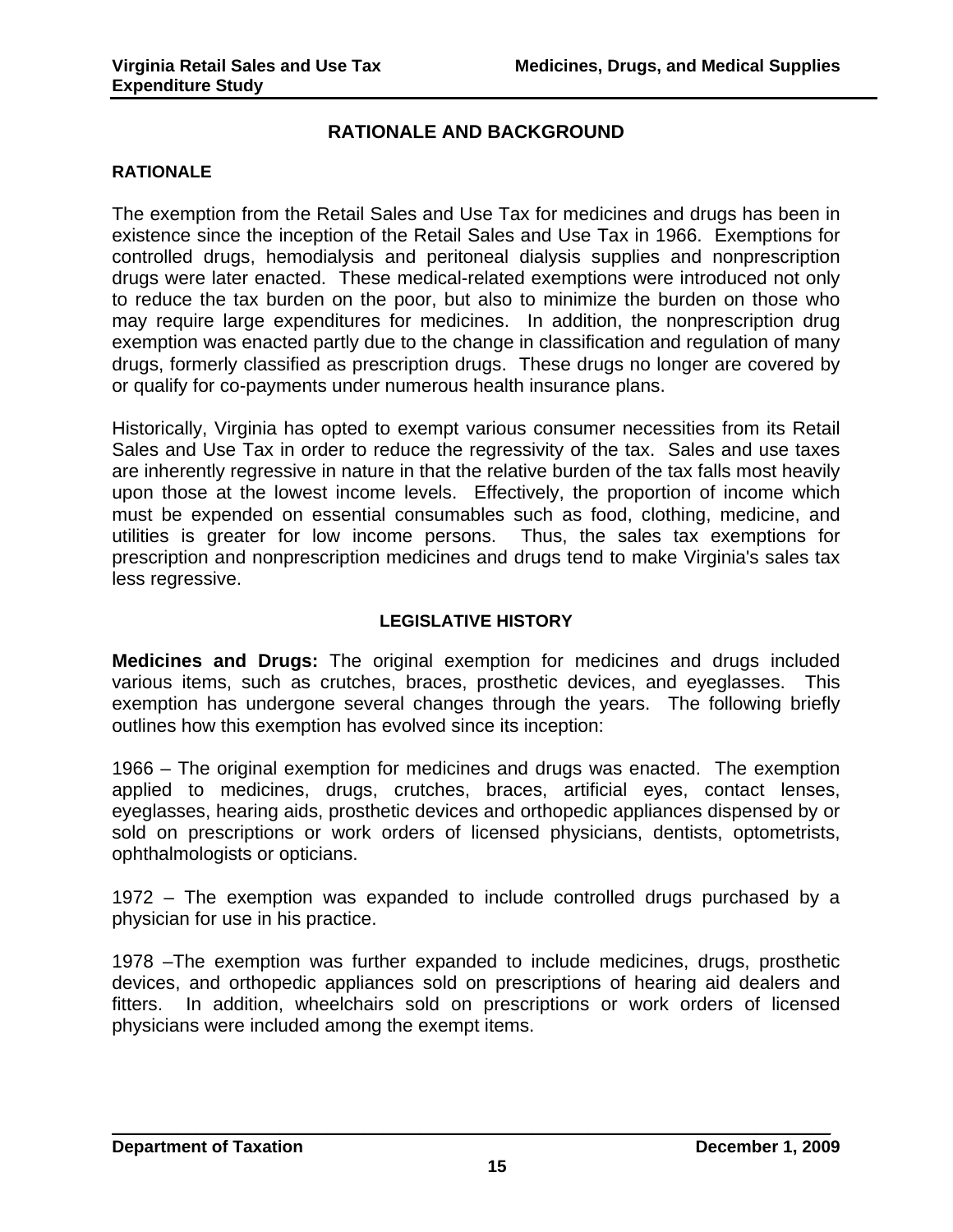1979 - A separate exemption was enacted for nonprescription purchases of prosthetic devices, orthopedic appliances, wheelchairs, crutches, braces, catheters, and urinary accessories by an individual for his own use.

1987 – The medicines and drugs exemption was expanded to include prescriptions issued by veterinarians; however, veterinarians remained the taxable users or consumers of all prescription medicines and drugs that they dispense.

1991 and 1992 – Legislation was enacted that granted licensed nurse practitioners and licensed physicians' assistants limited prescriptive authority.

1992 - The exemption was expanded to include controlled drugs purchased for use by a licensed physician in his professional practice regardless of whether such practice is organized as a sole proprietorship, partnership or professional corporation.

1993 - The exemption was expanded to include controlled drugs purchased by and for physicians when organized as a corporation in which shareholders and operators are all licensed physicians practicing medicine.

1995 – Legislation was enacted that clarified that the exemption for medicines and drugs dispensed by certain practitioners on prescription orders was applicable to prescriptions issued by licensed nurse practitioners and licensed physicians' assistants.

1999 - The exemption was expanded to include eyeglass cases and contact lens storage containers, solutions or sterilization kits or other similar devices when distributed free of charge by optometrists, ophthalmologists, and opticians. As a result of a legislative change, the exemption available for controlled drugs purchased for use by a licensed physician was expanded to include optometrists, licensed nurse practitioners, and licensed physician assistants. The exemption was also expanded to include medicines and drugs purchased for use by a licensed hospital.

2006 - The exemption was expanded to include medicines and drugs purchased by a veterinarian, provided the items are used or consumed directly in the care and treatment of agricultural production animals.

**Hemodialysis and Peritoneal Dialysis Drugs and Supplies:** The original exemption for hemodialysis and peritoneal drugs and supplies was available only when purchased by an individual for his own use. The exemption was revised in 1984 to include purchases of hemodialysis and peritoneal drugs and supplies made by physicians and other medical professionals.

**Nonprescription Drugs and Proprietary Medicines:** The exemption for nonprescription drugs and proprietary medicines was enacted by the General Assembly in 1990 with an effective date of July 1, 1992. The effective date, however, was deferred until July 1, 1994 by the 1992 General Assembly. The effective date of the exemption was deferred again in 1996, from July 1, 1996 to July 1, 1998.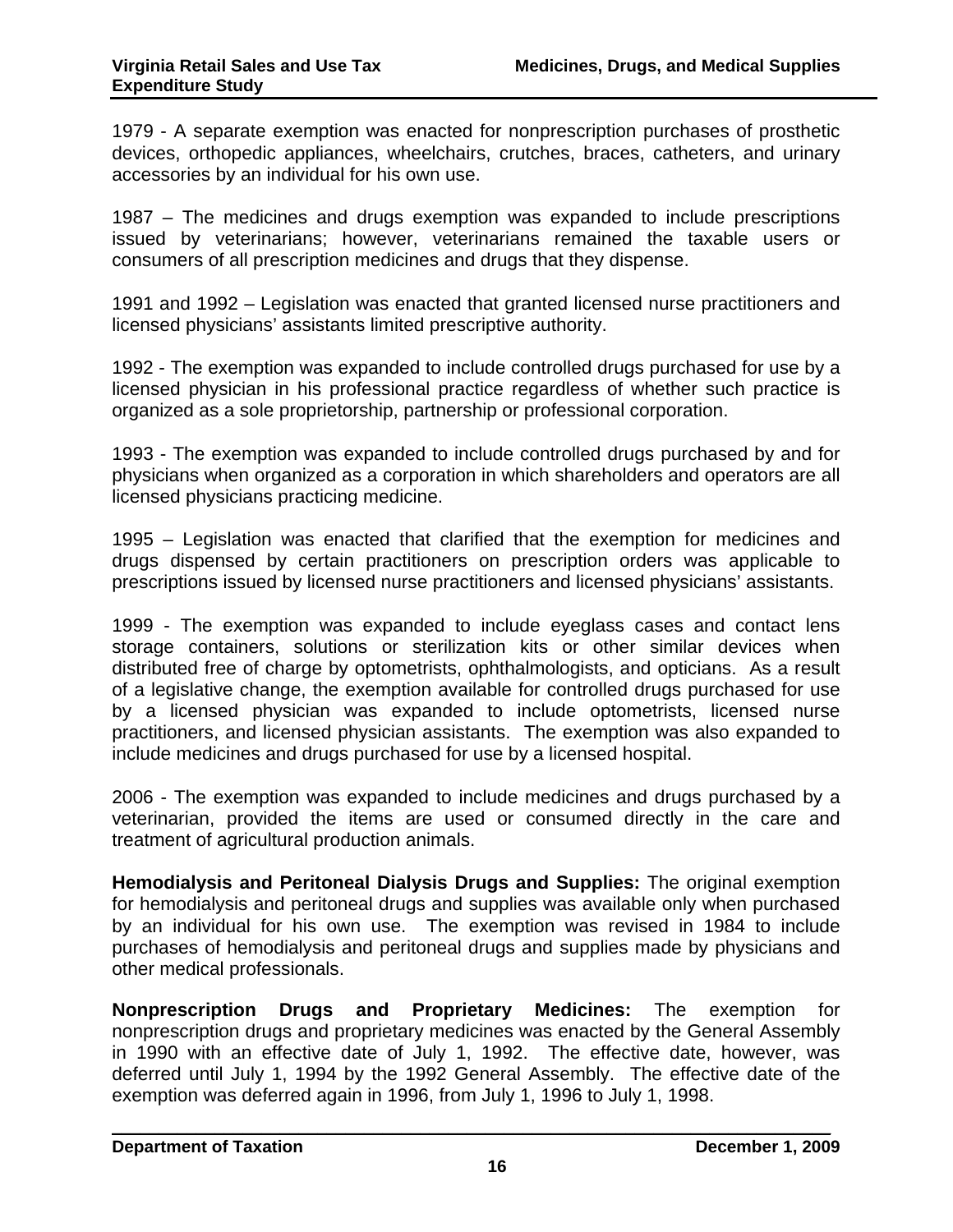In 1997, the exemption for nonprescription drugs and proprietary medicines was expanded to include samples of nonprescription drugs and proprietary medicines distributed free of charge by the manufacturer, including packaging materials and constituent elements and ingredients.

#### **SCOPE**

Together, these exemptions effectively exempt from the sales and use tax all prescription and nonprescription drugs and medicines, as well as hemodialysis and peritoneal dialysis drugs and supplies. Each exemption is explained in greater detail below.

**Medicines and Drugs:** The current medicines and drugs exemption includes the following categories of medicines, drugs, and related supplies:

- medicines, drugs, and hypodermic syringes dispensed by or sold on prescriptions or work orders of licensed physicians, dentists, ophthalmologists, etc.;
- hearing aids, eyeglasses, contact lenses, etc, dispensed by or sold on prescriptions;
- medicines and drugs when sold on prescription of a veterinarian;
- medicines and drugs purchased by veterinarians to be used in the cure and treatment of agricultural production animals; and
- controlled drugs purchased for use by a licensed physician, optometrist, licensed nurse practitioner, or licensed physician assistant in his professional practice.

#### Prescription Drugs

Sales of medicines or drugs, including oxygen, on written prescriptions of physicians, dentists, optometrists, ophthalmologists, opticians, audiologists, hearing aid dealers and fitters, nurse practitioners, physician assistants, and veterinarians are exempt from the tax. Unlike the nonprescription drug exemption which is available to anyone, the prescription medicine exemption is applicable only to sales of such to users or consumers. The exemption is also applicable to medicines or drugs sold as a prescription refill. Purchases of drugs by a dealer for filling prescriptions, while nontaxable, must be made under a resale certificate of exemption.

Sales of medicines to licensed hospitals and nursing homes conducted for profit for use or consumption by these entities are also exempt from the sales and use tax. Sales to nonprofit hospitals, nursing homes, or certain other nonprofit health-related entities for which an exemption exists under *Va. Code* § 58.1-609.11 are similarly nontaxable.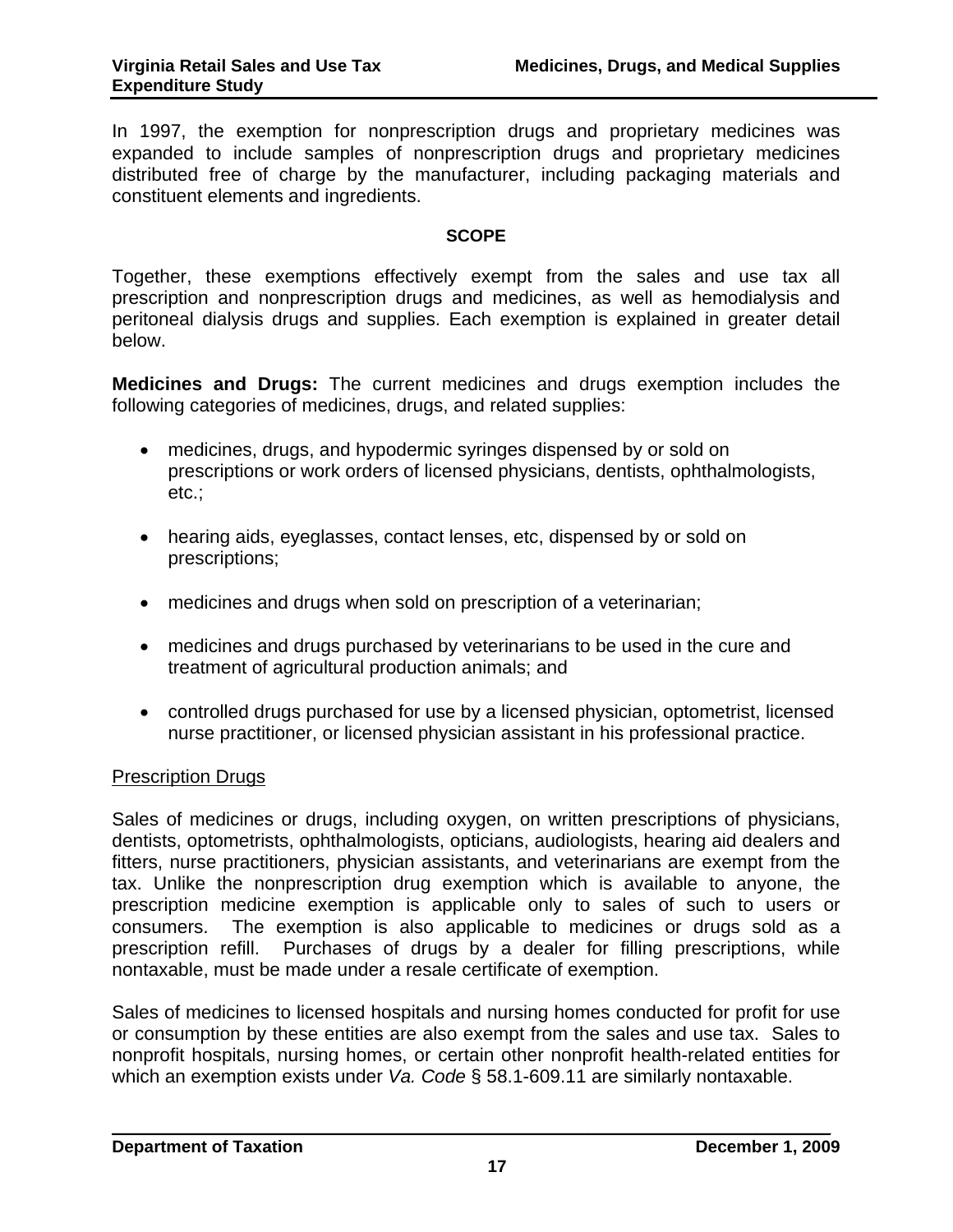#### Hearing Aids, Eyeglasses, Contact Lenses

Sales of hearing aids, contact lenses, and eyeglasses ground on prescriptions, including frames as an integral part, are not subject to the tax. However, other optical goods not prescribed by a licensed optometrist or ophthalmologist are taxable. Taxable items include eyeglass frames that are not sold in connection with the repair or replacement eyeglasses ground on prescription, sunglasses that are not ground on prescription, cases, solution for cleaning eyeglasses, and various other optical supplies. Dealers that make sales of such items may purchase these items for resale under an exemption certificate. The nonprescription drug exemption renders rewetting and lubricating solutions for contact lenses exempt of the tax; however, disinfecting solutions for contact lenses remain taxable.

While sales of telescopes, binoculars, opera glasses and similar items are generally taxable, such items may be exempt from the tax when intended for use by the visually handicapped to take the place of or enhance eyeglasses. TAX has determined that monocular telescopes, hyperocular microscopic and prismatic spectacles which are dispensed only by prescription in Virginia qualify for an exemption from the tax when purchased for use by a visually handicapped individual.

#### **Veterinarians**

All sales of medicines and drugs on prescription or work order of licensed veterinarians are exempt from the tax. The exemption is also applicable to refills of prescription diets used in the treatment of animals and prescription treatments for flea control and animal skin conditions. Veterinarians, however, remain the users or consumers of all medicines and drugs that they purchase and thus are required to pay the tax on such at the time of purchase. An exception to this general rule was enacted in 2006 to allow veterinarians to purchase medicines and drugs that will be used or consumed directly in the care, medication and treatment of agricultural production animals exempt of the Retail Sales and Use Tax. As a result of this legislative change, veterinarians may also purchase medicines and drugs exempt of the Retail Sales and Use Tax if they will be resold to a farmer for direct use in producing an agricultural product for market.

The tax treatment of veterinarians on their purchases of medicines and drugs differs from that of licensed physicians in that dealers of prescription drugs may purchase the drugs for resale under an exemption certificate. As explained below, physicians may also purchase controlled drugs exempt from the tax. Both veterinarians and physicians, however, are deemed to be the users and consumers of all other tangible personal property used in their practices, such as furniture, equipment and instruments. Veterinarians may purchase nonprescription pet foods and flea sprays, pet supplies and similar items for subsequent resale under an exemption certificate.

This exemption was enacted because veterinarians and physicians are licensed separately in Virginia and the term "licensed physician" is defined in Title 23 of the *Virginia Administrative Code*, Section 10-210-940 as including only those persons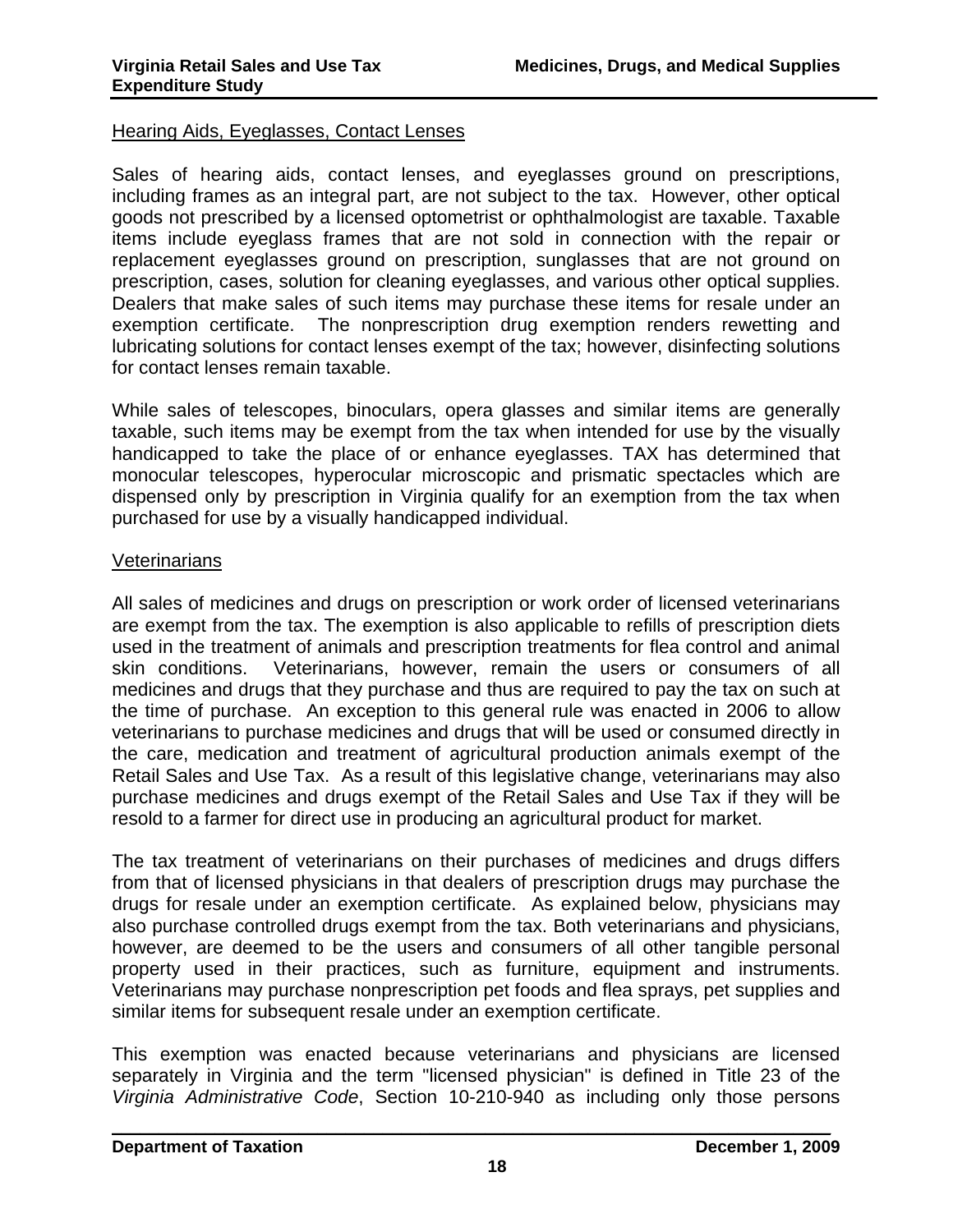licensed as medical doctors and not veterinarians, chiropractors, opticians, optometrists and similar persons.

#### Controlled Drugs

Prior to the enactment of legislation in 1992, TAX's policy with respect to the controlled drug issue had been based on a literal interpretation of the statute and consistent with Virginia court opinions dealing with bulk purchases of drugs. It essentially provided that only controlled drugs purchased by a physician for use in his private practice were nontaxable and that bulk sales to a clinic or group practice were taxable. TAX settled out of court in 1991 on litigation involving this issue due to changes in the nature of the medical practice since the enactment of the exemption in 1972. While TAX's literal interpretation of the law was correct and in agreement with case law, the basis for the settlement was the perceived legislative intent that all purchases of controlled drugs for use by physicians, whether organized as a sole proprietorship, partnership, or professional corporation, should be exempt.

Nonprofit hospitals and licensed nursing homes may purchase controlled drugs exempt from the tax under *Va. Code* §§ 58.1-609.11 and 58.1-609.10 respectively. However, for-profit hospitals and nursing homes, and other entities not specifically exempt by law are liable for the tax on their purchases of controlled drugs. TAX's policy as it relates to bulk purchases of drugs by other entities remains unchanged.

The term "controlled drugs" is defined in Title 23 of the *Virginia Administrative Code*, Section 10-210-940, as those drugs itemized under *Va. Code* § 54.1-3400 *et seq*. but includes only medicines and drugs and not devices.

**Hemodialysis and Peritoneal Dialysis Drugs and Supplies:** *Va. Code* § 58.1- 609.10(11) provides an exemption from the Retail Sales and Use Tax for drugs and supplies used in hemodialysis and peritoneal dialysis. This exemption is applicable regardless of the nature of the purchaser and overlaps with the medicines and drugs exemption in that sales of dialysis drugs on written prescriptions of physicians are exempt under *Va. Code* § 58.1-609.10(9).

This exemption was enacted to provide tax relief to people who, because of medical necessity, must purchase hemodialysis and peritoneal dialysis equipment to facilitate their recovery, rehabilitation or return to normal or near-normal functioning.

While the controlled drug provisions of the medicines and drug exemption in *Va. Code* § 58.1-609.10(9) were originally interpreted as exempting kidney dialysis equipment, hemodialysis and peritoneal drugs and supplies when purchased by an individual for his own use, this exemption was enacted to create a specific exemption for any purchases of dialysis drugs, equipment and supplies, regardless of whether purchased by physicians, hospitals, etc., or persons medically in need of such drugs or supplies.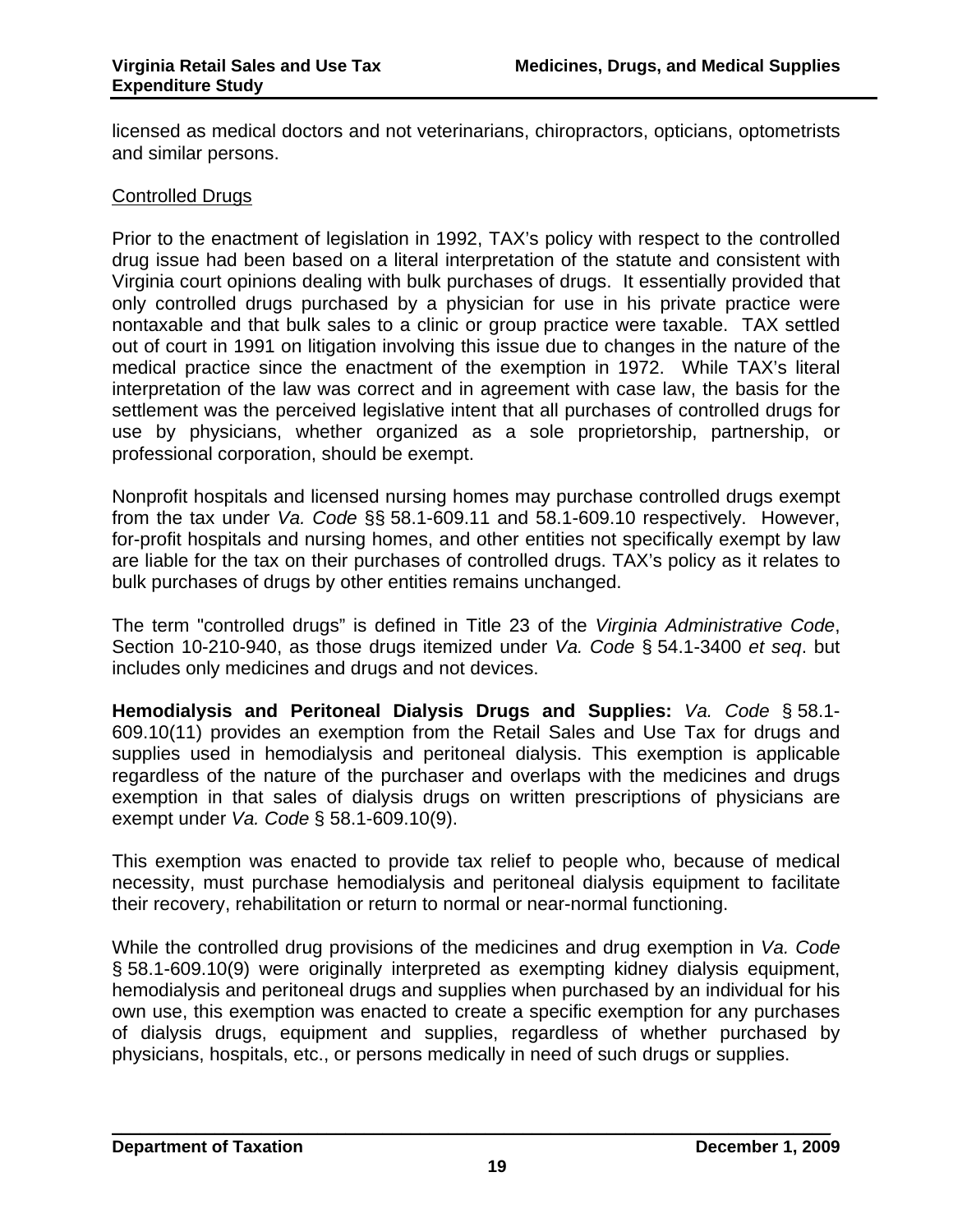The exemption extends to all drugs, supplies and equipment that are purchased for and used in the actual treatment of patients. Exempt items include, but are not limited to, solutions, needles, syringes, tape, bandages, alcohol, and catheters. General purpose supplies such as face masks, paper towels, and trays, as well as examination tables and instruments such as stethoscopes, forceps and surgical scissors are taxable.

This exemption is applicable regardless of the nature of the purchaser. Thus, any hospital, or other medical related entity, physician, or any individual may purchase dialysis drugs, equipment, and supplies exempt from the tax. This exemption effectively provides a broader exemption to physicians, hospitals, and clinics specializing in kidney dialysis treatment than available to other physicians and hospitals.

**Nonprescription Drugs and Proprietary Medicines:** Nonprescription drugs or "overthe-counter drugs" which are generally sold for use in the cure, mitigation or treatment of disease in human beings are exempt from the tax. Cosmetics and toiletry items, however, are taxable unless they contain medicinal ingredients and are principally used for medical treatment. Likewise, vitamins and mineral concentrates sold as dietary supplements or adjuncts are taxable, unless these items are sold pursuant to a written prescription by a licensed physician, nurse practitioner, or physician's assistant.

Like the prescription drug exemption, this exemption is limited to medicines and drugs and does not extend to devices such as test kits, non-medicinal bandages, gauze, etc. However, unlike the prescription drug exemption, this exemption is applicable regardless of the nature of the purchaser. Thus, nonprescription drugs and proprietary medicines may be purchased exempt of the tax by individuals, physicians, profit and nonprofit hospitals and other entities.

#### **COURT CASES**

The exemption for medicines and drugs has been interpreted by the Virginia Supreme Court in Northern Virginia Doctors Hospital v. Department, 213 Va. 504, 193 S.E.2d 684 (1973) and Commonwealth v. Bluefield Sanitarium, 216 Va. 686, 222 S.E.2d 526 (1976). In addition, the Circuit Court of the City of Richmond specifically dealt with the issue of purchases of medicines and drugs by a clinic in Biomedical Applications of Roanoke v. Commonwealth (June 3, 1988 opinion).

In Northern Virginia Doctors Hospital, medicines and drugs were obtained from a pharmacy independent from the hospital. When a specific patient required medication, a physician's order sheet was completed and the appropriate medication was dispensed by the pharmacy. The court concluded that this procedure constituted the exempt sale of medicines or drugs on the prescription or work order of a licensed physician.

In Bluefield Sanitarium, however, the hospital maintained its own pharmacy, which purchased bulk quantities of medicines and drugs. Medication was in turn dispensed by the pharmacy to patients on an as needed basis. Based on this distinction, the court concluded that the hospital exercised a taxable use over the medicines and drugs prior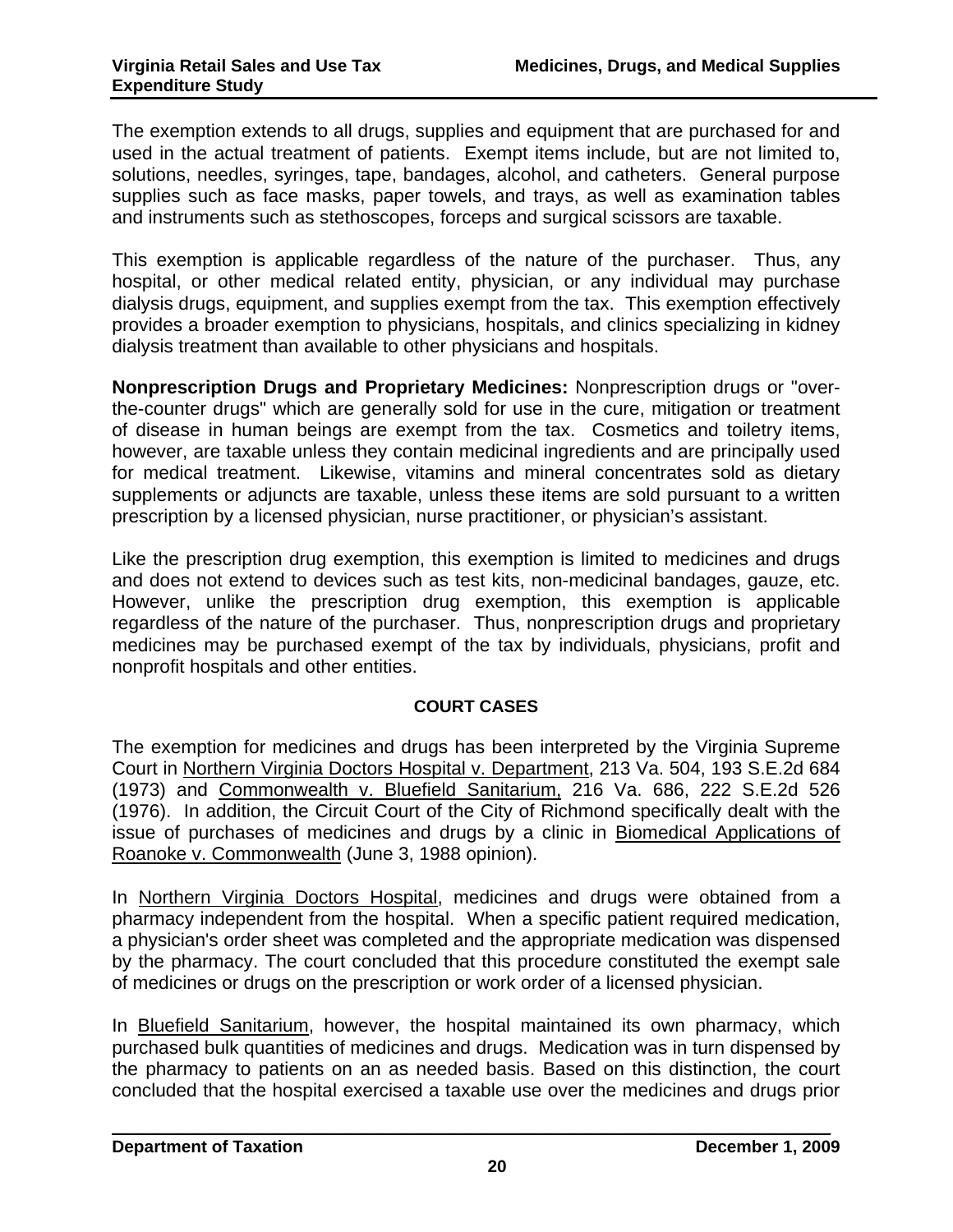to their dispensation to patients on the prescription or work order of a licensed physician.

#### **METHODOLOGY**

#### Medicines and Drugs

Separate datasets were obtained for each of the components of the medicines and drugs exemption, including prescription drugs, controlled drugs, hearing aids, and eyeglasses and related items.

The impact from the repeal of the prescription drugs sales tax exemption was derived from a dataset provided by IMS Health, an international market research and consulting firm that specializes in providing sales data to the pharmaceutical and medical industries. The data was scaled to the state level using Virginia's population relative to the United States (approximately 2.56%) and necessary calendar-to-fiscal year adjustments were made.

IMS Health also compiled a special dataset for controlled substances, based upon the number of controlled substances prescribed in Virginia each month between calendar year 2005-2008. This dataset was divided into four different classifications for controlled substances and by patient co-pay amounts. Because controlled drugs are a subset of prescription drugs, this estimate was not added to the prescription drug revenue estimate.

The hearing aids' revenue estimate was taken from a dataset of Virginia sales of hearing aids (in units) provided by the Hearing Industry Association, which was multiplied by the average cost per unit (in Virginia, approximately \$1,800).

The fiscal impact of the exemption available for eyeglasses, eyeglass cases, contact lenses, contact lens solution, and contact lens storage and sterilization kits was derived from data supplied by the Jobson Publishing Company. The data was limited to three fiscal years, and data regarding ocular prosthetics was not available.

#### Hemodialysis and Peritoneal Dialysis Supplies

Hemodialysis and peritoneal dialysis data was obtained through a survey developed by TAX and sent to the 136 dialysis units in Virginia. These units were obtained from the U.S. Food and Drug Administration. The survey sought the total dollar amounts of drugs and supplies used directly in hemodialysis and peritoneal dialysis in the last five years and the number of treatments performed each year. The dialysis units were given the discretion to use calendar or fiscal years when reporting data. Because TAX did not receive all of the requested data by the specified deadline, TAX used the response rates of 35.3% for Fiscal Year 2006 and 36.03% for Fiscal Year 2007 and 2008 to extrapolate the data to the total population.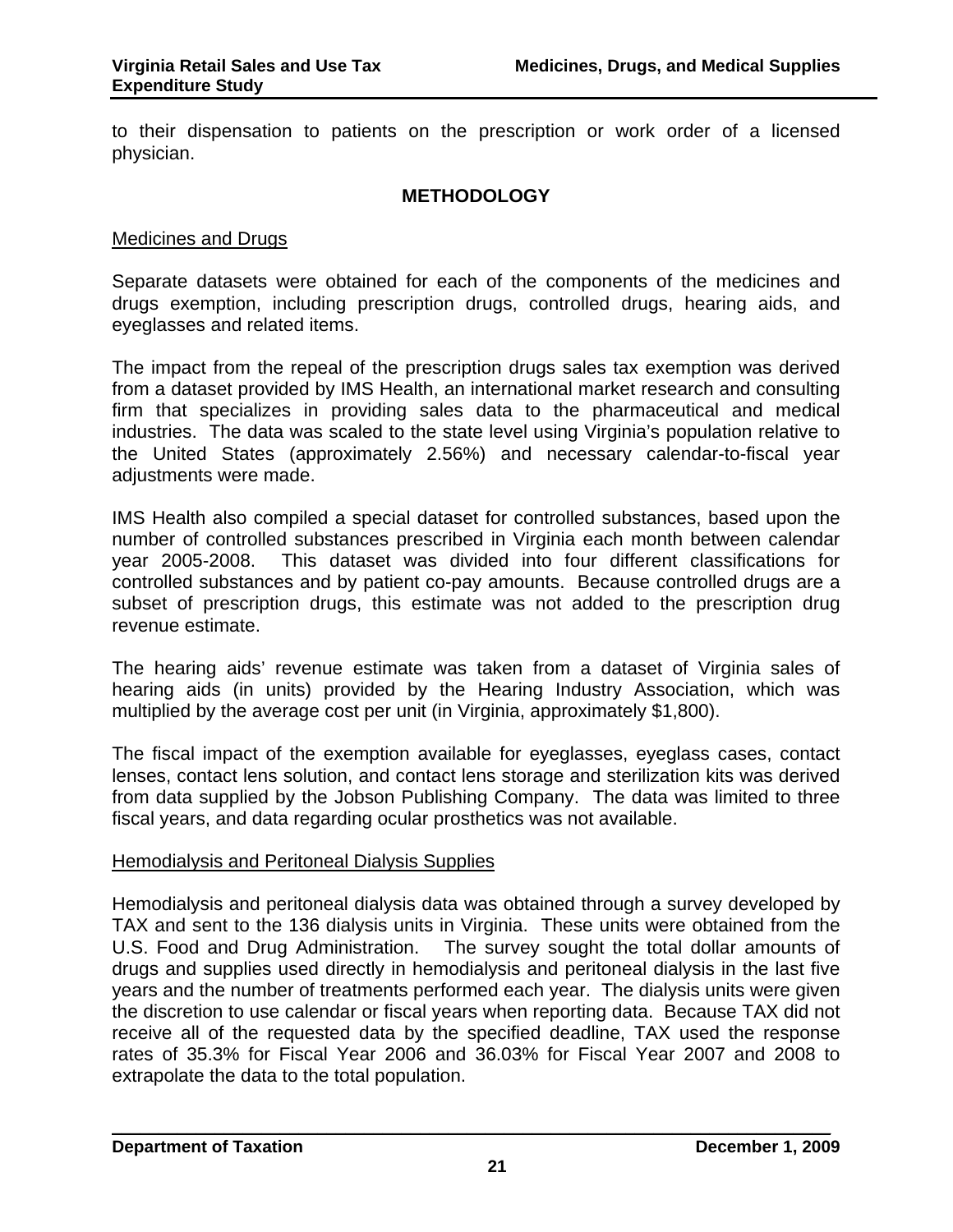See the attachments for the survey instruments.

#### Nonprescription Drugs

Two datasets were used to derive the revenue estimate of nonprescription drugs. The first dataset was taken from the Consumer Healthcare Products Association (CHPA), and included calendar year data from 2000 to 2008 of over-the-counter ("OTC") drugs at the national level, excluding sales made by Wal-Mart. The second dataset, obtained directly from Wal-Mart's Sales Tax Department, provides fiscal year 2008 OTC sales at the Virginia level.

#### **REVENUE ANALYSIS**

#### Medicines and Drugs

Based on TAX's data, it is estimated that the state and local revenues would increase by approximately \$440,427,499 in Fiscal Year 2009, \$462,330,494 in Fiscal Year 2010 and \$484,193,452 in Fiscal Year 2011 if the exemption for medicines and drugs is repealed. See Table 1 below. Following Table 1 are charts that provide a breakdown of the revenue impact for prescription drugs (with controlled substances as a subset), hearing aids, and eyeglasses and related items.

### **Table 1: Total State and Local Sales Tax Expenditure Resulting from Medicines and Drugs Exemption**

|                    | <b>Prescription</b> | <b>Controlled</b> | <b>Hearing</b> | Eyeglasses,    |               |
|--------------------|---------------------|-------------------|----------------|----------------|---------------|
| <b>Fiscal Year</b> | <b>Drugs</b>        | <b>Substances</b> | <b>Aids</b>    | Etc.           | Total         |
| 2005               | \$307,574,649       |                   | \$3,227,798    |                | \$310,802,447 |
| 2006               | \$330,808,318       | \$20,138,441      | \$3,533,672    | \$23,290,926   | \$357,632,916 |
| 2007               | \$351,625,144       | \$22,959,098      | \$3,772,980    | \$23,741,834   | \$379,139,958 |
| 2008               | \$360,954,247       | \$24,638,614      | \$3,951,736    | \$23,778,165   | \$388,684,148 |
| 2009               | \$384,490,134**     | \$27,714,285**    | \$4,123,028**  | \$24,100,052** | \$412,713,214 |
| 2010               | \$403,762,636**     | \$29,930,142**    | \$4,286,986**  | \$24,350,730** | \$432,400,352 |
| 2011               | \$423,035,137**     | \$32,113,024**    | \$4,444,007**  | \$24,601,284** | \$452,080,428 |

\* Controlled Substances are a subset of Prescription Drugs and that expenditure is included in the Prescription Drug expenditure

\*\* Projected using the Linear/Holt Exponential Smoothing Model (from SAS Time Series Forecasting System) and the Excel Forecasting System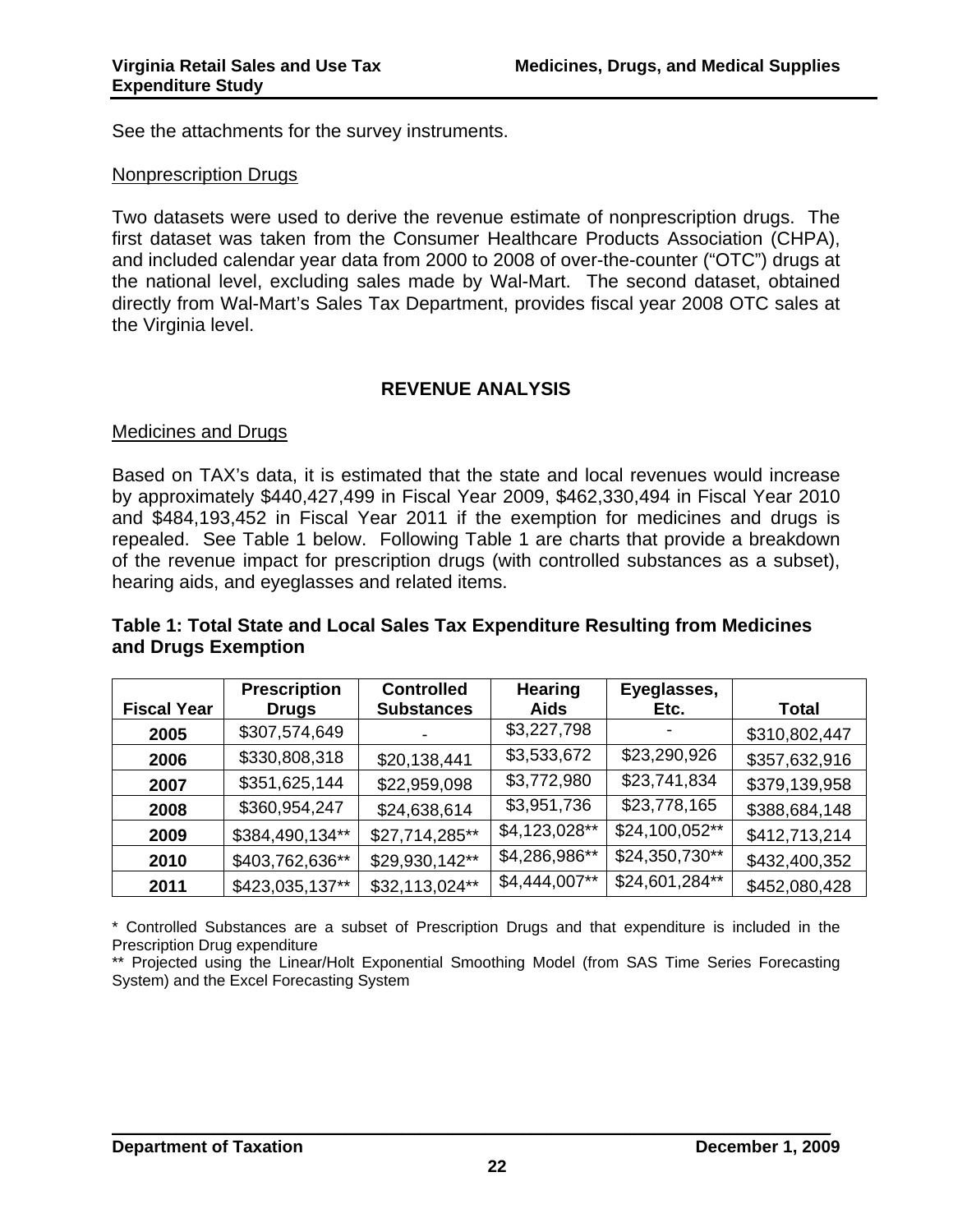

**Revenue Impact – Prescription Drug Exemption State Fiscal Year 2004-2011**

# **Revenue Impact – Controlled Substances Exemption State Fiscal Years 2006-2011**

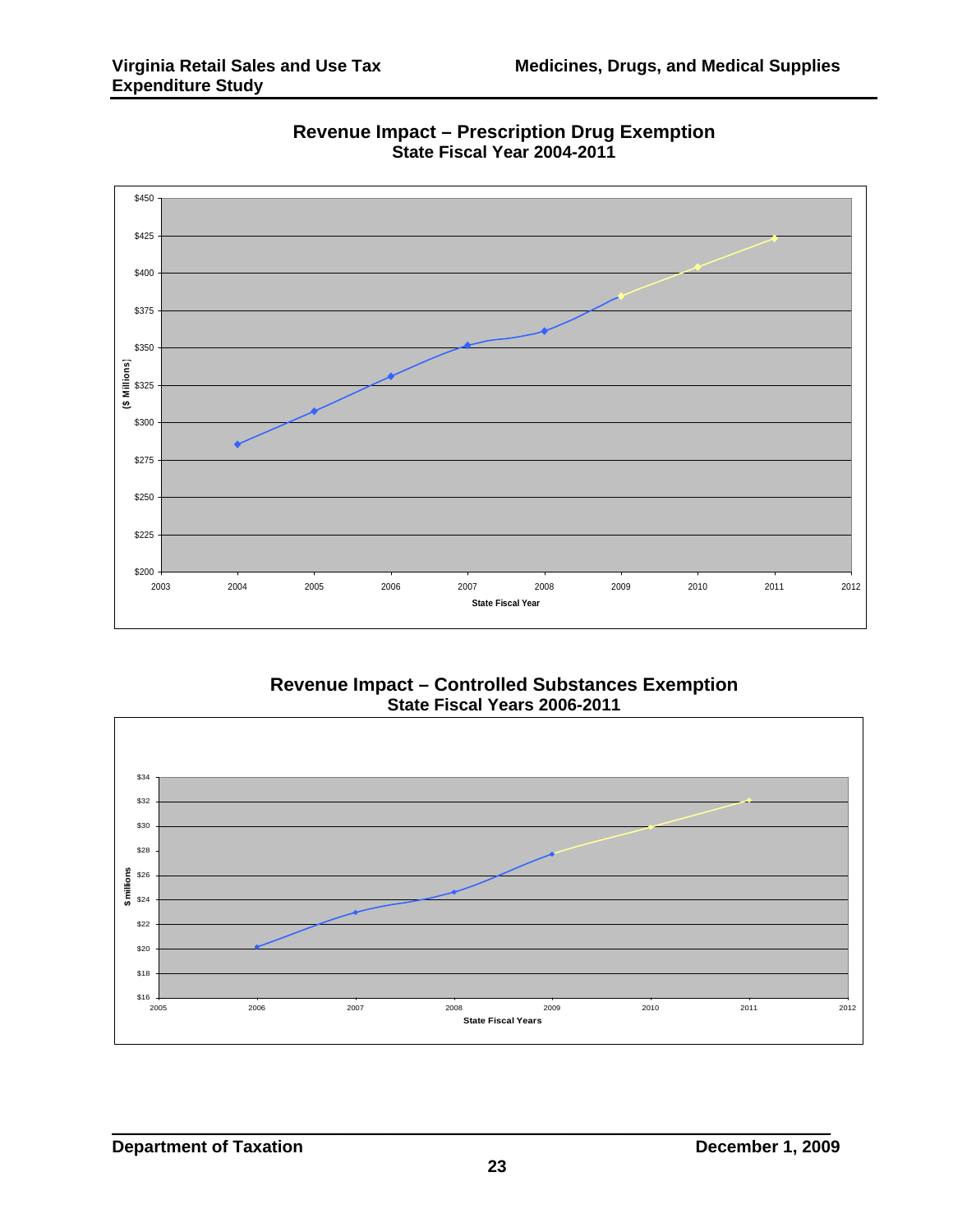

**Revenue Impact – Exemption on Hearing Aids State Fiscal Years 2003-2011**



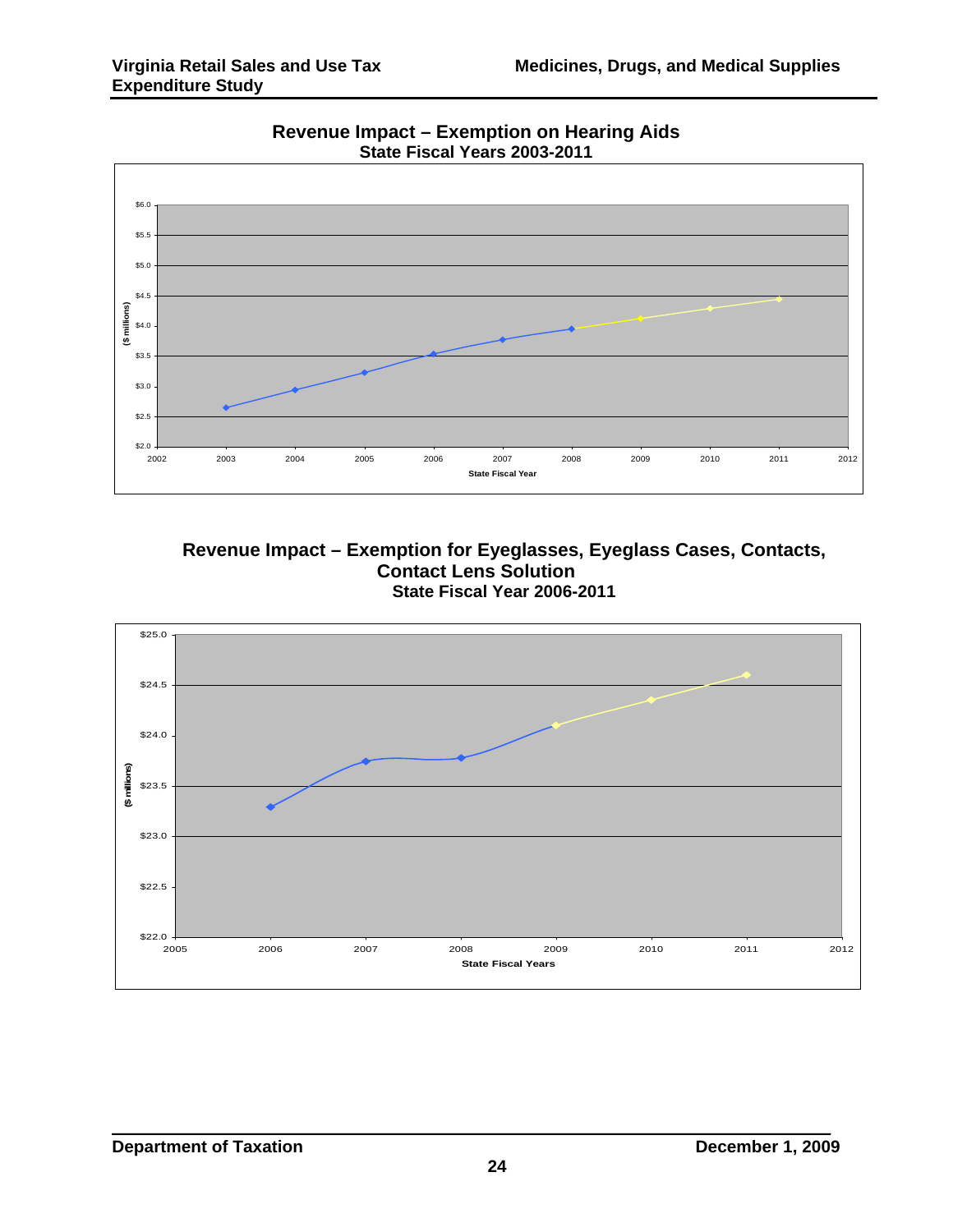#### Hemodialysis and Peritoneal Dialysis Supplies

Based on TAX's data obtained from responses to a survey sent to 136 dialysis units in Virginia, it is estimated that the state and local revenues would increase by approximately \$8,326,381 in Fiscal Year 2009, \$8,481,421 in Fiscal Year 2010, and \$8,644,265 in Fiscal Year 2011 if the exemption for hemodialysis and peritoneal dialysis drugs and supplies is repealed. See Table 2 below.

#### **Table 2: Total State and Local Sales Tax Expenditure Resulting from Dialysis Drugs and Supplies Exemption**

| <b>Fiscal</b><br>Year | <b>Purchases of Dialysis Drugs</b> | <b>Purchases of Dialysis Supplies</b> | <b>Total Revenue Estimate</b> |
|-----------------------|------------------------------------|---------------------------------------|-------------------------------|
| 2006                  | \$5,667,538                        | \$2,253,675                           | \$7,921,213                   |
| 2007                  | \$6,081,470                        | \$2,102,490                           | \$8,183,960                   |
| 2008                  | \$6,035,109                        | \$2,143,852                           | \$8,178,962                   |
| 2009                  | \$6,232,494*                       | \$2,093,887*                          | \$8,326,381                   |
| 2010                  | \$6,436,335*                       | \$2,045,086*                          | \$8,481,421                   |
| 2011                  | \$6,646,843*                       | \$1,997,422*                          | \$8,644,265                   |

\*Projected using the Average Growth Rate



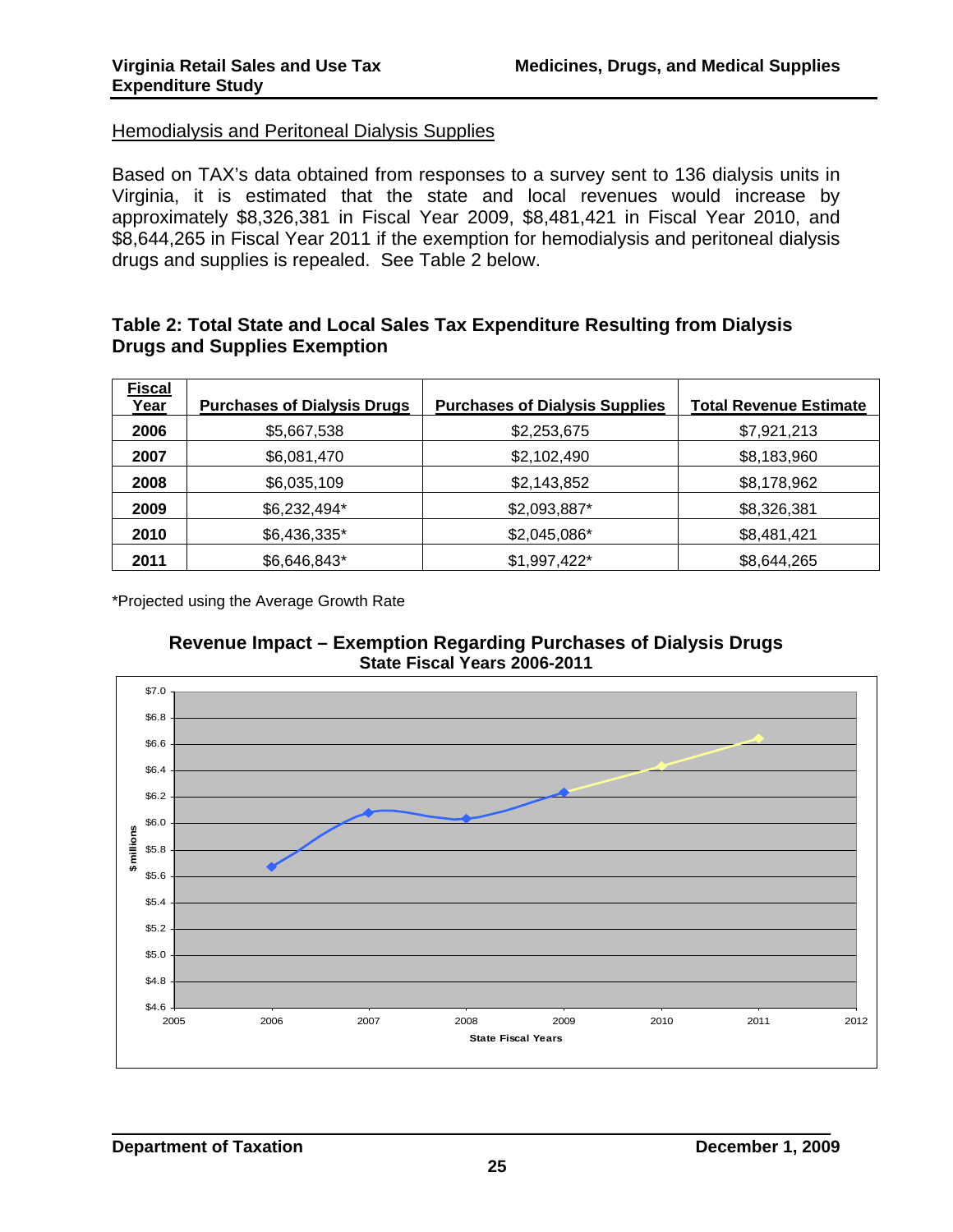

**Revenue Impact – Exemption Regarding Purchases of Dialysis Supplies State Fiscal Years 2006-2011**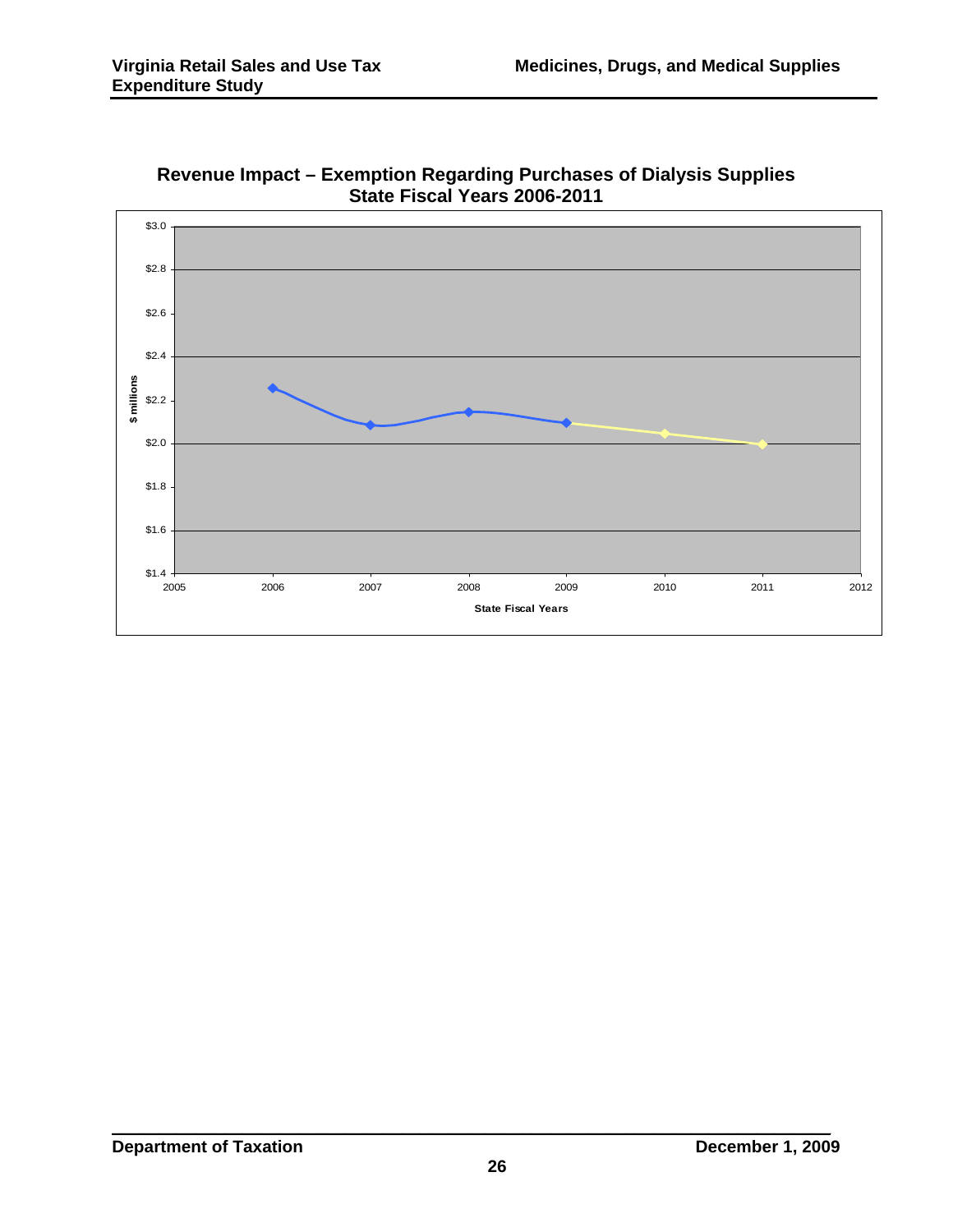#### Nonprescription Drugs

Unlike the previous exemptions, the exemption for nonprescription drugs was not reviewed during the previous Sales and Use Tax Expenditure Study in 1992. The increase in state and local revenues that would result from the repeal of the nonprescription drugs exemption is estimated to be \$26,824,857 in Fiscal Year 2009, \$27,884,740 in Fiscal Year 2010, and \$28,893,445 in Fiscal Year 2011. See Table 3.

#### **Table 3: Total State and Local Sales Tax Expenditure Resulting from Nonprescription Drugs Exemption**

| \$22,909,080  |
|---------------|
| \$22,123,761  |
| \$21,574,315  |
| \$22,031,379  |
| \$22,726,812  |
| \$23,695,267  |
| \$24,541,412  |
| \$25,712,279  |
| \$26,824,857* |
| \$27,884,739* |
| \$28,893,445* |
|               |

\*Projected using the Damped Trend Exponential Smoothing (from SAS Time Series Forecasting System)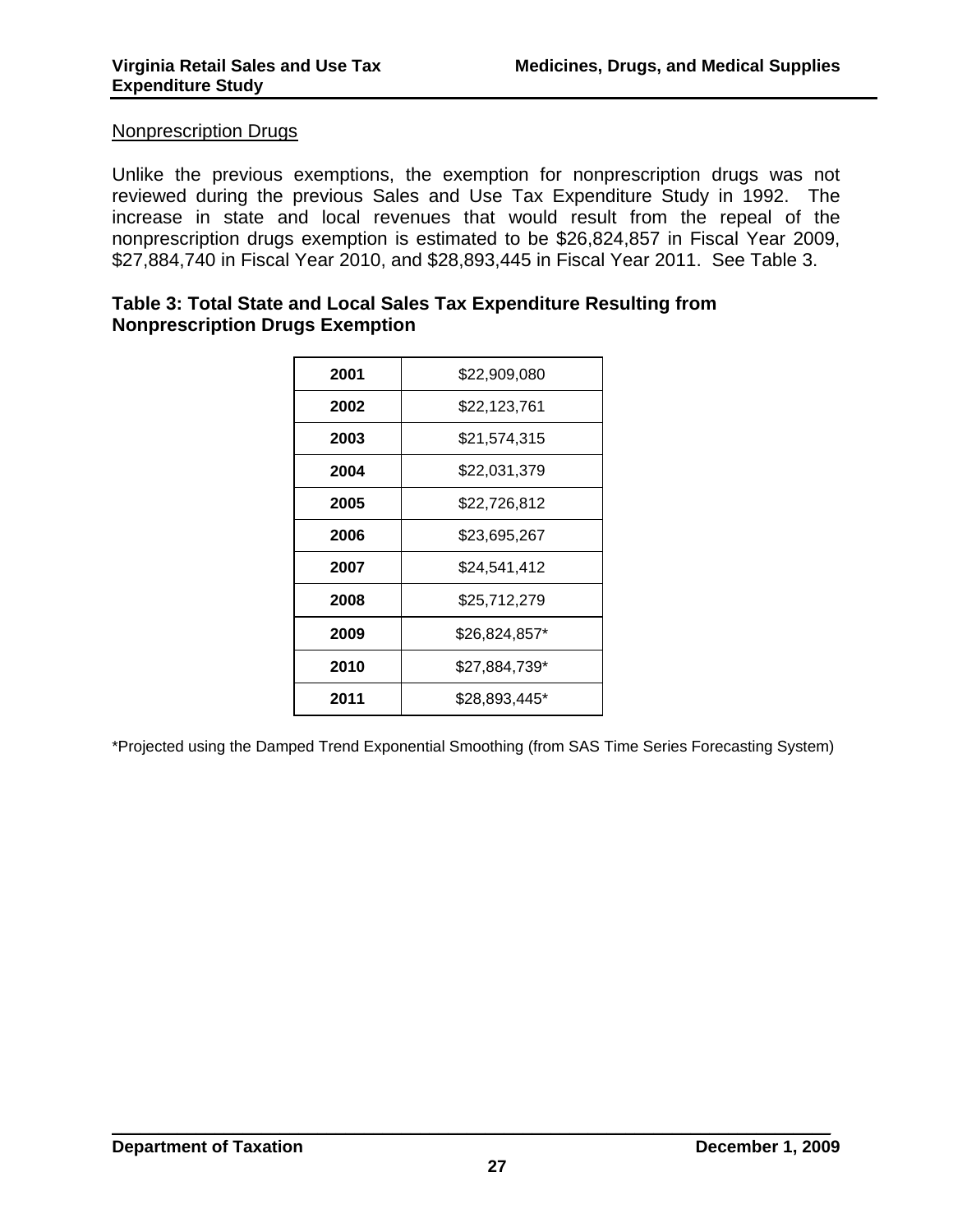

**Revenue Impact – Nonprescription Drug Exemption State Fiscal Year 2001-2011** 

# **BENEFICIARIES**

Beneficiaries of these exemptions include purchasers of both prescription and nonprescription drugs, and hypodermic syringes, artificial eyes, contact lenses, eyeglasses and hearing aids dispensed by or sold on prescriptions. The exemption also benefits licensed physicians, dentists, optometrists, ophthalmologists, opticians, audiologists, nurse practitioners, physician assistants, and veterinarians that purchase controlled drugs. Additionally, the exemption benefits veterinarians that are purchasing medicines and drugs to be used in agricultural production.

All purchasers of nonprescription drugs, including individuals, physicians, and medical entities (e.g., hospitals, nursing homes), may make such purchases exempt of the tax. Nonprofit hospitals and other nonprofit health-related entities may purchase nonprescription drugs and all other tangible personal property exempt of the tax pursuant to *Va. Code* § 58.1-609.11. In addition, for-profit licensed hospitals, nursing homes, clinics, and similar corporations may purchase medicines and drugs for their use or consumption exempt of the tax.

While service providers directly benefit from these exemptions, patients may also benefit indirectly as a result of this exemption. To the extent that the costs of medicines, drugs, and other eligible items are lower for service providers due to the availability of the exemption, they can provide their services at a lower cost to their patients.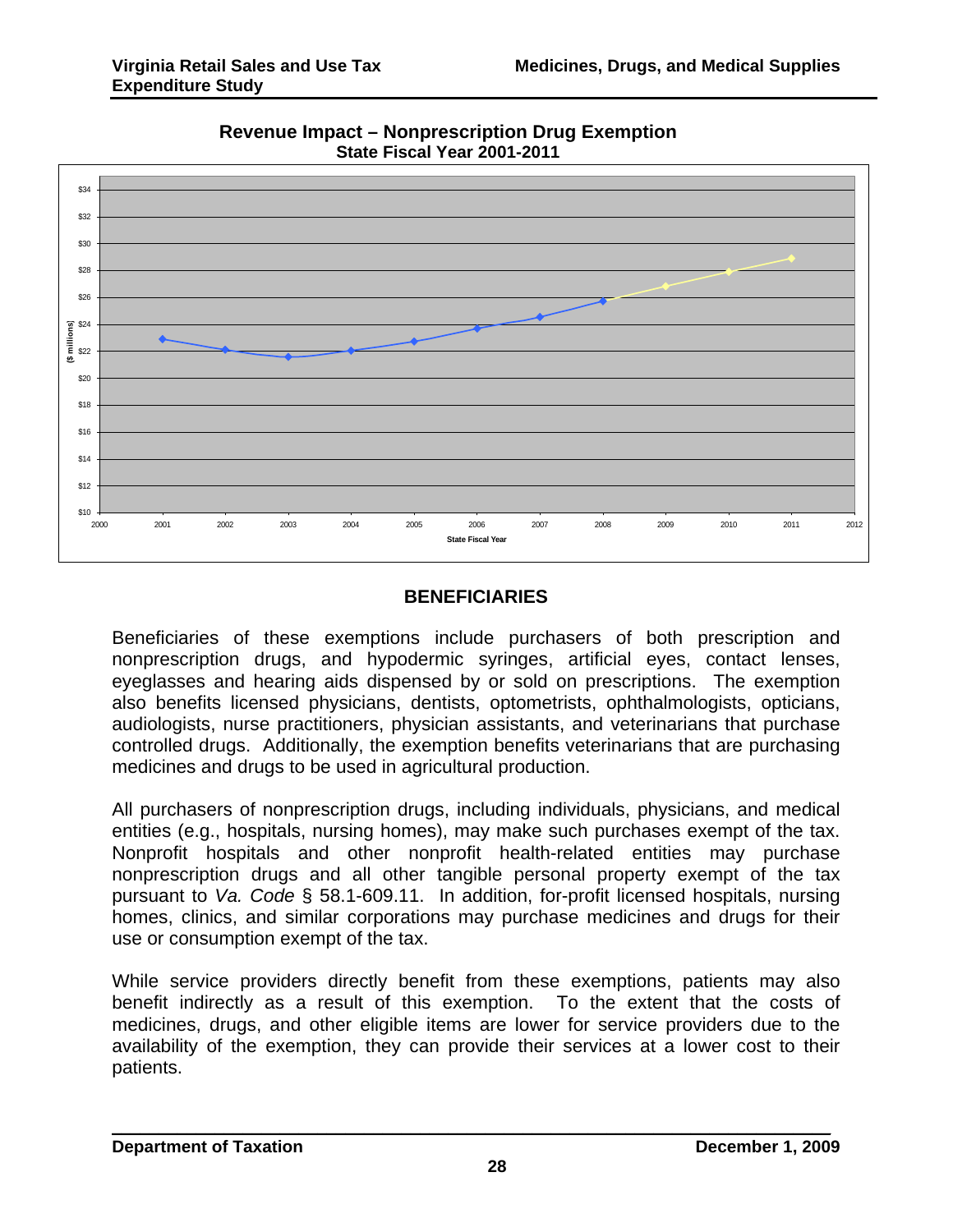To the extent that the cost of these services are lower due to the existence of these exemptions, their patients also benefit.

#### **STATE COMPARISONS**

#### **OTHER STATES**

Of the 45 other sales tax jurisdictions (including Washington, D.C.):

#### **Prescription Drugs for Humans**

- 43 exempt sales of prescription drugs as does Virginia; and
- 1 fully taxes such sales (Hawaii); and
- 1 taxes at a reduced rate of 1 percent (Illinois).

#### Controlled Drugs Purchased by Physicians

- 32 exempt purchases of controlled drugs by physicians as does Virginia;
- 10 fully tax;
- 1 taxes at a reduced rate of 1 percent (Illinois);
- 1 taxes unless furnished to a patient (Colorado); and
- 1 exempts if it is a prescription drug (Washington).

#### Nonprescription Drugs for Humans

- 10 exempt sales of nonprescription drugs as does Virginia;
- 32 fully tax such sales;
- 1 taxes at a reduced rate of 1 percent (Illinois);
- 1 provides an exemption if the drugs are required to be labeled with a "Drug Facts" panel (Texas); and
- 1 provides an exemption if sold for use by individuals with a disability (Missouri).

#### Prescription Drugs for Animals

- 15 exempt sales of prescription drugs for animals as does Virginia;
- 18 fully tax such sales; and
- 12 provide exemptions based upon which type of animal the drug is used.

#### Drugs Purchased by Veterinarians

- 9 provide exemptions based upon which type of animal the drug is used or what the drugs are used for as does Virginia;
- 26 fully tax; and
- 10 exempt.

#### Nonprescription Drugs for Animals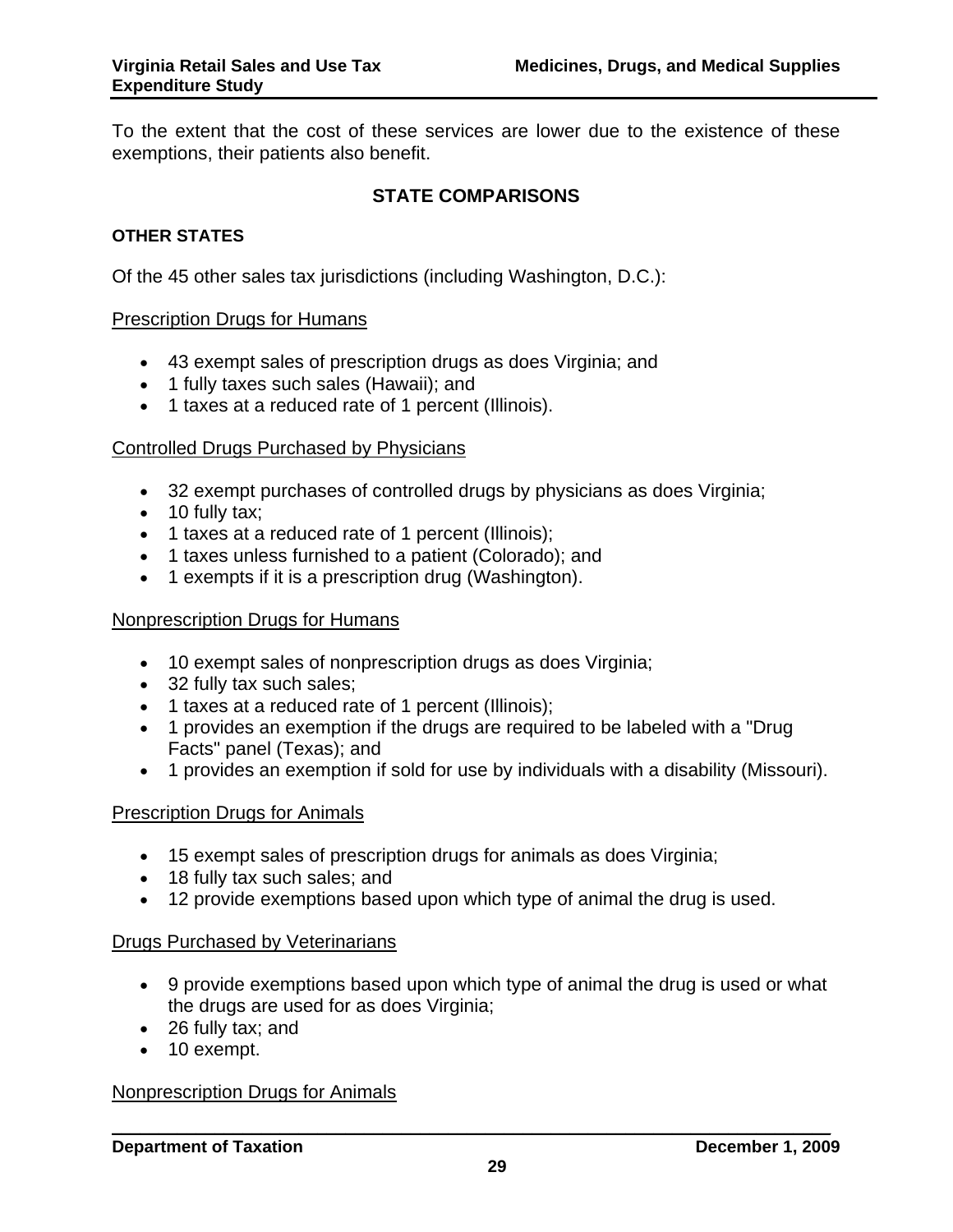- 25 tax sales of nonprescription drugs for animals as does Virginia;
- 6 exempt such sales; and
- 14 provide exemptions based upon which type of animal the drug is used.

# Dialysis Drugs and Supplies

- 7 exempt sales of dialysis drugs and supplies as does Virginia;
- 15 exempt sales of prescription dialysis drugs and prescription dialysis supplies;
- 1 exempts sales of dialysis drugs and prescription dialysis supplies (Rhode Island);
- 2 exempt sales of dialysis drugs but tax dialysis supplies;
- 2 exempt sales of prescription dialysis drugs and exempt all dialysis supplies;
- 15 exempt sales of prescription dialysis drugs but tax all dialysis supplies;
- 1 exempts sales of dialysis drugs and supplies by a licensed pharmacist or person with a permit (Maryland);
- 1 fully taxes such sales (Hawaii); and
- 1 taxes at a reduced rate of 1 percent (Illinois).

# Vision Aids

- 21 exempt sales of prescription vision aids as does Virginia;
- 1 exempts when sold by an ophthalmologist, but not if sold by an optician or optometrist (Alabama);
- 1 exempts sales of prescription vision aids excluding contact lenses (Michigan);
- 8 exempt sales of vision aids generally;
- 8 fully tax such sales to the customer
- 4 tax such sales to the provider
- 1 taxes sales of eyeglasses to the customer in a retail establishment but taxes sales to an ophthalmologist or optometrist if it manufactures the eyeglasses (Mississippi); and
- 1 taxes at a reduced rate of 1 percent (Illinois).

# Hearing Aids

- 14 exempt sales of prescription hearing aids as does Virginia;
- 1 exempts sales of hearing aids by licensed hearing aid dispensers (California);
- 24 exempt sales of hearing aids generally;
- 5 fully tax; and
- 1 taxes at a reduced rate of 1 percent (Illinois).

See Appendices 1 and 2 for a complete breakdown of the tax treatment of the above items, as well as other items.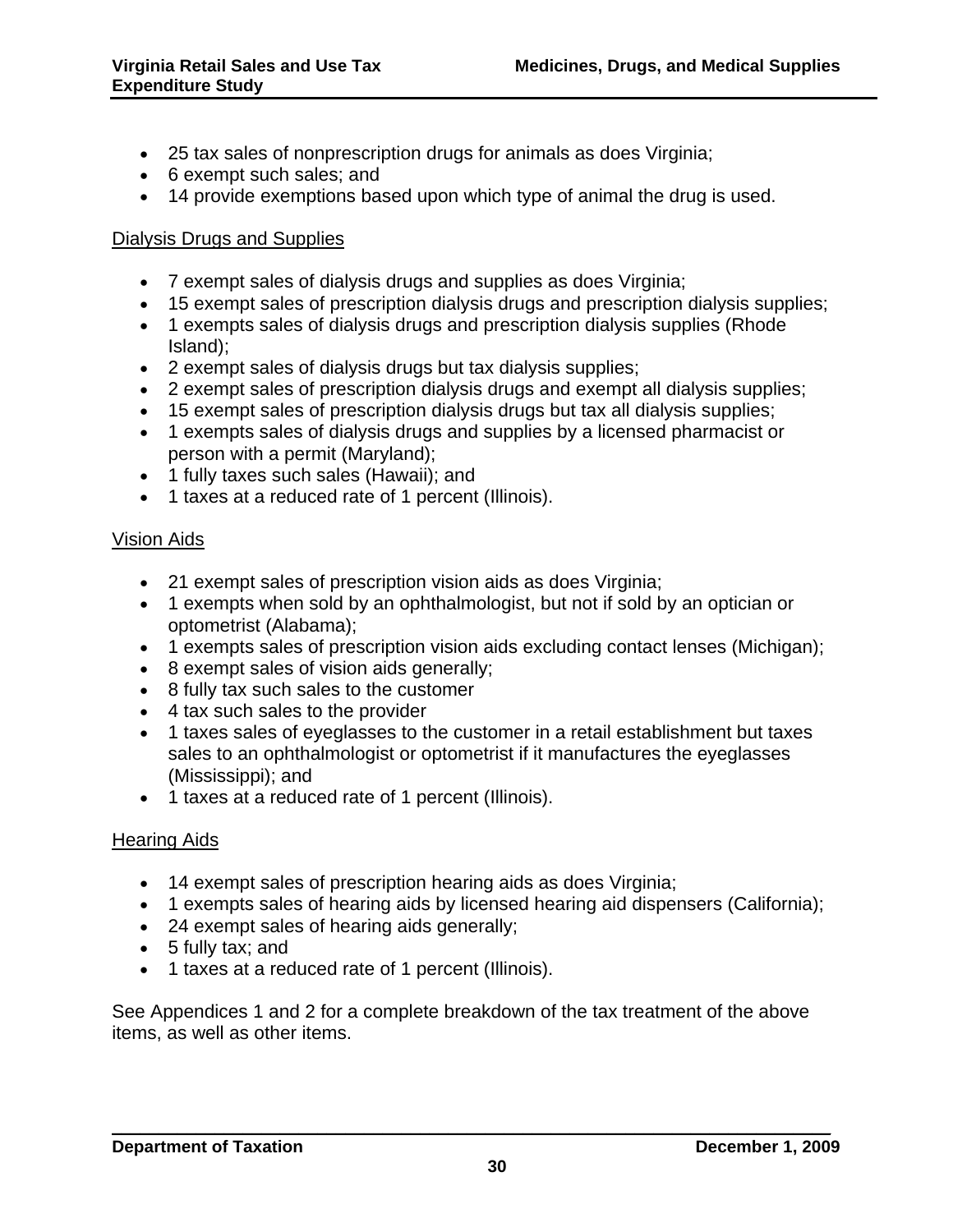#### **BORDER STATES**

Of Virginia's border jurisdictions (District of Columbia, Kentucky, Maryland, North Carolina, Tennessee, and West Virginia), all provide exemptions from the retail sales and use tax for sales of prescription drugs and exempt controlled drugs purchased by physicians. Only West Virginia taxes samples of prescription drugs; all other jurisdictions exempt samples of prescription drugs just as Virginia does. Nonprescription drugs, however, are exempt as in Virginia only in Maryland and the District of Columbia.

Only the District of Columbia and North Carolina exempt prescription sales by veterinarians as Virginia does. Sales of nonprescription drugs for animal use are taxed as in Virginia by all jurisdictions except the District of Columbia. In addition, purchases by veterinarians of drugs are taxed in Maryland, Tennessee, and West Virginia as they are in Virginia.

All of Virginia's border jurisdictions provide some form of exemption for medical equipment and supplies such as hearing aids and eyeglasses. Specific exemptions for dialysis drugs and supplies are only provided for in Tennessee; however, all of the other jurisdictions do provide some form of exemption, though they are narrower than the one Virginia provides.

# **DIRECT OR INDIRECT GOVERNMENT ASSISTANCE**

Individuals purchasing exempt medicines and drugs, hypodermic needles, eyeglasses, etc., may receive reimbursement for all or a portion of the costs of such through federal or state funded insurance programs.

#### **LICENSURE**

Physicians, optometrists, hearing aid dealers, ophthalmologists, veterinarians, etc., are required to be licensed by the state. Physicians in Virginia may dispense under certain circumstances without being required to obtain a license to dispense from the Board of Pharmacy. Those circumstances include the dispensing of manufacturer's samples appropriately labeled as samples and not for sale, dispensing in a bona fide medical emergency, and dispensing when pharmaceutical services are not otherwise available. Except for in those circumstances, physicians must be licensed by the Virginia Board of Pharmacy and have a Drug Enforcement Agency number in order to handle drugs. Certain pharmacists, nurses, and technicians may administer drugs and vaccines to humans under the direction and supervision of a medical practitioner that has the authority to prescribe medications.

Veterinarians in Virginia may only prescribe, dispense and administer controlled substances in good faith for use by animals within the course of his professional practice. Veterinarians may not prescribe controlled substances for human use.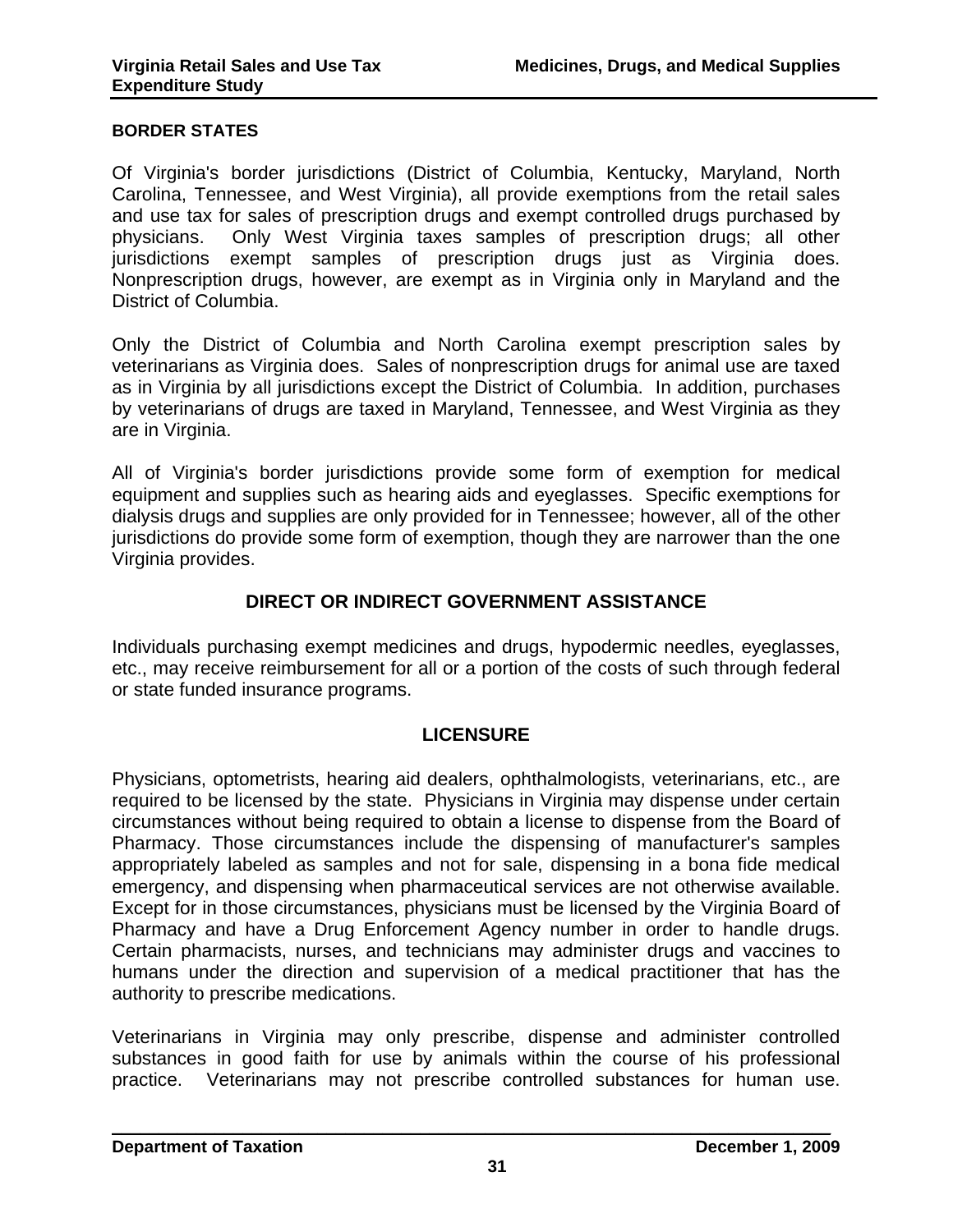Assistants and orderlies may administer drugs to animals under the direction and supervision of a veterinarian.

#### **EXTERNAL MANDATES**

There are no apparent state or federal statutory or constitutional mandates having an impact on these exemptions.

#### **OTHER STATE AND LOCAL TAX BURDENS**

Individuals purchasing medicines and drugs and other medical items exempted by these provisions are subject to Virginia state income taxes and the sales and use tax on purchases of tangible personal property. In addition, they are generally subject to local property taxes.

Licensed physicians, veterinarians, dentists, optometrists, ophthalmologists, opticians, audiologists, hearing aid dealers and fitters are subject to Virginia state income taxes and generally subject to the sales and use tax on their purchases of items used in the rendition of their professional services. In addition, they are subject to local property and license taxes. The maximum local license taxes for professional, finance, and real estate services is \$0.58 per \$100 of gross receipts, as compared to \$0.20 per \$100 for retail businesses and \$0.36 per \$100 for repair, personal, and business service providers.

#### **SIMILAR TAXPAYERS**

Purchasers of medical devices, supplies and cosmetics which do not meet the statutory or regulatory requirements under these or other exemptions are required to pay the tax on such. In addition, purchasers of nonprescription sunglasses and other optical devices not sold on a written prescription, e.g., binoculars, telescopes, and opera glasses, are required to pay the tax on such purchases. For-profit hospitals, nursing homes, and other entities not specifically exempt by law are taxable on their purchases of controlled drugs.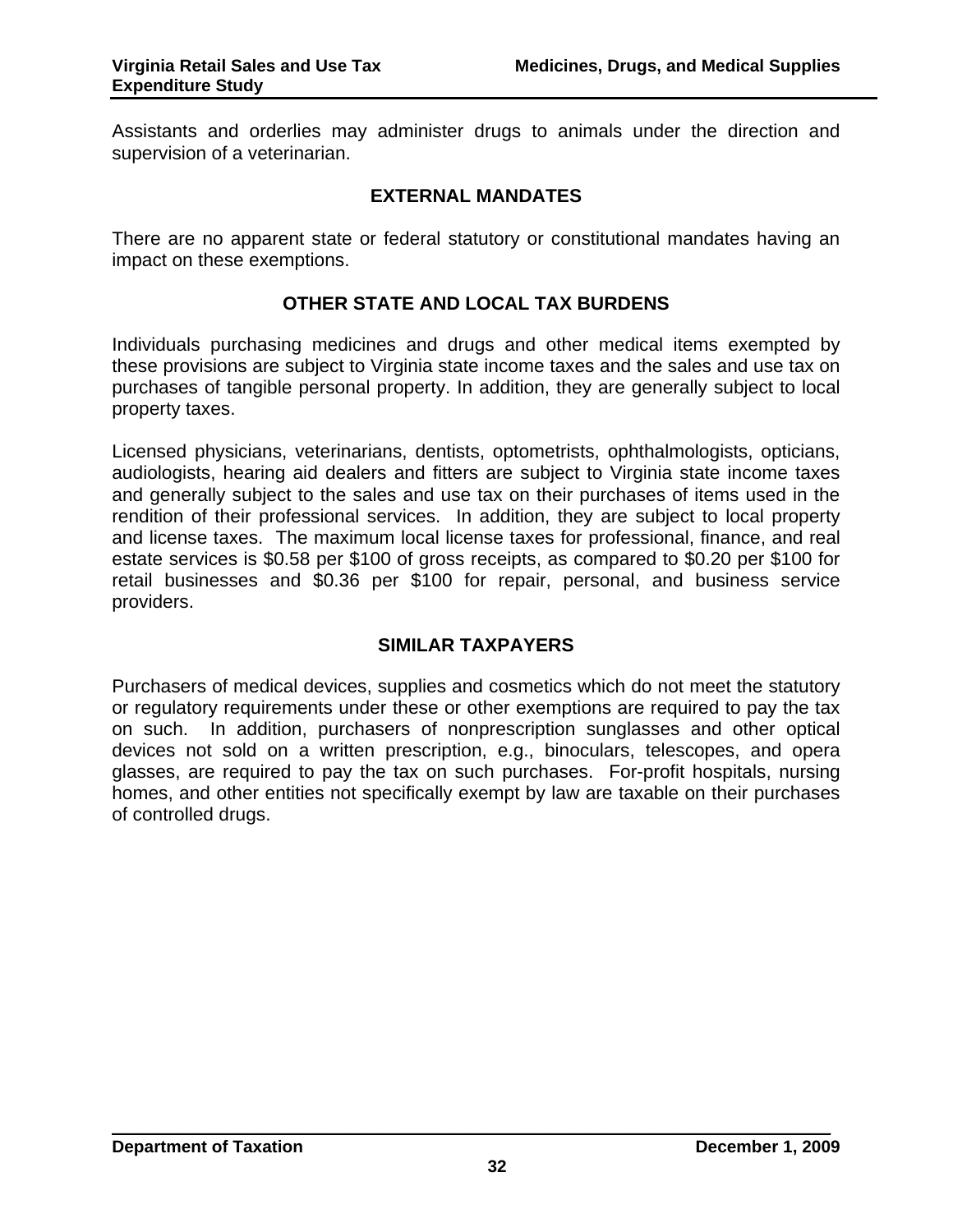# **APPENDIX 1 Medicine and Drug Exemptions by State**

|                                | Prescription<br>Drugs for<br>Human Use | Controlled<br><b>Drugs</b><br>Purchased<br>by<br>Physicians | Nonprescription<br>Drugs for<br>Human Use | Prescription<br><b>Drug</b><br>Samples<br>for Human<br>Use | Nonprescription<br><b>Drug Samples</b><br>for Human Use | Prescription<br>Drugs for<br><b>Animal Use</b> | <b>Drugs</b><br>Purchased<br>by<br>Veterinarians | Nonprescription<br>Drugs for<br><b>Animal Use</b> |
|--------------------------------|----------------------------------------|-------------------------------------------------------------|-------------------------------------------|------------------------------------------------------------|---------------------------------------------------------|------------------------------------------------|--------------------------------------------------|---------------------------------------------------|
| Alabama                        | E                                      | Т                                                           | т                                         | Τ                                                          | T                                                       |                                                |                                                  |                                                   |
| Arizona                        | E                                      | T                                                           | T                                         | Ŧ                                                          | $\overline{\mathsf{T}}$                                 | Ē                                              |                                                  |                                                   |
| Arkansas                       | $\overline{\mathsf{E}}$                | E                                                           | T                                         | Ē                                                          | $\top$                                                  | $\mathbf \tau$                                 | $\top$                                           | $\top$                                            |
| California                     | E                                      | E                                                           | T                                         | E                                                          | E                                                       | $T^*$                                          | $\overline{\mathsf{T}^*}$                        | $T^*$                                             |
| Colorado                       | Ē                                      | $\overline{\mathsf{T}^*}$                                   | T                                         | E                                                          | E                                                       |                                                |                                                  |                                                   |
| Connecticut                    | E                                      | $\overline{E}$                                              | E                                         | E                                                          | E                                                       | E                                              | E                                                | E                                                 |
| <b>District of</b><br>Columbia | E                                      | Ē                                                           | Ē                                         | E                                                          | E                                                       | Ē                                              | E                                                | E                                                 |
| Florida                        | E                                      | E                                                           | E                                         | E                                                          | E                                                       | E                                              | E                                                | E                                                 |
| Georgia                        | E                                      | E                                                           | T                                         | $E^*$                                                      | $E^*$                                                   | $\top$                                         | $T**$                                            | $\mathbf{\tau}$                                   |
| Hawaii                         | T.                                     | E                                                           | T                                         | T                                                          | T                                                       | $\top$                                         | $\mathbf{\tau}$                                  | $\mathbf{\tau}$                                   |
| Idaho                          | E                                      | T                                                           | т                                         | E                                                          | T                                                       | $T*$                                           |                                                  | $T^*$                                             |
| Illinois                       | $\overline{T}^*$                       | $T^*$                                                       | $T^*$                                     | $\overline{T}^*$                                           | $\overline{T}^*$                                        | ᠇                                              | $\blacksquare$                                   | $\top$                                            |
| Indiana                        | E                                      | E                                                           | $\mathsf{T}$                              | E                                                          | E                                                       | E                                              | E                                                |                                                   |
| lowa                           | Ē                                      | $\overline{E}$                                              | T                                         | E                                                          | $\overline{\mathsf{T}}$                                 | $\overline{E}$                                 | E                                                |                                                   |
| Kansas                         | Ē                                      | T                                                           | T                                         | Ē                                                          | $\mathsf T$                                             | E                                              | $\top$                                           | $\top$                                            |
| Kentucky                       | Ē                                      | E                                                           | T                                         | E                                                          | $\top$                                                  | T                                              | E                                                | $\top$                                            |
| Louisiana                      | Ē                                      | T                                                           | $\mathbf \tau$                            | $T*$                                                       | $\overline{T}^*$                                        | $T**$                                          | $\top$                                           | $T**$                                             |
| Maine                          | Ē                                      | E                                                           | T                                         | E                                                          | $\top$                                                  | $T^*$                                          | $\top$                                           | $T^*$                                             |
| Maryland                       | Ē                                      | E                                                           | E                                         | E                                                          | E                                                       | $T^*$                                          | T                                                | $\overline{\mathsf{T}^*}$                         |
| Massachusetts                  | Ē                                      |                                                             | $\top$                                    | $\overline{\top}$                                          | $\mathsf{T}$                                            | $\top$                                         |                                                  | $\top$                                            |
| Michigan                       | Ē                                      | T                                                           | T                                         | E                                                          | $\top$                                                  | T                                              |                                                  |                                                   |
| Minnesota                      | Ē                                      | Ē                                                           | $\overline{\mathsf{E}}$                   | Ē                                                          | E                                                       | T                                              | T                                                | $\mathbf{r}$                                      |
| Mississippi                    | Ē                                      | Ē                                                           | $\mathsf{T}$                              | Ē                                                          | $\top$                                                  | $T^*$                                          | $\top$                                           | $\overline{\mathsf{T}^*}$                         |
| Missouri                       | Ē                                      | T                                                           | $T^*$                                     | Ē                                                          | Т                                                       | E                                              | $T^{**}$                                         | $\mathsf{T}$                                      |
| Nebraska                       | Ē                                      | T                                                           | T                                         | E                                                          | T                                                       | T                                              | T                                                | T                                                 |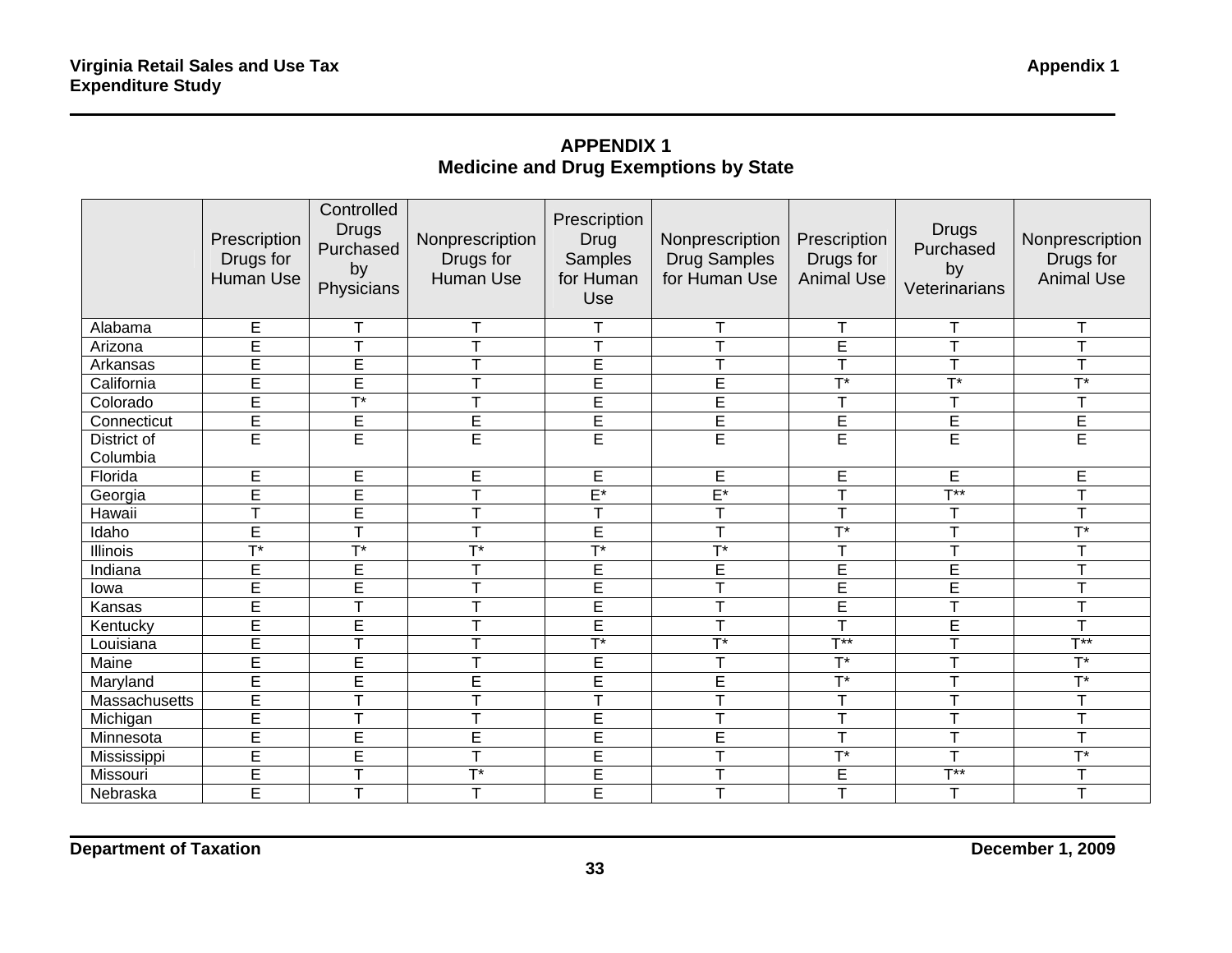|                 |                                        | Controlled                                    |                                           |                                                                   |                                                         |                                                |                                                  |                                                   |
|-----------------|----------------------------------------|-----------------------------------------------|-------------------------------------------|-------------------------------------------------------------------|---------------------------------------------------------|------------------------------------------------|--------------------------------------------------|---------------------------------------------------|
|                 | Prescription<br>Drugs for<br>Human Use | <b>Drugs</b><br>Purchased<br>by<br>Physicians | Nonprescription<br>Drugs for<br>Human Use | Prescription<br>Drug<br><b>Samples</b><br>for Human<br><b>Use</b> | Nonprescription<br><b>Drug Samples</b><br>for Human Use | Prescription<br>Drugs for<br><b>Animal Use</b> | <b>Drugs</b><br>Purchased<br>by<br>Veterinarians | Nonprescription<br>Drugs for<br><b>Animal Use</b> |
| Nevada          | E                                      | E                                             | $\mathbf \tau$                            | Е                                                                 | E                                                       | $\mathbf \tau$                                 |                                                  | Τ                                                 |
| New Jersey      | E                                      | E                                             | Ē                                         | Ē                                                                 | E                                                       | $\mathbf{\tau}$                                |                                                  | $\mathbf{\tau}$                                   |
| New Mexico      | E                                      | E                                             | T                                         | E                                                                 | $\top$                                                  | E                                              |                                                  | $T*$                                              |
| New York        | Ē                                      | Ē                                             | E                                         | Ē                                                                 | E                                                       | $\overline{\mathsf{T}^*}$                      |                                                  | $\overline{T}^*$                                  |
| North Carolina  | Ē                                      | E                                             |                                           | Ē                                                                 | T                                                       | E                                              | E                                                | T                                                 |
| North Dakota    | Ē                                      | E                                             | ᠇                                         | Ē                                                                 | $\mathbf T$                                             | $\mathbf{T}^*$                                 | T*                                               | $T*$                                              |
| Ohio            | Ē                                      | E                                             | ᠇                                         | Ē                                                                 | T                                                       | $T*$                                           | $\mathbf{r}$                                     | $\mathbf$                                         |
| Oklahoma        | Ē                                      | E                                             |                                           | E                                                                 | T                                                       | $T*$                                           | $T*$                                             | $T*$                                              |
| Pennsylvania    | E                                      | Ē                                             | E                                         | Ē                                                                 | E                                                       | E                                              | E                                                | E                                                 |
| Rhode Island    | E                                      | Ē                                             | E                                         | $\overline{\mathsf{T}}$                                           | T                                                       | Ē                                              | Ē                                                | E                                                 |
| South Carolina  | E                                      | $\mathbf \tau$                                | ᠇                                         | E                                                                 | $\mathbf{T}$                                            | E                                              | T*                                               | $T^*$                                             |
| South Dakota    | E                                      | E                                             | Ŧ                                         | E                                                                 | T                                                       |                                                |                                                  |                                                   |
| Tennessee       | Ē                                      | Ē                                             | T                                         | Ē                                                                 | $\overline{\mathsf{T}}$                                 | $\overline{\mathsf{T}^*}$                      | т*                                               | $\overline{\mathbf{r}}$                           |
| <b>Texas</b>    | E                                      | E                                             | $E^*$                                     | E                                                                 | $\mathsf{E}^\star$                                      | E                                              |                                                  | $\mathbf{T} \star \star$                          |
| Utah            | Ē                                      | Ē                                             | $\mathbf \tau$                            | Ē                                                                 | Ē                                                       | $\mathbf \tau$                                 |                                                  | $\mathbf{\tau}$                                   |
| Vermont         | E                                      | E                                             | E                                         | E                                                                 | E                                                       | E                                              | E                                                | E                                                 |
| <b>VIRGINIA</b> | E                                      | E                                             | E                                         | E                                                                 | E                                                       | E                                              | $T^*$                                            | T                                                 |
| Washington      | Ē                                      | $E^*$                                         | $\mathbf \tau$                            | E                                                                 | T                                                       | ᠇                                              |                                                  | T                                                 |
| West Virginia   | $E^*$                                  | E                                             | ᠇                                         | $\mathbf \tau$                                                    | $\mathsf{T}$                                            | T                                              |                                                  | $\mathbf \tau$                                    |
| Wisconsin       | E                                      | Ē                                             | ᠇                                         | Ē                                                                 | T                                                       | $T*$                                           | T*                                               | $T^*$                                             |
| Wyoming         | E                                      | E                                             | T                                         | E                                                                 | E                                                       | T                                              |                                                  |                                                   |

KEY:

E = Exempt

T = Taxable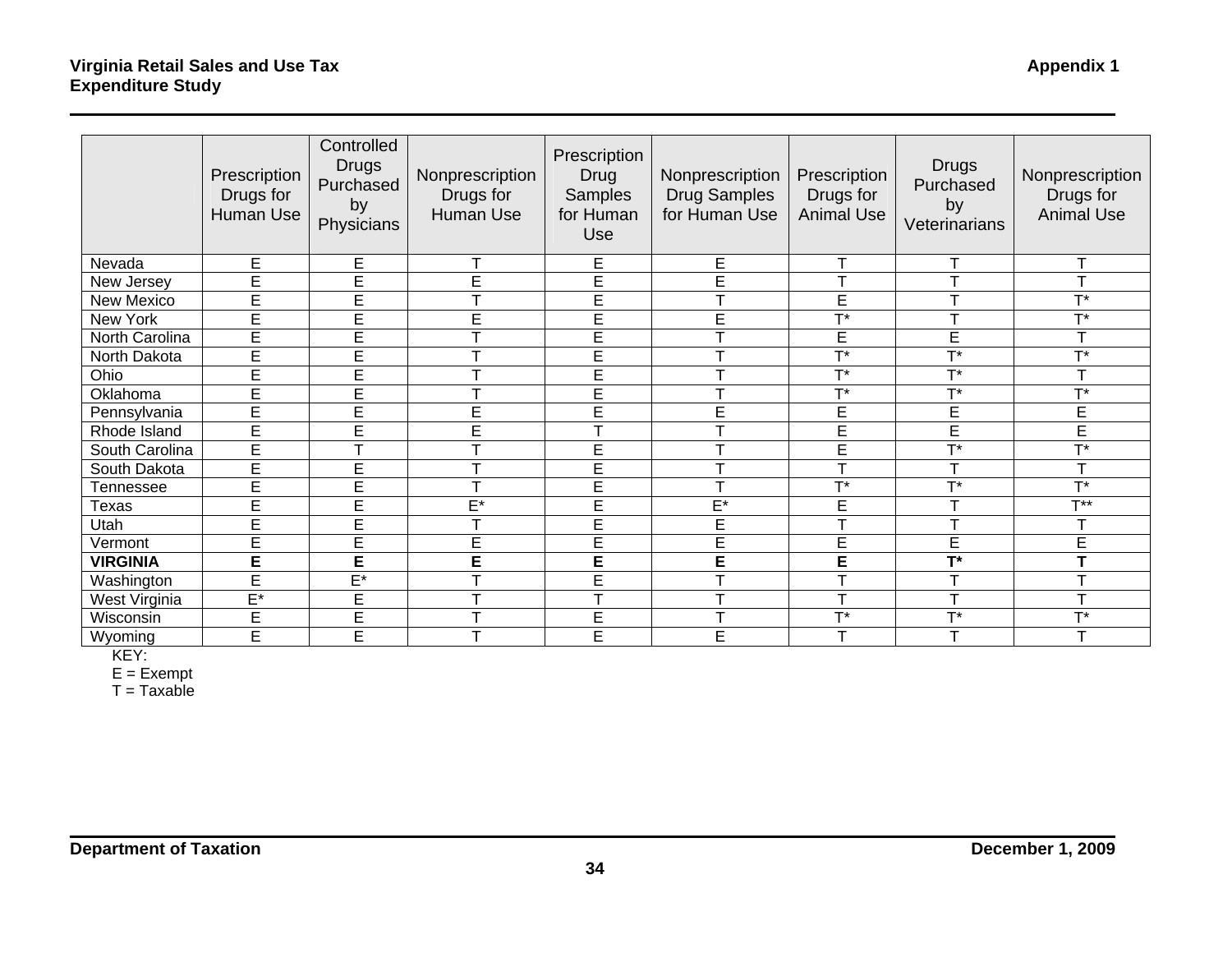#### NOTES:

The following states do not have a general sales and use tax: Alaska, Delaware, Montana, New Hampshire, and Oregon.

| California       | * - Drugs administered to food animals or as an additive or component of their feed or drinking water primarily to prevent<br>or control disease are exempt. |
|------------------|--------------------------------------------------------------------------------------------------------------------------------------------------------------|
| Colorado         | * - Drugs furnished to patients are exempt.                                                                                                                  |
| Georgia          | * - As of September 1, 2008, taxation of free samples was suspended by the Governor until the General Assembly can                                           |
|                  | act.                                                                                                                                                         |
|                  | ** - New animal drugs dispensed without charge for clinical trials are exempt.                                                                               |
| Idaho            | * - Drugs sold to a cattle rancher, dairyman, or other person operating a stock, dairy, poultry, fish, fur or other ranch for                                |
|                  | profit are exempt.                                                                                                                                           |
| <b>Illinois</b>  | * - Taxable at a reduced rate of 1%.                                                                                                                         |
| Louisiana        | * - Taxable at a reduced rate of 1%.                                                                                                                         |
|                  | ** - Pharmaceuticals administered to livestock for agricultural purposes animals are exempt.                                                                 |
| Maine            | * - Medicines and antibiotics used in commercial agricultural and aquacultural production are exempt.                                                        |
| Maryland         | * - Medicines sold for use by animals, including pets, for agricultural purposes are exempt.                                                                 |
| Mississippi      | * - Medicines, antibiotics, hormones, and vaccines used in producing and growing fish, livestock, and poultry are exempt.                                    |
| Missouri         | * - Nonprescription drugs sold for use by individuals with a disability are exempt.                                                                          |
|                  | ** - Medicines and vaccines administered to livestock and poultry used to produce food and fiber are exempt.                                                 |
| New Mexico       | * - Medicines used in the medical treatment of cattle used or raised on New Mexico farms and ranches are exempt.                                             |
| New York         | * - Drugs sold by a veterinarian for use by domestic animals and poultry are exempt.                                                                         |
| North Dakota     | * - Drugs used for livestock and poultry are exempt.                                                                                                         |
| <b>Ohio</b>      | * - Veterinarians are the users or consumers of prescription drugs even if sold to others.                                                                   |
| Oklahoma         | * - Veterinarians are the users or consumers of drugs even if sold to others.                                                                                |
| South Carolina   | * - Drugs used to treat animals raised on a farm for sale are exempt.                                                                                        |
| <b>Tennessee</b> | * - Drugs used to treat livestock are exempt.                                                                                                                |
| Texas            | * - Nonprescription drugs for humans are exempt if required to be labeled with a "Drug Facts" panel.                                                         |
|                  | ** - Nonprescription drugs for animals are exempt when purchased by farmers to care for agricultural products for sale,                                      |
|                  | working dogs and horses, and animals that are marketed.                                                                                                      |
| Virginia         | * - Purchases of drugs by veterinarians are exempt if used for agricultural production animals. However, drugs are                                           |
|                  | taxable if used in treating animals in general.                                                                                                              |
| Washington       | * - Only prescription drugs purchased by physicians are exempt.                                                                                              |
| West Virginia    | * - Sales of prescription drugs other than to the final consumer are taxable.                                                                                |
| Wisconsin        | * - Medicines used on livestock are exempt.                                                                                                                  |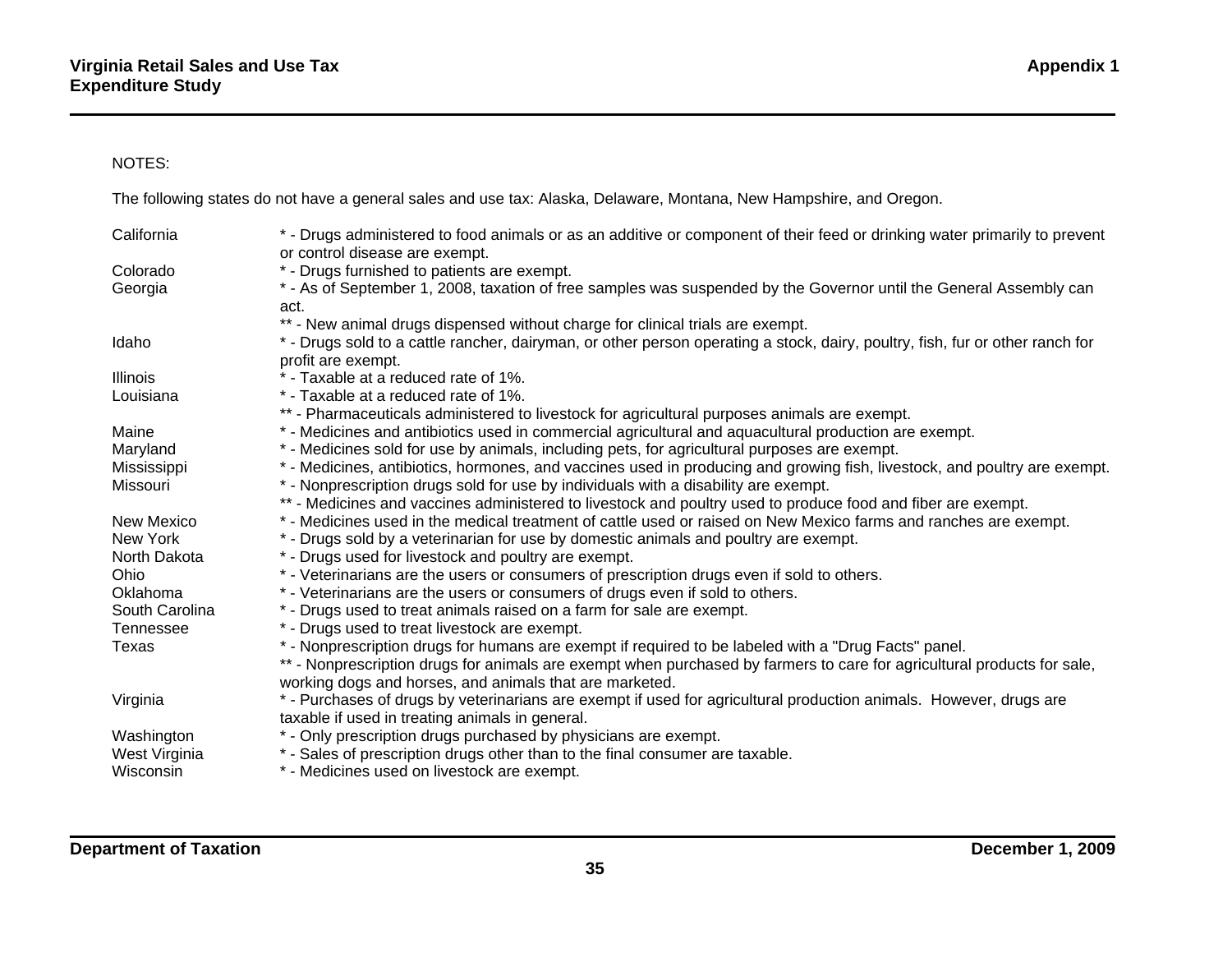# **APPENDIX 2 Medical Equipment and Supplies Exemptions by State**

|                         | <b>Dialysis</b><br>Drugs and<br><b>Supplies</b> | <b>Hearing Aids</b>     | Vision Aids-<br>Eyeglasses,<br>etc. | Orthodontic<br>Appliances          | <b>Syringes</b>               | Bandages,<br>etc.   | Vitamins/<br><b>Dietary</b><br>Supplements |
|-------------------------|-------------------------------------------------|-------------------------|-------------------------------------|------------------------------------|-------------------------------|---------------------|--------------------------------------------|
| Alabama                 | $T/E^*$                                         |                         | $E***$                              | $T***$                             | т                             |                     | E****                                      |
| Arizona                 | $T/E^*$                                         | Ē                       | $E^{**}$                            | T                                  | $T***$                        | $\mathbf{T}$        | T                                          |
| Arkansas                | $T/E^*$                                         | $E^{**}$                | T                                   | T                                  | T                             | $\top$              | T                                          |
| California              | E                                               | $E^*$                   | $\top$                              | $\overline{\mathsf{T}}$            | $T^{\ast\ast}$                |                     | $\overline{T***}$                          |
| Colorado                | $E^*$                                           | E                       | $E^{**}$                            | E                                  | $T***$                        | $\mathbf{\tau}$     | T                                          |
| Connecticut             | E                                               | $\overline{\mathsf{E}}$ | $\overline{E}$                      | $\overline{T}^*$                   | $\overline{T^{**}}$           |                     | $\overline{E}$                             |
| District of<br>Columbia | $E^*$                                           | Ē                       | $E^*$                               | $\overline{E}$                     | T                             | $\top$              | $\overline{\mathsf{T}}$                    |
| Florida                 | $E^*$                                           | E                       | $E^*$                               | E                                  | E                             |                     | т                                          |
| Georgia                 | $E^*$                                           | $E^*$                   | $E^*$                               | $\overline{\mathsf{F}^{\ast\ast}}$ | $\overline{\mathsf{T}^{***}}$ |                     | $\top$                                     |
| Hawaii                  | $\overline{\mathsf{T}}$                         | $\overline{\top}$       | $\overline{\mathsf{T}}$             | $T^*$                              | T                             |                     | Ŧ                                          |
| Idaho                   | $E^*$                                           | $E^*$                   | Ŧ                                   | $E^{**}$                           | $E^*$                         |                     | Ŧ                                          |
| <b>Illinois</b>         | $\overline{T}^*$                                | $\overline{T}^*$        | $\overline{\mathsf{T}^*}$           | $\overline{\mathsf{T}^*}$          | $\overline{T^{**}}$           |                     | $\mathbf \tau$                             |
| Indiana                 | $T/E^*$                                         | $E^{**}$                | $E^{**}$                            | $E^{**}$                           | $E***$                        | $\mathbf \tau$      | $\overline{\mathsf{r}}$                    |
| lowa                    | $E^*$                                           | E                       | E                                   | E                                  | E                             |                     | T                                          |
| Kansas                  | $E^*$                                           | $E^*$                   | $E^*$                               | $E^*$                              | $\overline{\mathsf{r}}$       |                     | $\mathbf{\tau}$                            |
| Kentucky                | $T/E^*$                                         | Ē                       | $\overline{T^{**}}$                 | $\overline{T^{**}}$                | $\overline{\mathsf{T}^{***}}$ |                     | T                                          |
| Louisiana               | $E^*$                                           | $E^*$                   | $E^*$                               | $E^*$                              | т                             | ᠇                   | T                                          |
| Maine                   | $T/E^*$                                         | $E***$                  | $E***$                              | $E***$                             | $T***$                        |                     | $\top$                                     |
| Maryland                | $E^*$                                           | Ē                       | Ē                                   | Ŧ                                  | $\overline{T^{**}}$           | $T***$              | $\overline{\mathsf{T}}$                    |
| Massachusetts           | $E^*$                                           | Ē                       | $E^{**}$                            | E                                  | $\overline{\mathsf{T}^{***}}$ | $\mathsf{T}$        | T                                          |
| Michigan                | $E^*$                                           | $E^{**}$                | $E***$                              | $T***$                             | T                             | $\mathbf \tau$      | т                                          |
| Minnesota               | Ē                                               | Ē                       | $E^*$                               | E                                  | Ŧ                             | T                   | Ŧ                                          |
| Mississippi             | $T/E^*$                                         | Ŧ                       | $\overline{T}^{**}$                 | $\overline{\mathsf{T}^{***}}$      | T                             | $\mathbf{\tau}$     | Ŧ                                          |
| Missouri                | $T/E^*$                                         | Ē                       | $E***$                              | $E^{**}$                           | T                             | $\top$              | Ŧ                                          |
| Nebraska                | $T/E^*$                                         | $E^{**}$                | $E***$                              | $E^{**}$                           | $E***$                        | $E***$              | Ŧ                                          |
| Nevada                  | $E^*$                                           |                         | $\overline{\mathsf{T}}$             | $E^{**}$                           | $\mathsf{T}$                  | $E***$              | T                                          |
| New Jersey              | $T/E^*$                                         | Ē                       | E                                   | E                                  | $\overline{T^{**}}$           | T                   | $\top$                                     |
| New Mexico              | $T/E^*$                                         | Ē                       | Ē                                   | Ē                                  | $\overline{T}^{**}$           | $\overline{T^{**}}$ | T                                          |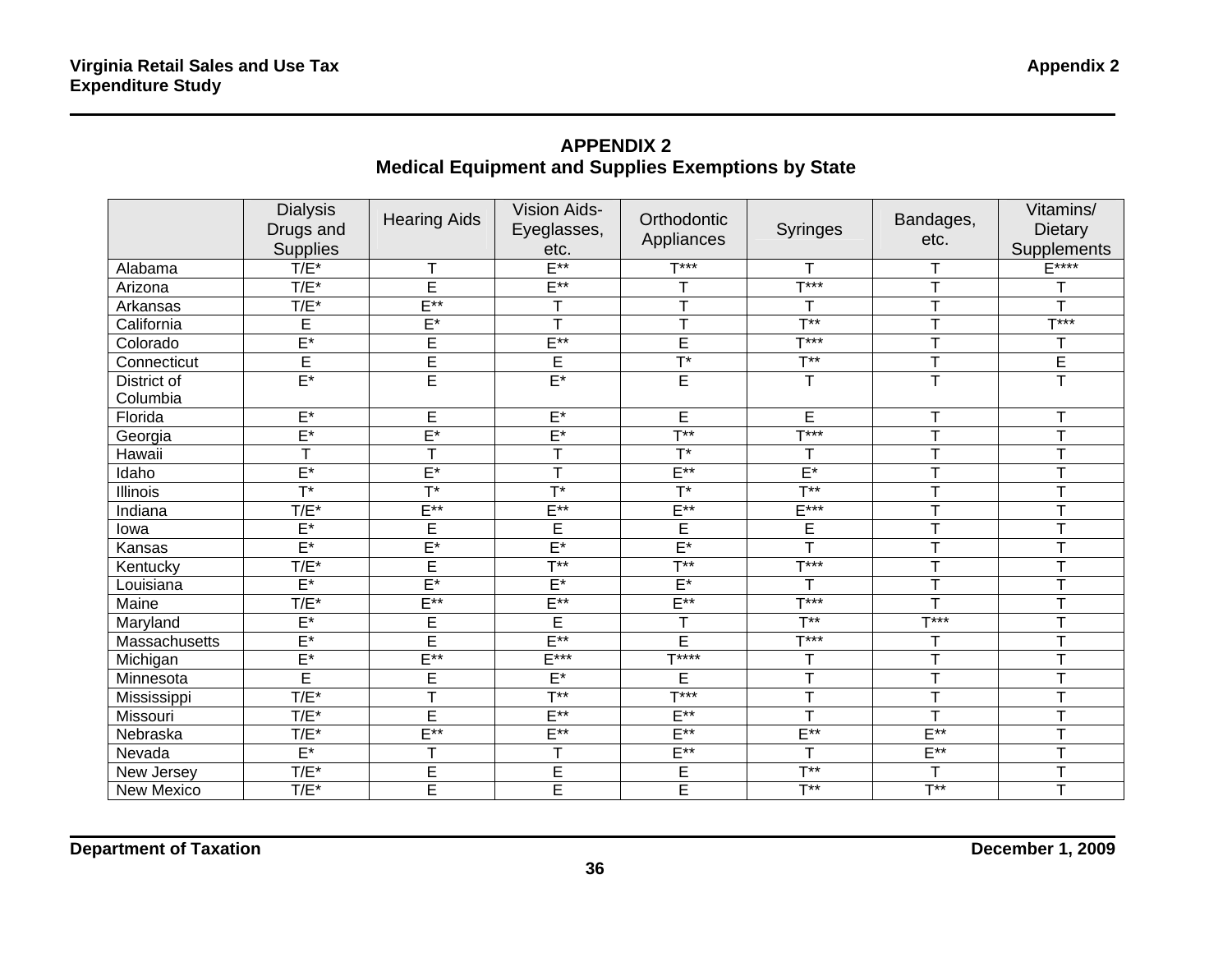|                 | <b>Dialysis</b><br>Drugs and<br><b>Supplies</b> | <b>Hearing Aids</b> | <b>Vision Aids-</b><br>Eyeglasses,<br>etc. | Orthodontic<br>Appliances | <b>Syringes</b> | Bandages,<br>etc. | Vitamins/<br><b>Dietary</b><br>Supplements |
|-----------------|-------------------------------------------------|---------------------|--------------------------------------------|---------------------------|-----------------|-------------------|--------------------------------------------|
| New York        | E                                               | E                   | E                                          | E                         | E               | E                 |                                            |
| North Carolina  | $T/E^*$                                         | E                   | $E^{**}$                                   | E                         |                 |                   |                                            |
| North Dakota    | $T/E^*$                                         | E                   | $E^{**}$                                   | E                         | $\mathbf$       |                   | $\mathbf{\tau}$                            |
| Ohio            | $T/E^*$                                         | $E***$              |                                            |                           |                 |                   |                                            |
| Oklahoma        | $T/E^*$                                         |                     | $T**$                                      | E                         |                 |                   | $T***$                                     |
| Pennsylvania    | E                                               | E                   | E                                          | E                         | $E^*$           | E                 | E                                          |
| Rhode Island    | $\overline{\mathsf{E}^*}$                       | E                   | $F^*$                                      | $E^{**}$                  | $E^{\ast\ast}$  |                   | ᠇                                          |
| South Carolina  | $\mathsf{E}^\star$                              | E                   |                                            | $E^{\ast\ast}$            | $E^{**}$        |                   |                                            |
| South Dakota    | E*                                              | $E^*$               | $E^*$                                      | $E^*$                     | $E^*$           |                   | $E^*$                                      |
| Tennessee       | E                                               | E                   | $T*$                                       | $T*$                      | E               |                   | ᠇                                          |
| Texas           | $T/E^*$                                         | E                   | $E^{**}$                                   | E                         | E               |                   | E                                          |
| Utah            | E*                                              | E                   |                                            | ᠇                         | $E^{\ast\ast}$  |                   |                                            |
| Vermont         | E                                               | E                   | E                                          | $E^*$                     | E               | E                 | $E^{**}$                                   |
| <b>VIRGINIA</b> | E                                               | $E^*$               | $E^*$                                      | $E^*$                     | $E^*$           |                   |                                            |
| Washington      | E*                                              | $E^*$               | $E^*$                                      | $E^*$                     | E*              |                   | $\mathsf{E}^\star$                         |
| West Virginia   | $E^*$                                           | $E^*$               | $E^*$                                      | $E^*$                     | ┯               |                   | T                                          |
| Wisconsin       | $T/E^*$                                         | E                   | $E^{**}$                                   | $E^{**}$                  | $T***$          |                   | $E^{**}$                                   |
| Wyoming         | E*                                              | $E^*$               | $E^*$                                      | $E^*$                     | ┯               |                   | т                                          |

KEY:

 $E = Exempt$ 

 $T = Taxable$ 

#### NOTES:

The following states do not have a general sales and use tax: Alaska, Delaware, Montana, New Hampshire, and Oregon.

Alabama \* - Dialysis drugs are exempt when prescribed. Dialysis supplies are taxable.

- \*\* Exempt when sold by an ophthalmologist. Taxable when sold by opticians/optometrists.
- \*\*\* Taxable to the provider.

\*\*\*\* - Vitamins and dietary supplements are exempt when prescribed.

- Arizona \* Dialysis drugs are exempt when prescribed. Dialysis supplies are taxable. \*\* - Exempt when prescribed.
	- \*\*\* Exempt when used for insulin.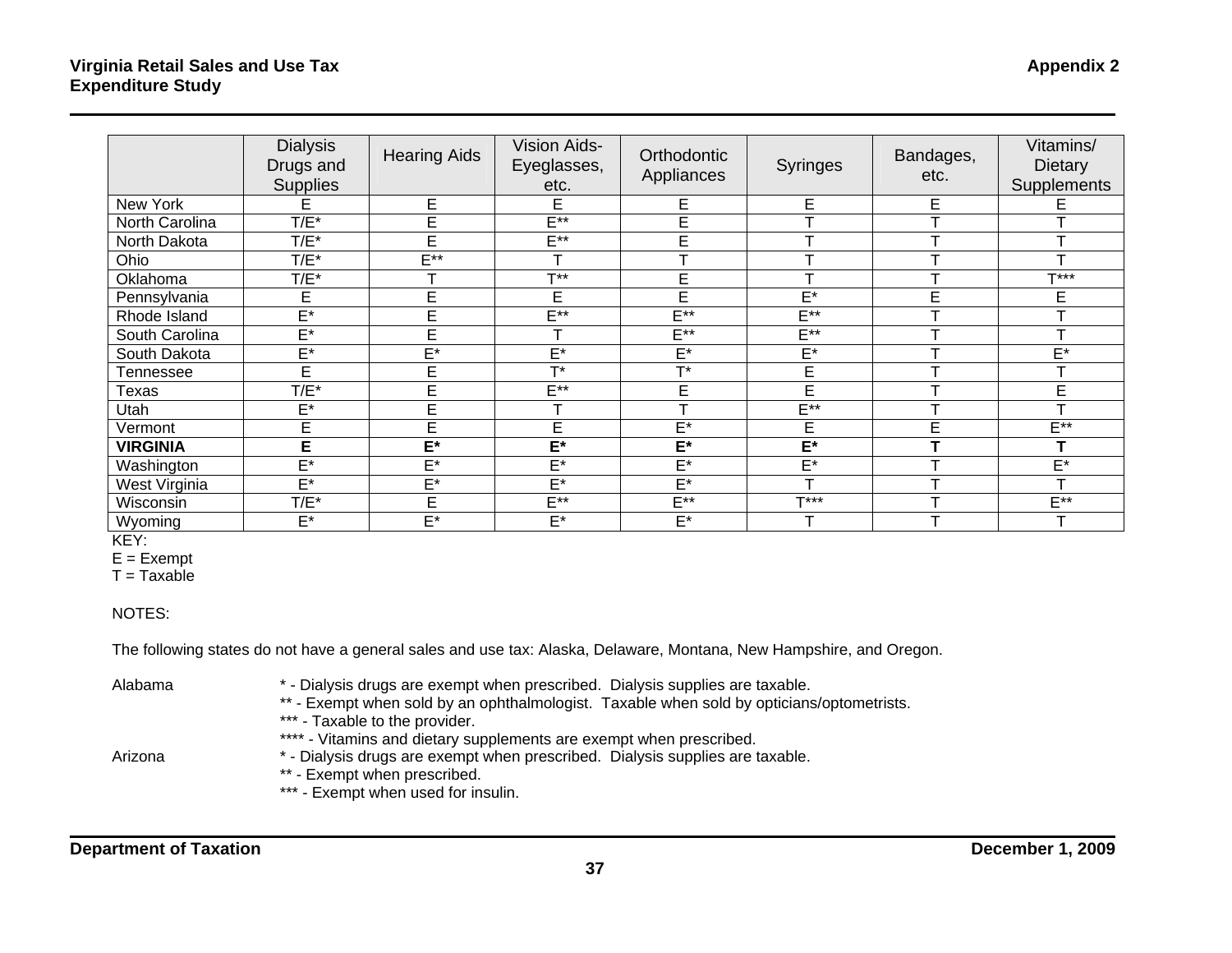#### **Virginia Retail Sales and Use Tax Appendix 2 Expenditure Study**

| Arkansas             | * - Dialysis drugs are exempt when prescribed. Dialysis supplies are taxable.                           |
|----------------------|---------------------------------------------------------------------------------------------------------|
|                      | ** - Exempt when prescribed.                                                                            |
| California           | * - Exempt when sold by a licensed hearing aid dispenser.                                               |
|                      | ** - Exempt when used for diabetes.                                                                     |
|                      | *** - Exempt when prescribed.                                                                           |
| Colorado             | * - Dialysis drugs are exempt when prescribed. Dialysis supplies are exempt.                            |
|                      | ** - Exempt when prescribed.                                                                            |
|                      | *** - Exempt when used for insulin.                                                                     |
| Connecticut          | * - Dentures are exempt when sold by dental laboratories. Sales to dentists are exempt.                 |
|                      | ** - Exempt when prescribed.                                                                            |
| District of Columbia | * - Exempt when prescribed.                                                                             |
| Florida              | * - Exempt when prescribed.                                                                             |
| Georgia              | * - Exempt when prescribed.                                                                             |
|                      | ** - Taxable to the provider.                                                                           |
|                      | *** - Exempt when used for insulin.                                                                     |
| Hawaii               | * - Supplies sold for orthodontic appliances are also subject to the excise tax at a reduced 0.5% rate. |
| Idaho                | * - Exempt when prescribed.                                                                             |
|                      | ** - Fillings are taxable.                                                                              |
| <b>Illinois</b>      | * - Taxable at a reduced rate as drugs and medical appliances.                                          |
|                      | ** - Taxable at the reduced rate when used for diabetes.                                                |
| Indiana              | * - Dialysis drugs are exempt when prescribed. Dialysis supplies are taxable.                           |
|                      | ** - Exempt when prescribed.                                                                            |
|                      | *** - Exempt when used for insulin.                                                                     |
| lowa                 | * - Exempt when prescribed.                                                                             |
| Kansas               | * - Exempt when prescribed.                                                                             |
| Kentucky             | * - Dialysis drugs are exempt when prescribed. Dialysis supplies are taxable.                           |
|                      | ** - Taxable to the provider.                                                                           |
|                      | *** - Exempt when used for diabetes.                                                                    |
| Louisiana            | * - Exempt when prescribed.                                                                             |
| Maine                | * - Dialysis drugs are exempt when prescribed. Dialysis supplies are taxable.                           |
|                      | ** - Exempt when prescribed.                                                                            |
|                      | *** - Exempt when used for diabetes.                                                                    |
| Maryland             | * - Dialysis drugs and supplies are exempt when sold by licensed pharmacist or person with a permit.    |
|                      | ** - Exempt when sold by a physician or hospital.                                                       |
|                      | *** - Elastic bandages are exempt. Other bandages are exempt when sold by a physician or hospital.      |
|                      | Massachusetts * - Dialysis drugs are exempt when prescribed. Dialysis machines are exempt.              |
|                      | ** - Exempt when prescribed.                                                                            |
|                      | *** - Exempt when used for insulin and prescribed.                                                      |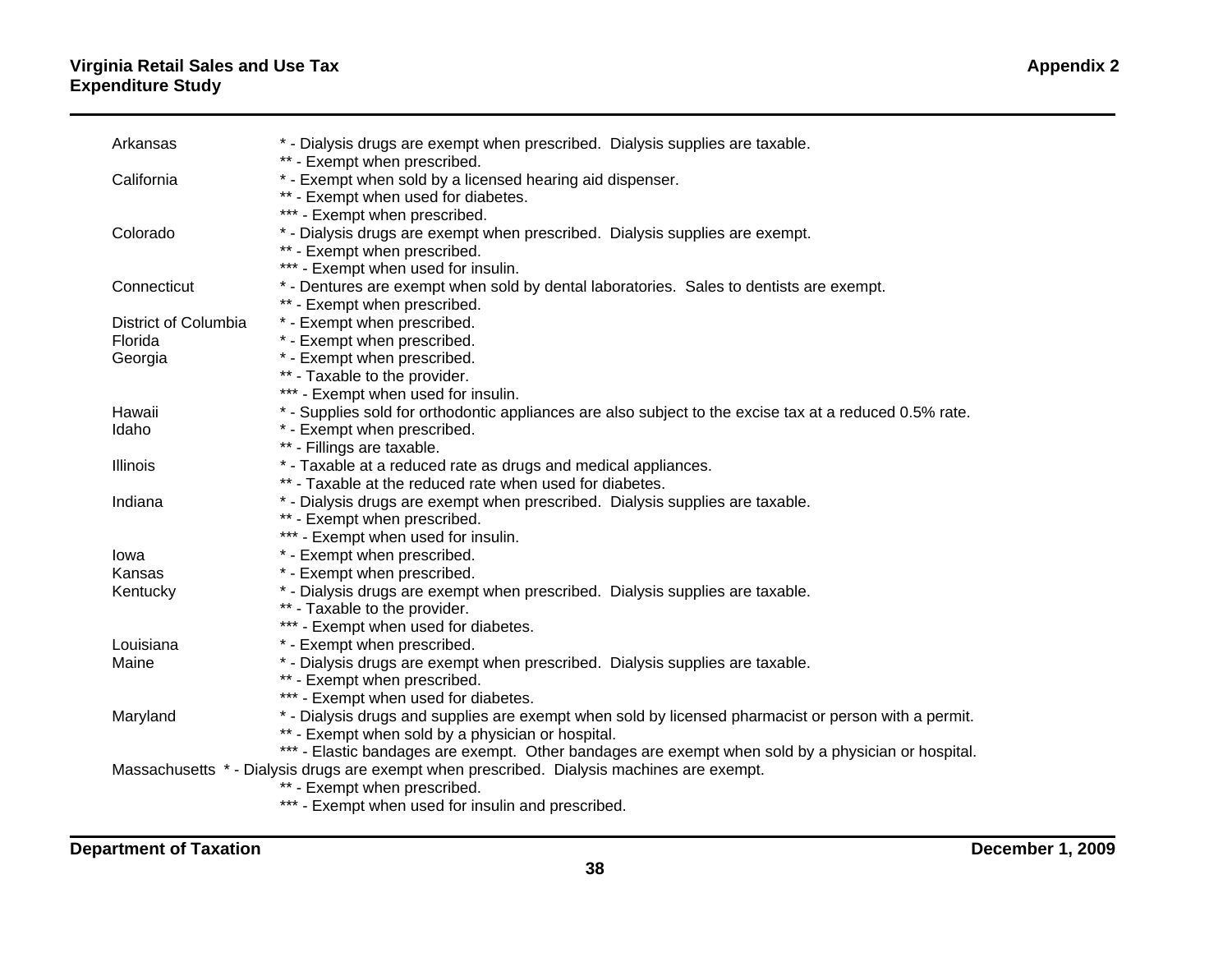#### **Virginia Retail Sales and Use Tax Appendix 2 Expenditure Study**

| Michigan     | * - Dialysis drugs are exempt when prescribed. Dialysis equipment is exempt when prescribed and for home use.                                               |
|--------------|-------------------------------------------------------------------------------------------------------------------------------------------------------------|
|              | ** - Exempt when prescribed.<br>*** - Exempt when prescribed, except for contact lenses. Contact lenses are taxable.                                        |
|              | **** - Taxable to the provider.                                                                                                                             |
| Minnesota    | * - Exempt when prescribed.                                                                                                                                 |
| Mississippi  | * - Dialysis drugs are exempt when prescribed. Dialysis supplies are taxable.                                                                               |
|              | ** - Taxable to an ophthalmologist or optometrist that manufactures glasses. Taxable when sold by opticians and<br>optometrists with retail establishments. |
|              | *** - Taxable to the provider.                                                                                                                              |
| Missouri     | * - Dialysis drugs are exempt when prescribed. Dialysis supplies are taxable.                                                                               |
|              | ** - Taxable to the provider.                                                                                                                               |
| Nebraska     | * - Dialysis drugs and supplies are exempt when prescribed.<br>** - Exempt when prescribed.                                                                 |
| Nevada       | * - Dialysis drugs are exempt when prescribed. Dialysis supplies are taxable.                                                                               |
|              | ** - Exempt when prescribed.                                                                                                                                |
| New Jersey   | * - Dialysis drugs are exempt. Dialysis supplies are taxable.                                                                                               |
|              | ** - Exempt when used for diabetes.                                                                                                                         |
| New Mexico   | * - Dialysis drugs are exempt when prescribed. Dialysis supplies are taxable except when provided to doctors for use in<br>their practices.                 |
|              | ** - Supplies, bandages, syringes, and similar items are exempt when sold to doctors for use in their practices.                                            |
|              | North Carolina * - Dialysis drugs are exempt when prescribed. Dialysis supplies are taxable.                                                                |
|              | ** - Exempt when prescribed.                                                                                                                                |
| North Dakota | * - Dialysis drugs are exempt when prescribed. Dialysis supplies are taxable.                                                                               |
| Ohio         | ** - Exempt when prescribed.<br>* - Dialysis drugs are exempt when prescribed. Dialysis supplies are taxable.                                               |
|              | ** - Exempt when prescribed.                                                                                                                                |
| Oklahoma     | * - Dialysis drugs are exempt when prescribed. Dialysis supplies are taxable.                                                                               |
|              | ** - Taxable to the provider.                                                                                                                               |
|              | *** - Vitamins and dietary supplements sold by a chiropractor to a patient are exempt.                                                                      |
| Pennsylvania | * - Only disposable syringes are exempt, reusable syringes are taxable.                                                                                     |
| Rhode Island | * - Dialysis drugs are exempt. Dialysis supplies are exempt when prescribed.<br>** - Exempt when prescribed.                                                |
|              | South Carolina * - Dialysis drugs and supplies are exempt when prescribed.                                                                                  |
|              | ** - Exempt when prescribed.                                                                                                                                |
| South Dakota | * - Exempt when prescribed.                                                                                                                                 |
| Tennessee    | * - Taxable to the provider.                                                                                                                                |
| Texas        | * - Dialysis drugs are exempt. Dialysis supplies are taxable.                                                                                               |
|              | ** - Exempt when prescribed.                                                                                                                                |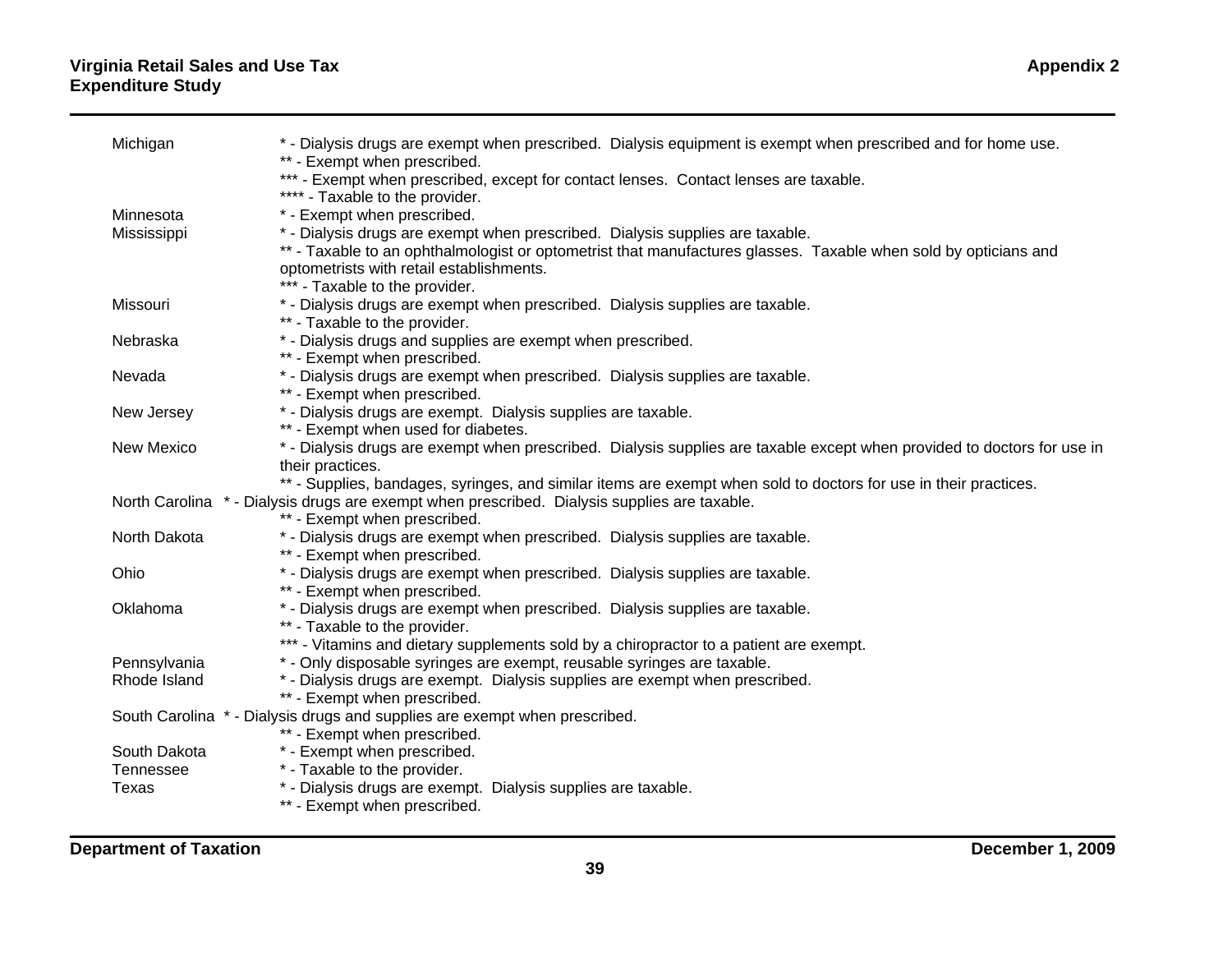| Utah          | * - Dialysis drugs and supplies are exempt when prescribed.                                                        |
|---------------|--------------------------------------------------------------------------------------------------------------------|
|               | ** - Exempt when prescribed.                                                                                       |
| Vermont       | * - Exempt when prescribed.                                                                                        |
|               | ** - Vitamins and dietary supplements are exempt as drugs when prescribed, and exempt as food when not prescribed. |
| Virginia      | * - Exempt when prescribed.                                                                                        |
| Washington    | * - Exempt when prescribed.                                                                                        |
| West Virginia | * - Exempt when prescribed.                                                                                        |
| Wisconsin     | * - Dialysis drugs are exempt when prescribed. Dialysis supplies are taxable.                                      |
|               | ** - Exempt when prescribed.                                                                                       |
|               | *** - Exempt when used for diabetes.                                                                               |
| Wyoming       | * - Exempt when prescribed.                                                                                        |
|               |                                                                                                                    |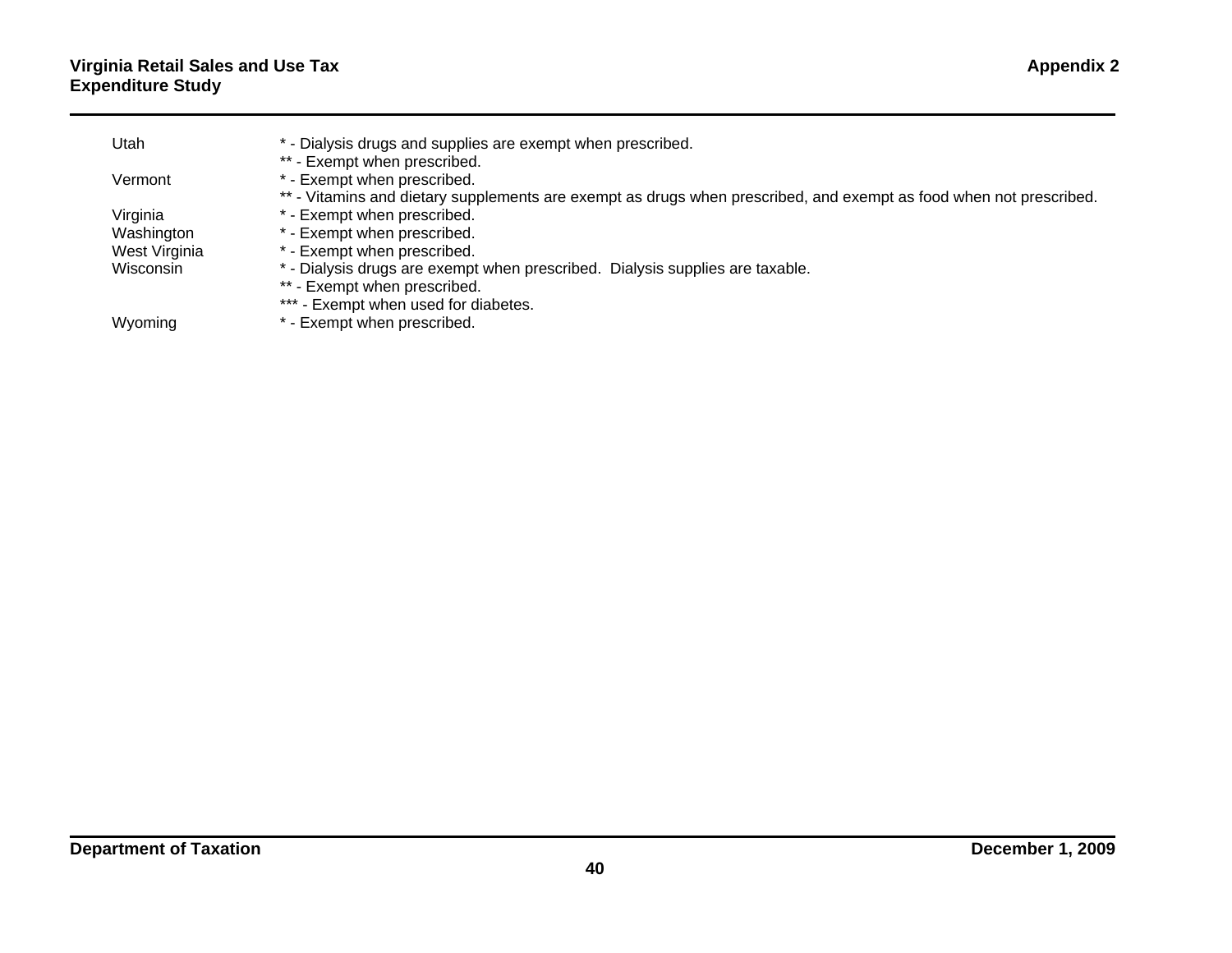### *Va. Code* **§ 58.1-609.10. Miscellaneous exemptions.**

The tax imposed by this chapter or pursuant to the authority granted in §§ 58.1-605 and 58.1-606 shall not apply to the following:

 $\mathcal{L}_\text{max}$  and  $\mathcal{L}_\text{max}$  and  $\mathcal{L}_\text{max}$  and  $\mathcal{L}_\text{max}$  and  $\mathcal{L}_\text{max}$  and  $\mathcal{L}_\text{max}$ 

1. Artificial or propane gas, firewood, coal or home heating oil used for domestic consumption. "Domestic consumption" means the use of artificial or propane gas, firewood, coal or home heating oil by an individual purchaser for other than business, commercial or industrial purposes. The Tax Commissioner shall establish by regulation a system for use by dealers in classifying individual purchases for domestic or nondomestic use based on the principal usage of such gas, wood, coal or oil. Any person making a nondomestic purchase and paying the tax pursuant to this chapter who uses any portion of such purchase for domestic use may, between the first day of the first month and the fifteenth day of the fourth month following the year of purchase, apply for a refund of the tax paid on the domestic use portion.

2. An occasional sale, as defined in § 58.1-602.

3. Tangible personal property for future use by a person for taxable lease or rental as an established business or part of an established business, or incidental or germane to such business, including a simultaneous purchase and taxable leaseback.

4. Delivery of tangible personal property outside the Commonwealth for use or consumption outside of the Commonwealth. Delivery of goods destined for foreign export to a factor or export agent shall be deemed to be delivery of goods for use or consumption outside of the Commonwealth.

5. Tangible personal property purchased with food coupons issued by the United States Department of Agriculture under the Food Stamp Program or drafts issued through the Virginia Special Supplemental Food Program for Women, Infants, and Children.

6. Tangible personal property purchased for use or consumption in the performance of maintenance and repair services at Nuclear Regulatory Commission-licensed nuclear power plants located outside the Commonwealth.

7. Beginning July 1, 1997, and ending July 1, 2006, a professional's provision of original, revised, edited, reformatted or copied documents, including but not limited to documents stored on or transmitted by electronic media, to its client or to third parties in the course of the professional's rendition of services to its clientele.

8. School lunches sold and served to pupils and employees of schools and subsidized by government; school textbooks sold by a local board or authorized agency thereof;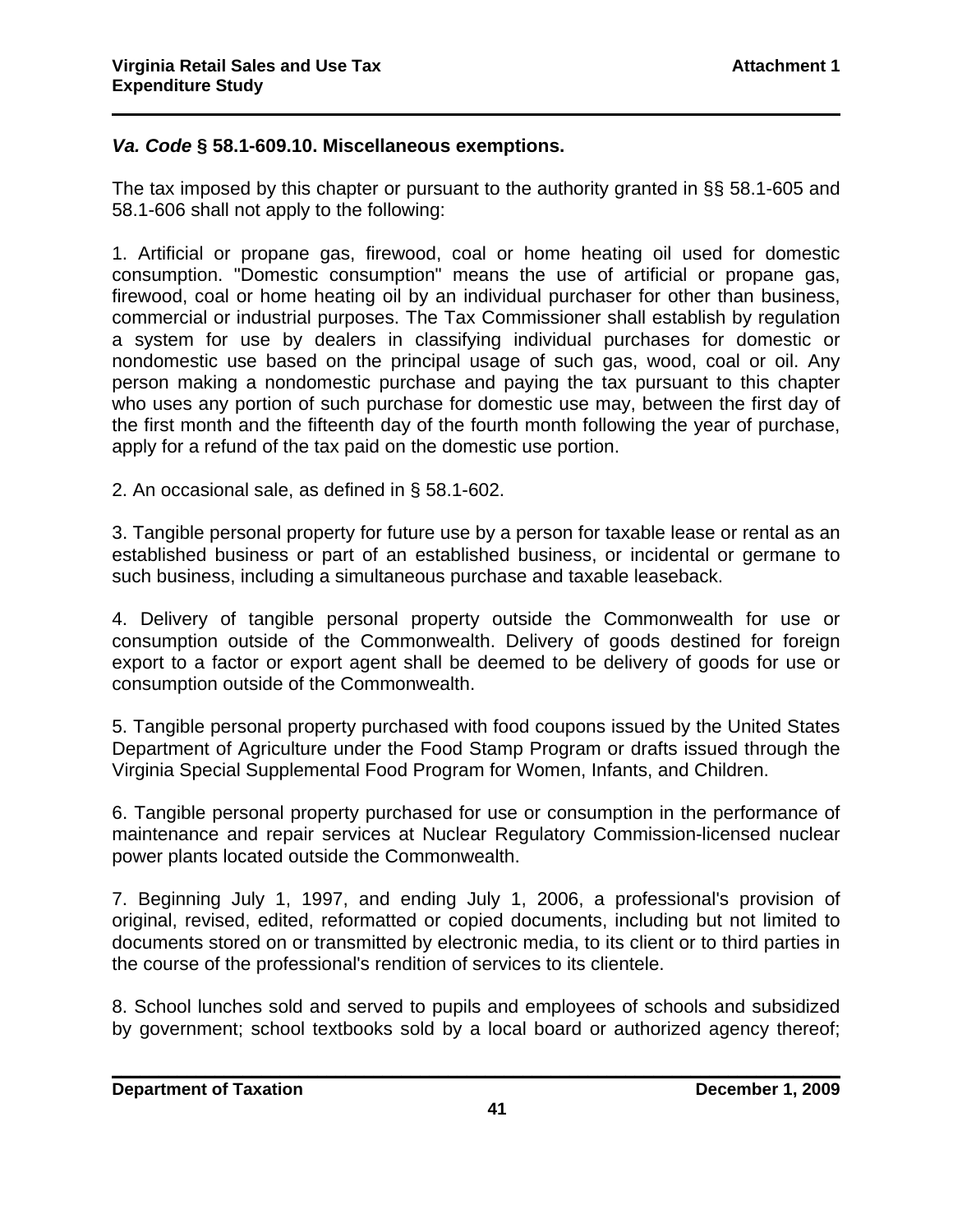and school textbooks sold for use by students attending a nonprofit college or other institution of learning, when sold (i) by such institution of learning or (ii) by any other dealer, when such textbooks have been certified by a department or instructor of such institution of learning as required textbooks for students attending courses at such institution.

 $\mathcal{L}_\text{max}$  and  $\mathcal{L}_\text{max}$  and  $\mathcal{L}_\text{max}$  and  $\mathcal{L}_\text{max}$  and  $\mathcal{L}_\text{max}$  and  $\mathcal{L}_\text{max}$ 

9. Medicines, drugs, hypodermic syringes, artificial eyes, contact lenses, eyeglasses, eyeglass cases, and contact lens storage containers when distributed free of charge, all solutions or sterilization kits or other devices applicable to the wearing or maintenance of contact lenses or eyeglasses when distributed free of charge, and hearing aids dispensed by or sold on prescriptions or work orders of licensed physicians, dentists, optometrists, ophthalmologists, opticians, audiologists, hearing aid dealers and fitters, nurse practitioners, physician assistants, and veterinarians; controlled drugs purchased for use by a licensed physician, optometrist, licensed nurse practitioner, or licensed physician assistant in his professional practice, regardless of whether such practice is organized as a sole proprietorship, partnership, or professional corporation, or any other type of corporation in which the shareholders and operators are all licensed physicians, optometrists, licensed nurse practitioners, or licensed physician assistants engaged in the practice of medicine, optometry, or nursing; medicines and drugs purchased for use or consumption by a licensed hospital, nursing home, clinic, or similar corporation not otherwise exempt under this section; and samples of prescription drugs and medicines and their packaging distributed free of charge to authorized recipients in accordance with the federal Food, Drug, and Cosmetic Act (21 U.S.C.A. § 301 et seg., as amended). With the exceptions of those medicines and drugs used for agricultural production animals that are exempt to veterinarians under subdivision 1 of § 58.1-609.2, any veterinarian dispensing or selling medicines or drugs on prescription shall be deemed to be the user or consumer of all such medicines and drugs.

10. Wheelchairs and parts therefor, braces, crutches, prosthetic devices, orthopedic appliances, catheters, urinary accessories, other durable medical equipment and devices, and related parts and supplies specifically designed for those products; and insulin and insulin syringes, and equipment, devices or chemical reagents that may be used by a diabetic to test or monitor blood or urine, when such items or parts are purchased by or on behalf of an individual for use by such individual. Durable medical equipment is equipment that (i) can withstand repeated use, (ii) is primarily and customarily used to serve a medical purpose, (iii) generally is not useful to a person in the absence of illness or injury, and (iv) is appropriate for use in the home.

11. Drugs and supplies used in hemodialysis and peritoneal dialysis.

12. Special equipment installed on a motor vehicle when purchased by a handicapped person to enable such person to operate the motor vehicle.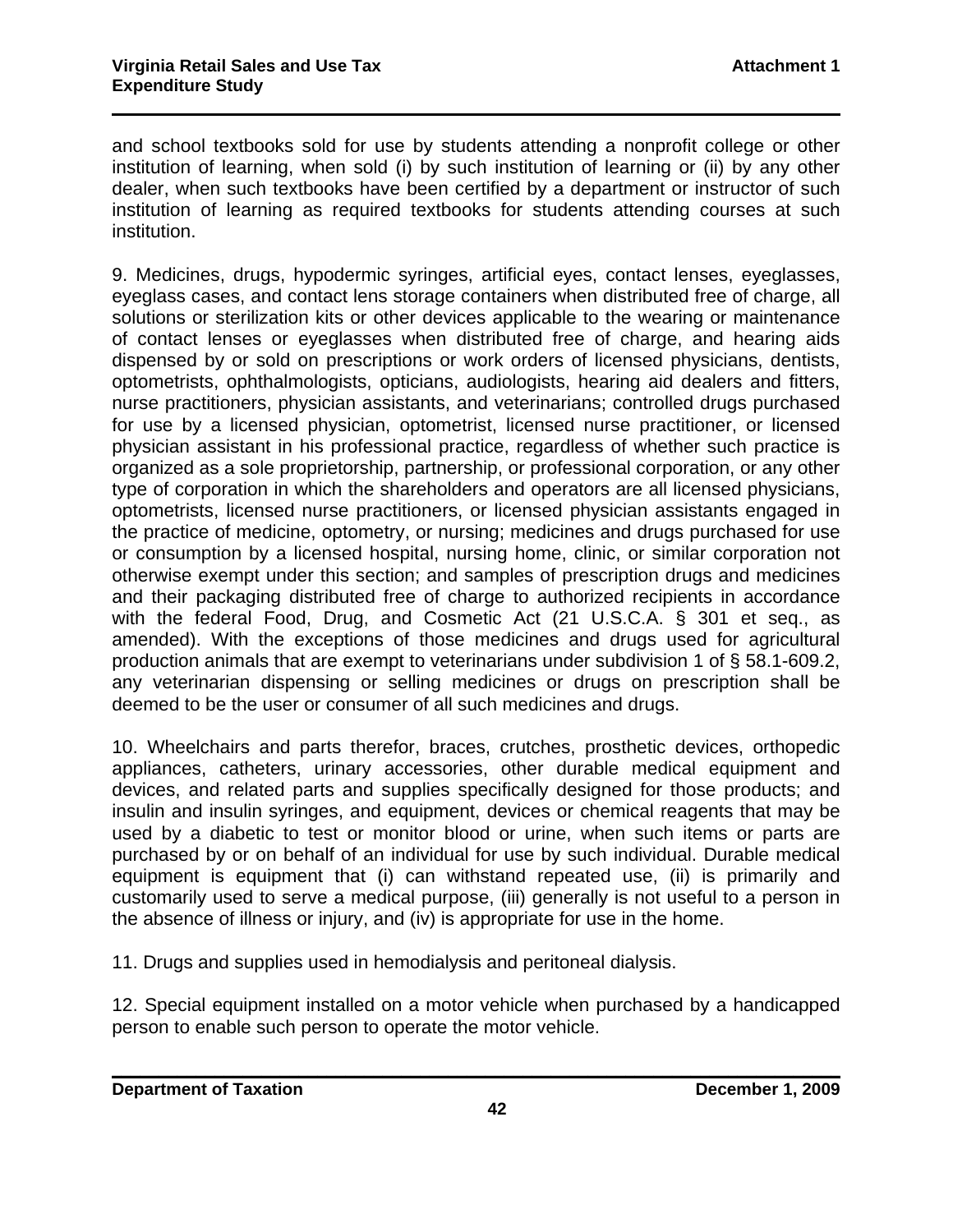13. Special typewriters and computers and related parts and supplies specifically designed for those products used by handicapped persons to communicate when such equipment is prescribed by a licensed physician.

 $\mathcal{L}_\text{max}$  and  $\mathcal{L}_\text{max}$  and  $\mathcal{L}_\text{max}$  and  $\mathcal{L}_\text{max}$  and  $\mathcal{L}_\text{max}$  and  $\mathcal{L}_\text{max}$ 

14. a. (i) Any nonprescription drugs and proprietary medicines purchased for the cure, mitigation, treatment, or prevention of disease in human beings and (ii) any samples of nonprescription drugs and proprietary medicines distributed free of charge by the manufacturer, including packaging materials and constituent elements and ingredients.

b. The terms "nonprescription drugs" and "proprietary medicines" shall be defined pursuant to regulations promulgated by the Department of Taxation. The exemption authorized in this subdivision shall not apply to cosmetics.

15. Tangible personal property withdrawn from inventory and donated to (i) an organization exempt from taxation under § 501 (c) (3) of the Internal Revenue Code or (ii) the Commonwealth, any political subdivision of the Commonwealth, or any school, agency, or instrumentality thereof.

16. Tangible personal property purchased by nonprofit churches that are exempt from taxation under § 501 (c) (3) of the Internal Revenue Code, or whose real property is exempt from local taxation pursuant to the provisions of § 58.1-3606, for use (i) in religious worship services by a congregation or church membership while meeting together in a single location and (ii) in the libraries, offices, meeting or counseling rooms or other rooms in the public church buildings used in carrying out the work of the church and its related ministries, including kindergarten, elementary and secondary schools. The exemption for such churches shall also include baptistries; bulletins, programs, newspapers and newsletters that do not contain paid advertising and are used in carrying out the work of the church; gifts including food for distribution outside the public church building; food, disposable serving items, cleaning supplies and teaching materials used in the operation of camps or conference centers by the church or an organization composed of churches that are exempt under this subdivision and which are used in carrying out the work of the church or churches; and property used in caring for or maintaining property owned by the church including, but not limited to, mowing equipment; and building materials installed by the church, and for which the church does not contract with a person or entity to have installed, in the public church buildings used in carrying out the work of the church and its related ministries, including, but not limited to worship services; administrative rooms; and kindergarten, elementary, and secondary schools.

17. Medical products and supplies, which are otherwise taxable, such as bandages, gauze dressings, incontinence products and wound-care products, when purchased by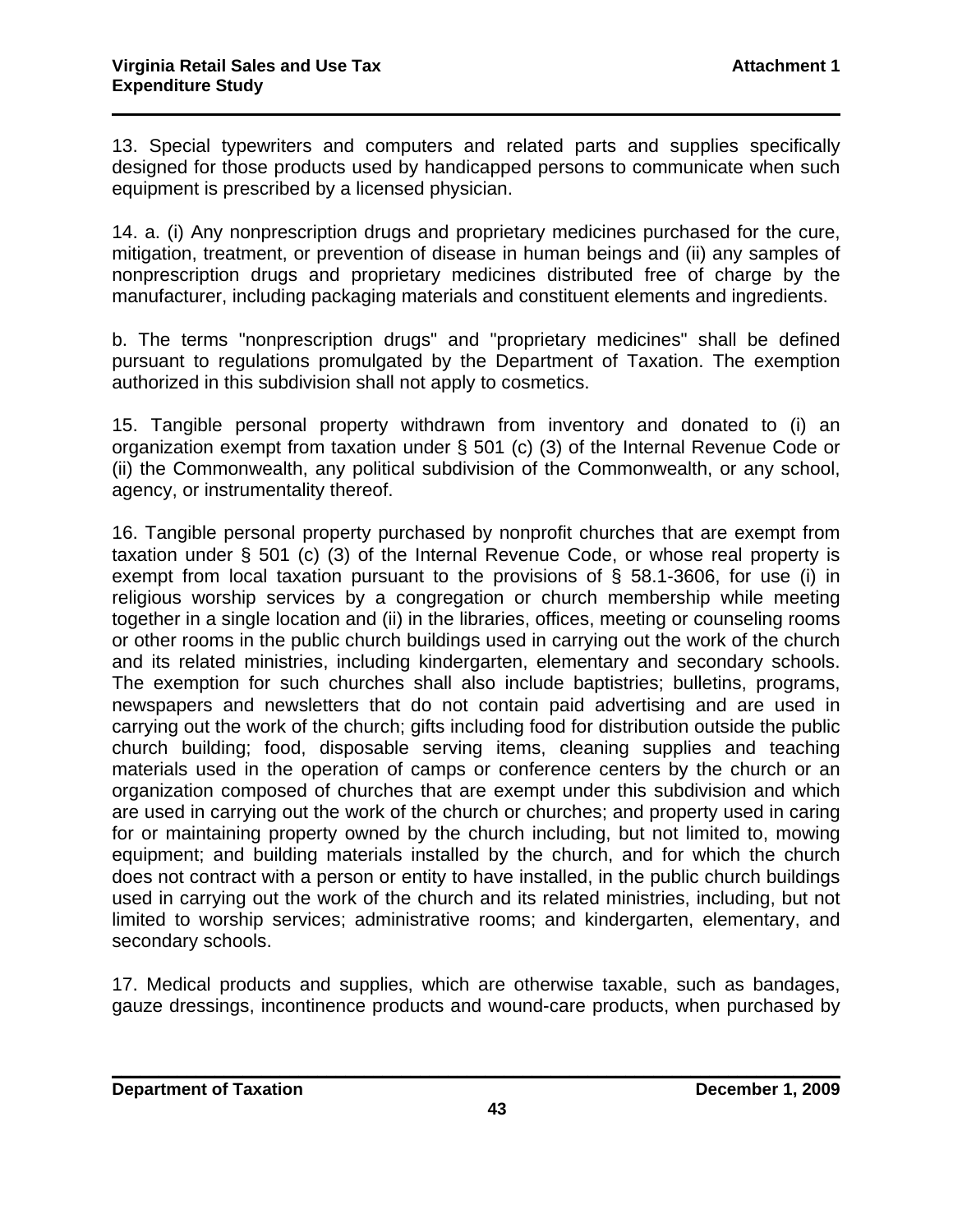a Medicaid recipient through a Department of Medical Assistance Services provider agreement.

 $\mathcal{L}_\text{max}$  and  $\mathcal{L}_\text{max}$  and  $\mathcal{L}_\text{max}$  and  $\mathcal{L}_\text{max}$  and  $\mathcal{L}_\text{max}$  and  $\mathcal{L}_\text{max}$ 

18. Beginning July 1, 2007, and ending July 1, 2012, multifuel heating stoves used for heating an individual purchaser's residence. "Multifuel heating stoves" are stoves that are capable of burning a wide variety of alternative fuels, including, but not limited to, shelled corn, wood pellets, cherry pits, and olive pits.